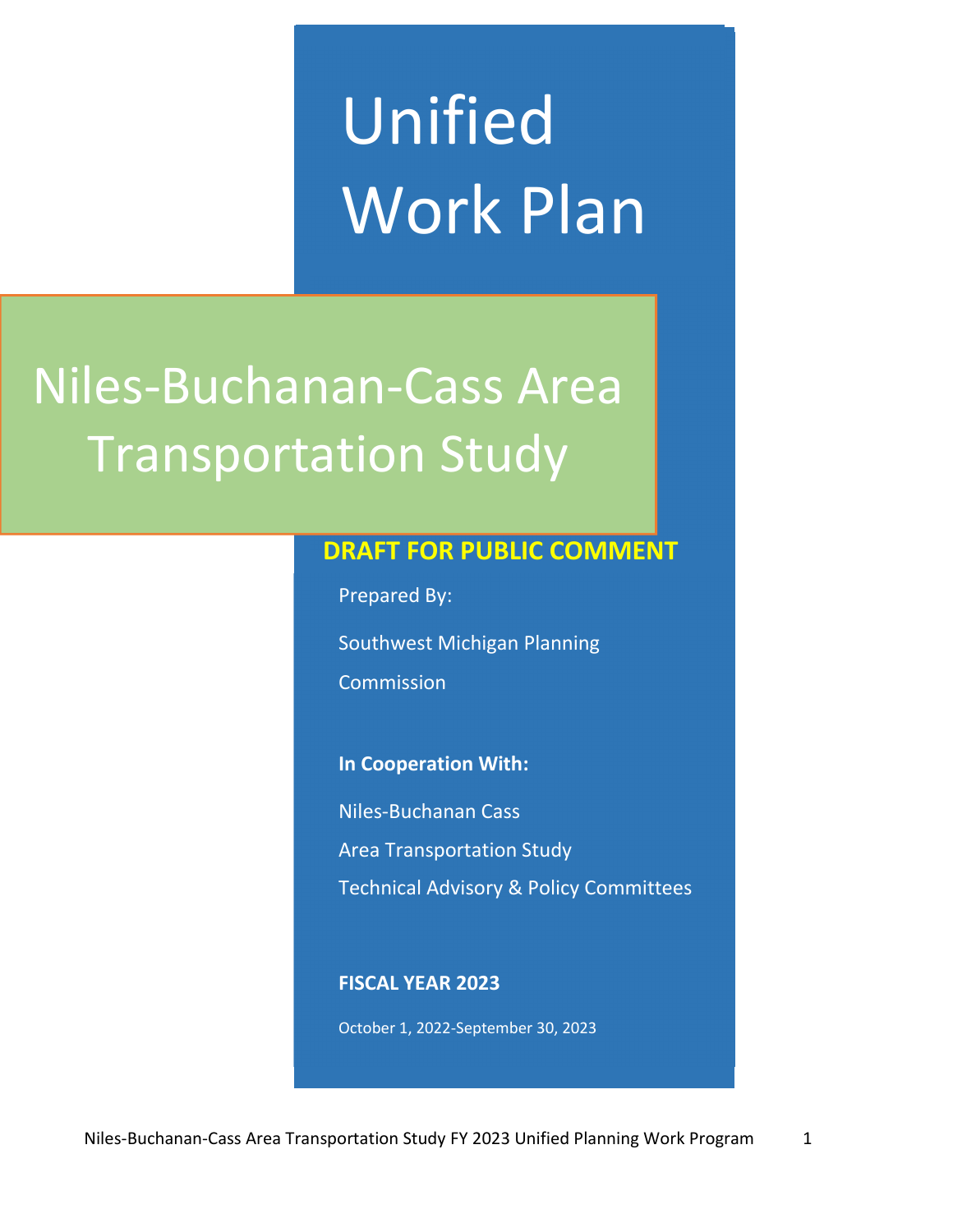#### **Acknowledgements**

The preparation of this report has been financed in part through grants from the Federal Highway Administration and Federal Transit Administration, U.S. Department of Transportation, under the Metropolitan Planning Program, Section 104(f) of Title 23, U.S. Code. The contents of this report do not necessarily reflect the official views or policy of the U.S. Department of Transportation

#### **Title VI Assurance**

The Southwest Michigan Planning Commission (SWMPC) hereby gives public notice that it is the organization's policy to assure full compliance with Title VI of the Civil Rights Act of 1964, the Civil Rights Restoration Act of 1987, and related statutes and regulations in all programs and activities. Title VI requires that no person shall, on the grounds of race, color, sex, or national origin be excluded from the participation in, be denied the benefits of, or be otherwise subjected to discrimination under any Federal Aid Highway program or other activity for which the SWMPC receives Federal financial assistance. Any person who believes they have been aggrieved by an unlawful discriminatory practice under Title VI has a right to file a formal complaint with the SWMPC . Any such complaint must be in writing and filed with the SWMPC Title VI Coordinator within one hundred, eighty (180) days following the date of the alleged discriminatory occurrence. Title VI Discrimination Complaint Forms may be obtained from the SWMPC office, on the website at

https://www.swmpc.org/downloads/title\_vi\_complaint\_form\_1.pdf at no cost to the complainant, by calling John Egelhaaf at (269) 925-1137.

#### **Accessibility Accommodations**

Accommodations are available upon request to persons with disabilities who require alternately formatted materials to ensure effective communication and access to programs. For questions about accessibility or to request accommodations, please contact Kimberly Gallagher at 269-925-1137 or gallagherk@swmpc.org

#### **Please Contact SWMPC for Questions, Concerns, or Comments**

376 W. Main Street Suite 130 Benton Harbor, Michigan, 49022 (269) 925-1137 info@swmpc.org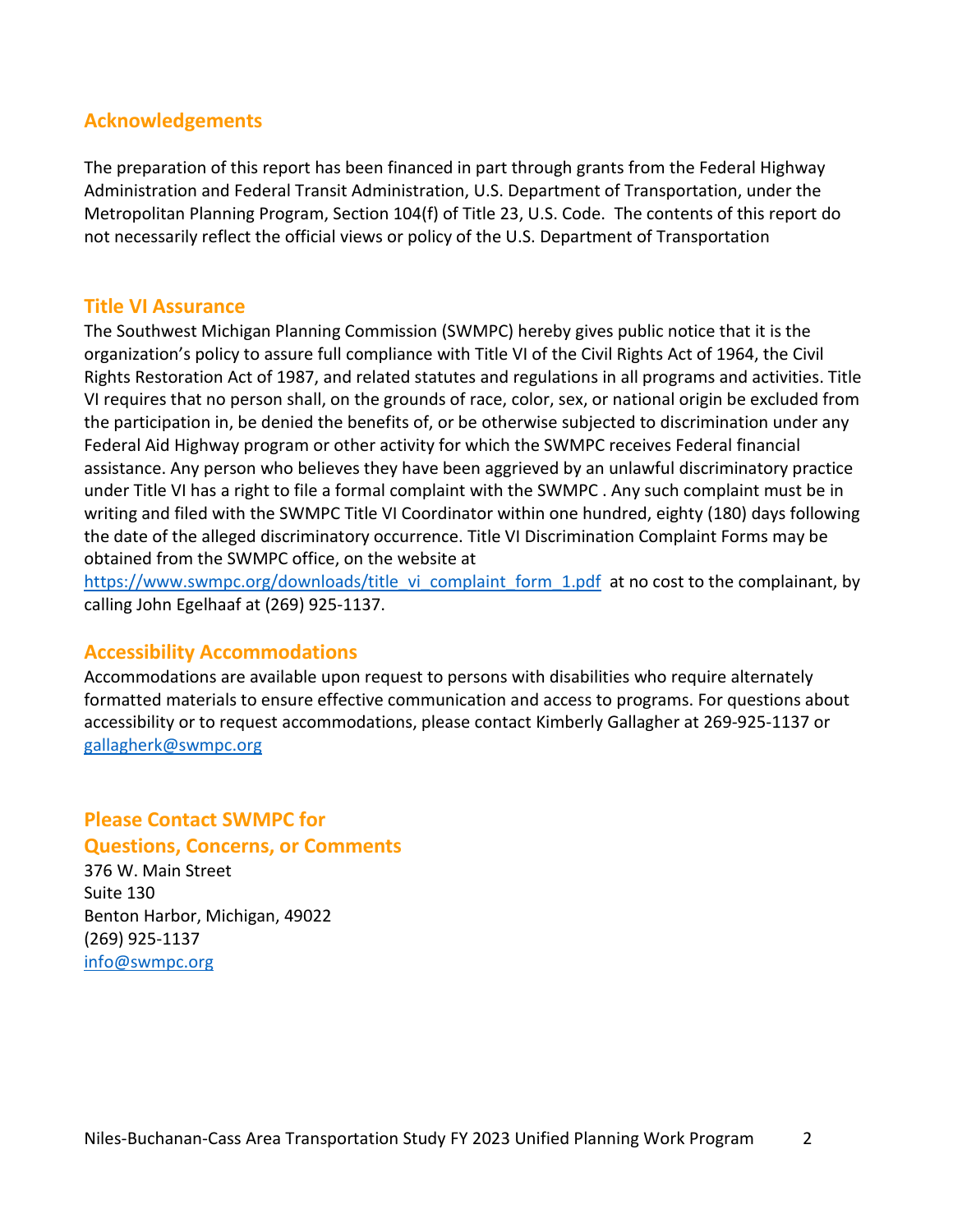### TABLE OF CONTENTS

| APPENDICES |  |
|------------|--|
|            |  |
|            |  |
|            |  |
|            |  |
|            |  |
|            |  |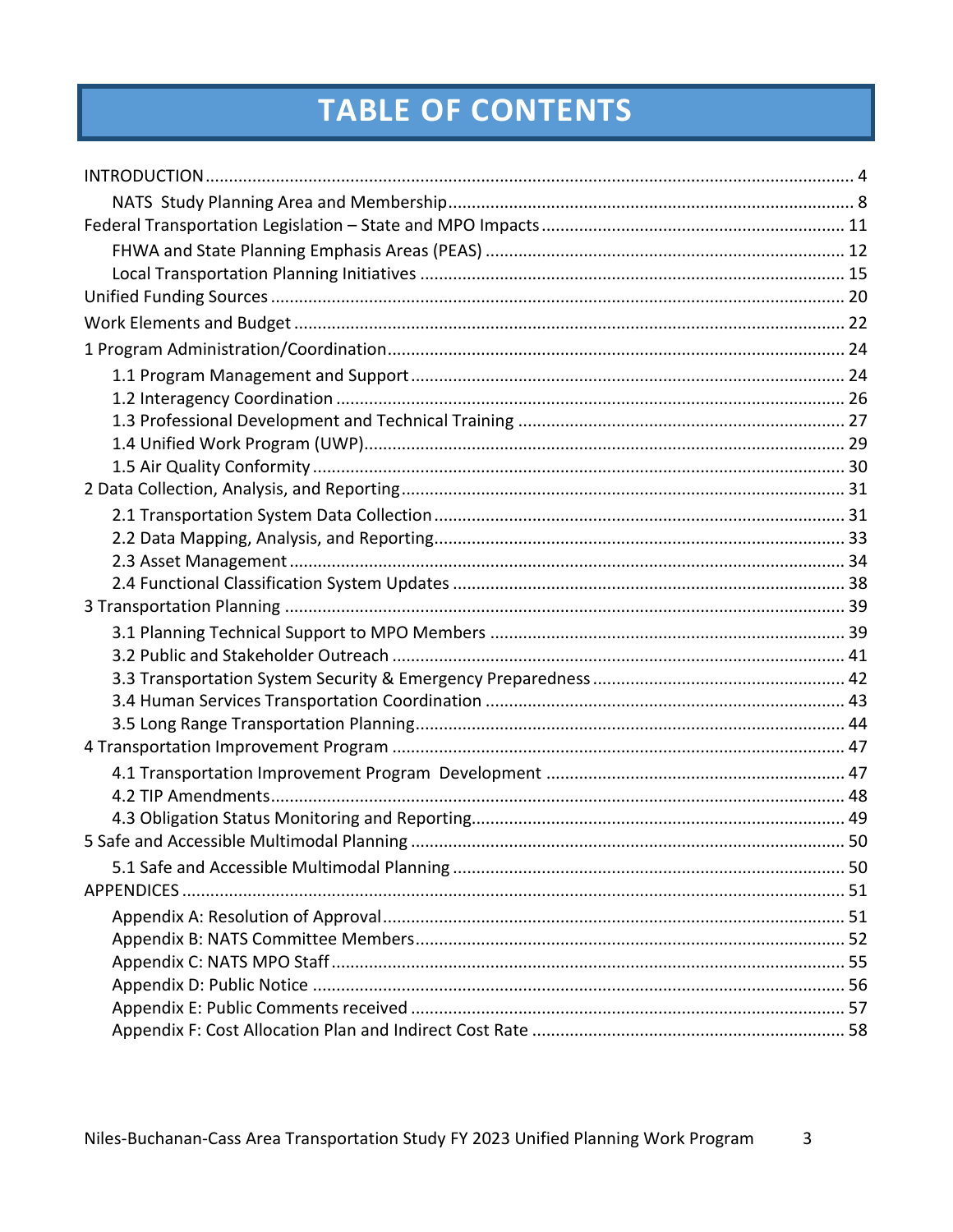### **INTRODUCTION**

Metropolitan Planning Organizations (MPOs) are federally designated agencies existing in all censusdesignated urban areas with a population of 50,000 or more. An MPO's purpose is to prioritize, plan, and program transportation projects in order to receive federal transportation funding. The South Bend Urbanized area is served by two MPOs. The Indiana portion of the South Bend and Elkhart Urbanized area is a part of the Michiana Area Council of Governments (MACOG). The Michigan portion of the urbanized area, referred to as the Niles-Buchanan-Cass area is part of the Niles-Buchanan-Cass Area Transportation Study (NATS). The NATS MPO is staffed by the Southwest Michigan Planning Commission (SWMPC), which is the federally recognized planning agency for the Michigan portion of the South Bend and Elkhart urbanized areas.

Federal legislation governing the MPO process (23 USC 134) requires MPOs to carry out a continuing, cooperative, and comprehensive (3C) metropolitan planning process and provide consideration and implementation of projects, strategies and services that will address the federal planning factors. The The FY 2023 Unified Work Program (UWP) incorporates in one document all federally assisted state, regional, and local transportation planning activities proposed to be undertaken in the NATS planning area by the staff at SWMPC during the fiscal year 2022. The program provides a process for the coordination and collaboration of transportation planning activities in the study area and is required as a basis and condition for all federal funding assistance for transportation planning. This UPWP also serves as an indispensable management tool, enabling the SWMPC to manage and administer its planning responsibilities with available program revenues.

The activities undertaken by the SWMPC transportation staff principally relate to overall transportation program management and fulfillment of federal requirements under the FAST Act and state mandated requirements. The cornerstone of the FAST Act highway/transit programs is the gradual transition to a performance and outcome-based program to increase accountability and efficiency in the way federal transportation dollars are spent. The intention is that, under this performance-based planning program, states/MPOs will invest resources in projects that help to achieve individual performance targets and collectively will make progress toward national goals.

Funding for all MPO activities is provided by the Federal Highway Administration (FHWA), Federal Transit Administration (FTA), and the MPO members on an 80/20 split. The 20% local match is mandated by federal law for any MPO to receive transportation planning funds. The local match assessed to the participating member agencies is based on a fair share process. The agencies appoint representatives to the Technical and Policy Committees of the NATS MPO.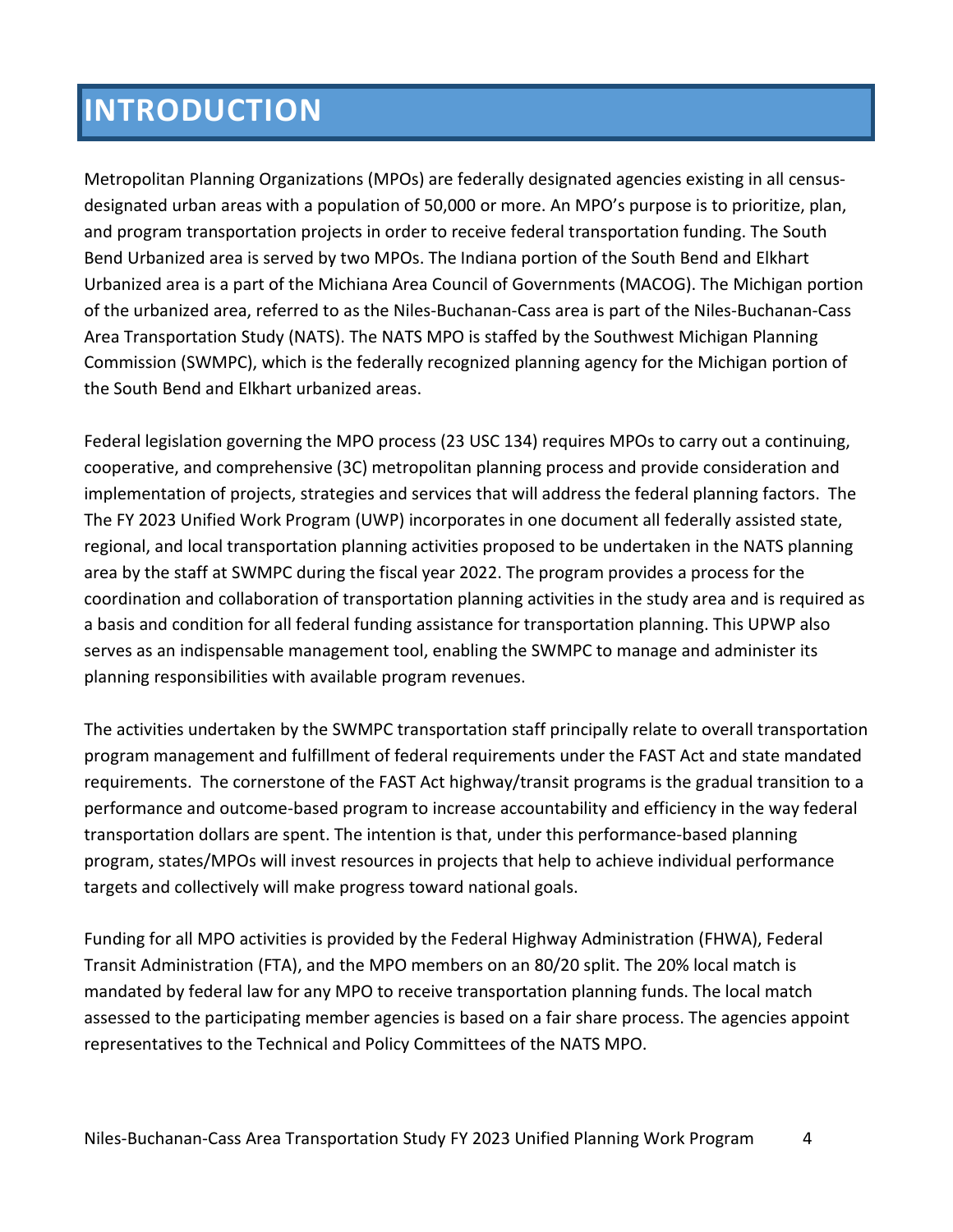Federal legislation governing the MPO process (23 USC 134) requires MPOs to carry out a continuing, cooperative, and comprehensive (3C) metropolitan planning process, and provide consideration and implementation of projects, strategies and services that will address the federal planning factors. The transportation planning activities and budget for the 2023 UPWP are developed to address these factors and other state and federal requirements.

SAFETEA-LU established eight factors that must be considered as part of the planning process. These eight factors were carried forward in both MAP-21 and the FAST Act:

1. Support the economic vitality of the metropolitan area, especially by enabling global competitiveness, productivity, and efficiency;

- 2. Increase the safety of the transportation system for motorized and non-motorized users;
- 3. Increase the security of all motorized and non-motorized users;
- 4. Increase the accessibility and mobility of people and for freight;

5. Protect and enhance the environment, promote energy conservation, improve quality of life, and promote consistency between transportation improvements and State and local planned growth and economic development patterns;

6. Enhance the integration and connectivity of the transportation system, across and between modes, for people and freight;

- 7. Promote efficient system management and operation; and
- 8. Emphasize the preservation of the existing transportation system.

The FAST Act establishes two additional factors that must be considered:

9. Improve the resiliency and reliability of the transportation system and reduce or mitigate storm water impacts of surface transportation and

10. Enhance travel and tourism.

MAP-21 outlined seven national goals upon which to focus the Federal-aid Highway Program, which were carried forward as national goals under the FAST Act:

- 1. Safety
- 2. Infrastructure Condition
- 3. Congestion Reduction
- 4. System Reliability
- 5. Freight Movement and Economic Vitality
- 6. Environmental Sustainability
- 7. Reduced Project Delivery Delays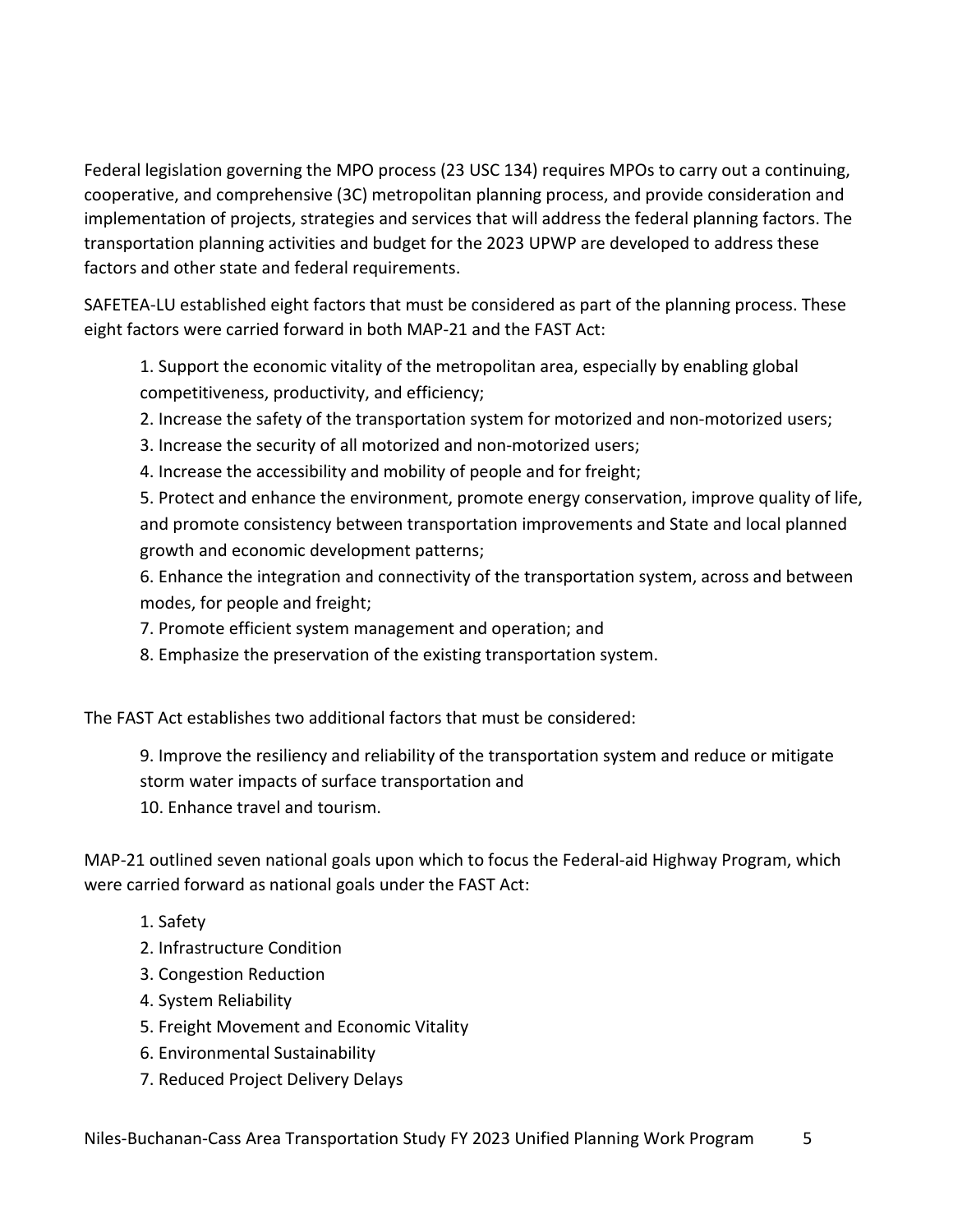Each of these areas is addressed through various work program tasks/subtasks included for FY 2023, as shown in the table below: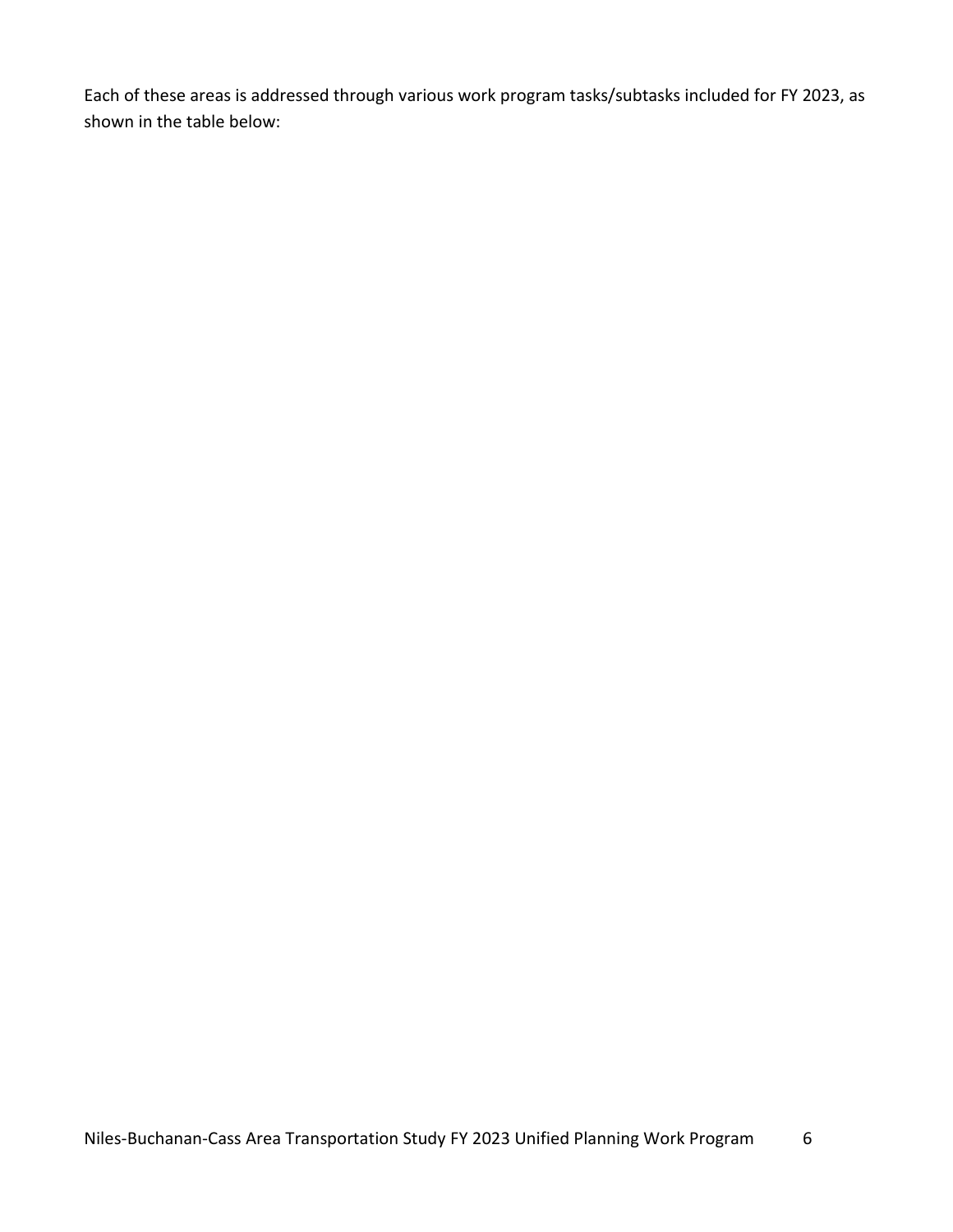| <b>FAST Act Planning Factors</b>                            | Economic<br><b>Vitality</b> | Improve<br>Safety         | Increase<br>System<br>Security | Increase<br>Access &<br><b>Mobility</b> | Environme<br>nt, Energy,<br>& Quality of<br>Life | System<br>Integration<br>Across<br><b>Modes</b> | Efficient<br>System<br>Operation | System<br>Preservation | Resiliency<br>&<br>Reliability | Travel &<br><b>Tourism</b> |
|-------------------------------------------------------------|-----------------------------|---------------------------|--------------------------------|-----------------------------------------|--------------------------------------------------|-------------------------------------------------|----------------------------------|------------------------|--------------------------------|----------------------------|
| <b>Program Administration</b>                               | $\boldsymbol{\mathsf{x}}$   | $\pmb{\mathsf{X}}$        | $\boldsymbol{x}$               | $\pmb{\chi}$                            | $\pmb{\mathsf{X}}$                               | $\pmb{\mathsf{x}}$                              | $\pmb{\chi}$                     | $\pmb{\mathsf{x}}$     | X                              | $\pmb{\mathsf{X}}$         |
| <b>Air Quality Conformity</b>                               |                             |                           |                                |                                         | $\pmb{\mathsf{x}}$                               |                                                 |                                  |                        |                                |                            |
| Data Collection, Analysis, and Reporting                    |                             |                           |                                |                                         |                                                  |                                                 |                                  |                        |                                |                            |
| <b>Transportation System Data Collection</b>                | $\pmb{\chi}$                | $\pmb{\chi}$              |                                | $\pmb{\mathsf{x}}$                      |                                                  |                                                 | $\boldsymbol{\mathsf{x}}$        | X                      | X                              | X                          |
| Data Mapping, Analysis, and Reporting                       | $\pmb{\mathsf{x}}$          | $\pmb{\chi}$              |                                | $\pmb{\chi}$                            | $\pmb{\mathsf{x}}$                               | $\pmb{\mathsf{x}}$                              | X                                | X                      | X                              | $\boldsymbol{\mathsf{x}}$  |
| <b>Asset Management</b>                                     | $\pmb{\mathsf{X}}$          | $\pmb{\chi}$              |                                | $\pmb{\times}$                          |                                                  |                                                 | $\pmb{\times}$                   | $\pmb{\mathsf{x}}$     | $\pmb{\times}$                 |                            |
| <b>Functional Classification System Updates</b>             |                             |                           |                                |                                         |                                                  |                                                 | $\boldsymbol{\mathsf{x}}$        | $\pmb{\times}$         | $\pmb{\mathsf{X}}$             |                            |
| <b>Transportation Planning</b>                              |                             |                           |                                |                                         |                                                  |                                                 |                                  |                        |                                |                            |
| <b>Planning Technical Support to MPO</b><br><b>Members</b>  | $\boldsymbol{\mathsf{x}}$   | $\boldsymbol{\mathsf{x}}$ | $\boldsymbol{x}$               | $\pmb{\chi}$                            | $\pmb{\mathsf{X}}$                               | X                                               | $\pmb{\chi}$                     | X                      | $\pmb{\chi}$                   | $\pmb{\mathsf{X}}$         |
| <b>Non-Motorized Planning</b>                               | $\pmb{\mathsf{x}}$          | $\pmb{\times}$            |                                | $\pmb{\chi}$                            | $\pmb{\times}$                                   | $\pmb{\times}$                                  | X                                | X                      | X                              | $\boldsymbol{\mathsf{x}}$  |
| <b>Congestion Mitigation &amp; Air Quality</b><br>(CMAQ)    |                             |                           |                                | $\pmb{\mathsf{x}}$                      | $\pmb{\mathsf{X}}$                               | $\pmb{\mathsf{x}}$                              | $\pmb{\chi}$                     |                        |                                |                            |
| <b>Highway Safety Improvement Program</b><br>(HSIP)         |                             | $\boldsymbol{\mathsf{x}}$ |                                |                                         |                                                  |                                                 | $\boldsymbol{\mathsf{x}}$        | X                      |                                |                            |
| <b>Transit Planning</b>                                     | $\pmb{\chi}$                |                           | X                              | $\pmb{\chi}$                            | $\pmb{\times}$                                   | $\pmb{\times}$                                  | X                                | X                      | $\pmb{\mathsf{x}}$             |                            |
| <b>Long Range Transportation Planning</b>                   |                             |                           |                                |                                         |                                                  |                                                 |                                  |                        |                                |                            |
| <b>Environmental Justice &amp; Equity Planning</b>          | $\boldsymbol{\mathsf{x}}$   |                           |                                | $\pmb{\chi}$                            | $\boldsymbol{x}$                                 | $\pmb{\times}$                                  |                                  |                        |                                |                            |
| <b>Environmental Quality</b>                                |                             |                           |                                |                                         | X                                                |                                                 |                                  |                        |                                |                            |
| <b>Freight Planning</b>                                     | $\boldsymbol{\mathsf{x}}$   | $\pmb{\chi}$              |                                | $\boldsymbol{\mathsf{x}}$               | $\boldsymbol{x}$                                 | $\pmb{\mathsf{x}}$                              | $\pmb{\chi}$                     | $\pmb{\mathsf{x}}$     | $\boldsymbol{\mathsf{x}}$      |                            |
| <b>Performance measures</b>                                 | $\boldsymbol{\mathsf{x}}$   | $\pmb{\mathsf{X}}$        | $\pmb{\mathsf{X}}$             | $\pmb{\chi}$                            | $\boldsymbol{x}$                                 | $\pmb{\mathsf{x}}$                              | $\pmb{\chi}$                     | X                      | $\pmb{\chi}$                   | $\pmb{\mathsf{X}}$         |
| <b>Travel Demand Model</b>                                  | $\boldsymbol{\mathsf{x}}$   |                           |                                | $\pmb{\times}$                          | X                                                |                                                 |                                  |                        | X                              | $\pmb{\mathsf{X}}$         |
| <b>Technological Innovation</b>                             | $\pmb{\chi}$                | $\pmb{\chi}$              | $\pmb{\mathsf{x}}$             | $\pmb{\times}$                          | $\pmb{\mathsf{x}}$                               | $\pmb{\times}$                                  | $\boldsymbol{\mathsf{x}}$        | $\pmb{\times}$         | X                              | $\pmb{\chi}$               |
| <b>Economic Development Linkage</b>                         | $\boldsymbol{\mathsf{x}}$   |                           |                                |                                         |                                                  |                                                 |                                  |                        |                                |                            |
| <b>Public and Stakeholder Outreach</b>                      |                             |                           |                                |                                         |                                                  |                                                 | X                                |                        |                                |                            |
| <b>Special Plans and Studies</b>                            |                             |                           |                                |                                         |                                                  |                                                 |                                  |                        |                                |                            |
| <b>Human Services Transportation</b><br><b>Coordination</b> |                             |                           | X                              | $\boldsymbol{\mathsf{x}}$               | $\boldsymbol{x}$                                 | $\pmb{\mathsf{x}}$                              | $\boldsymbol{\mathsf{x}}$        |                        |                                |                            |
| <b>Transportation Improvement Program (TIP)</b>             | $\pmb{\times}$              | $\pmb{\chi}$              | X                              | $\boldsymbol{\mathsf{x}}$               | $\pmb{\mathsf{x}}$                               | $\pmb{\times}$                                  | X                                | $\pmb{\times}$         | X                              | $\boldsymbol{\mathsf{x}}$  |

Niles-Buchanan-Cass Area Transportation Study FY 2023 Unified Planning Work Program 7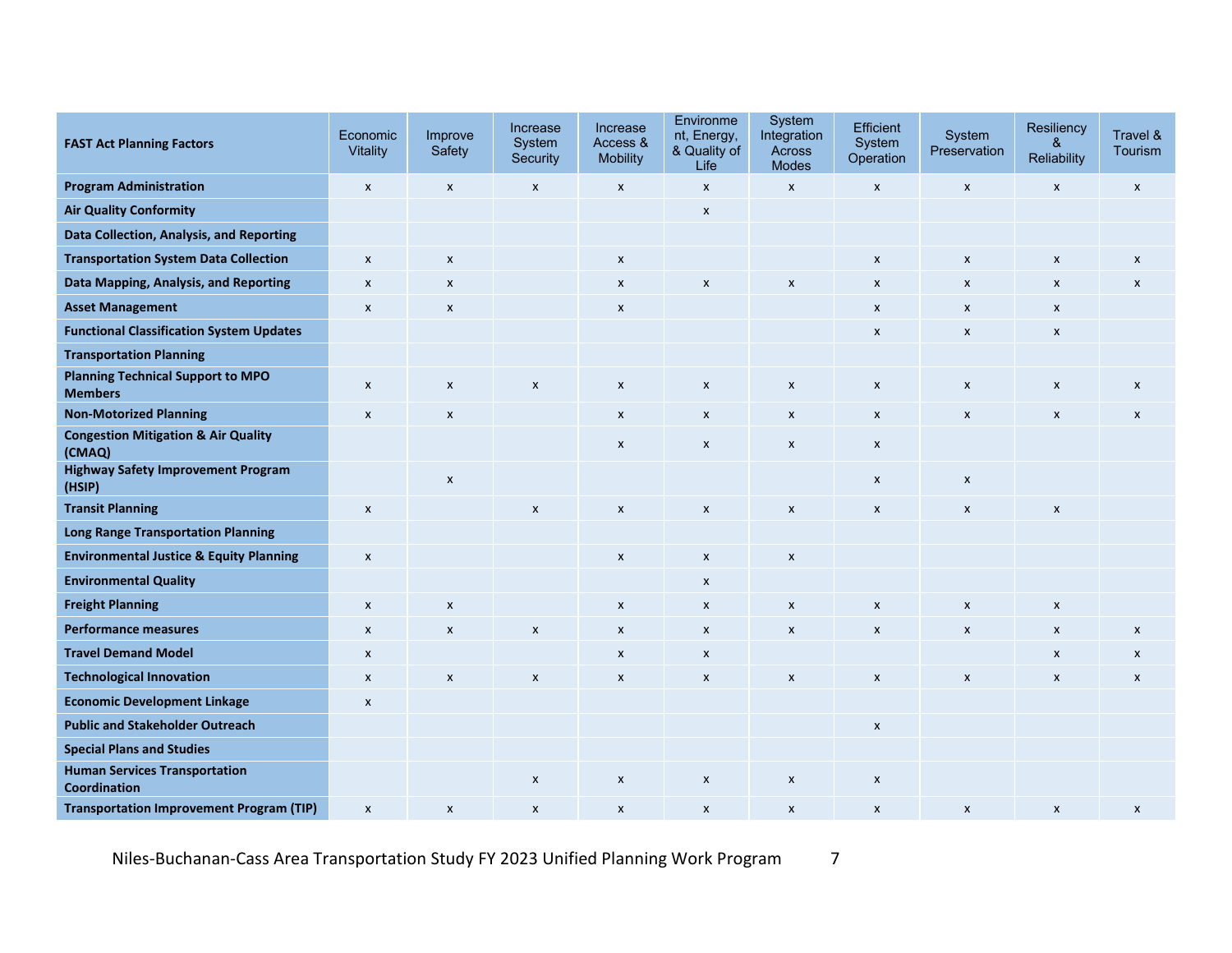To achieve these tasks the NATS MPO works closely with partner agencies including the Federal Highway Administration (FHWA), Federal Transit Administration (FTA), Michigan Department of Transportation (MDOT), local elected leadership, local planning and public works directors, the business community, and citizens across the 14 jurisdictions within the Benton Harbor-St. Joseph metropolitan planning area. As part of the planning process, the MPO develops the region's long-range transportation plan and Transportation Improvement Program (TIP). SWMPC staff serves as a guide regarding the MPO process and requirements. All project funding decisions are made by local officials through an open public meeting process at NATS.

The NATS Fiscal Year 2023 Unified Work Program (UWP) describes all of the transportation and supporting planning activities that are anticipated to be carried out by NATS staff during the period of October 1, 2022 - September 30, 2023. This document is adopted annually in cooperation with MDOT, and MPO members to ensure that the most pressing regional transportation issues in the Benton Harbor-St. Joseph area are being addressed by the NATS MPO.

The UWP includes:

- A detailed description of the programs, projects, and tasks that the MPO plans to undertake in FY 2023.
- A budget for how much funding will be assigned to each program area.
- Deadlines for completion of the deliverable items in each task.
- A listing of resources (partner agencies or otherwise) that the MPO will use to accomplish the tasks.

#### **NATS Study Planning Area and Membership**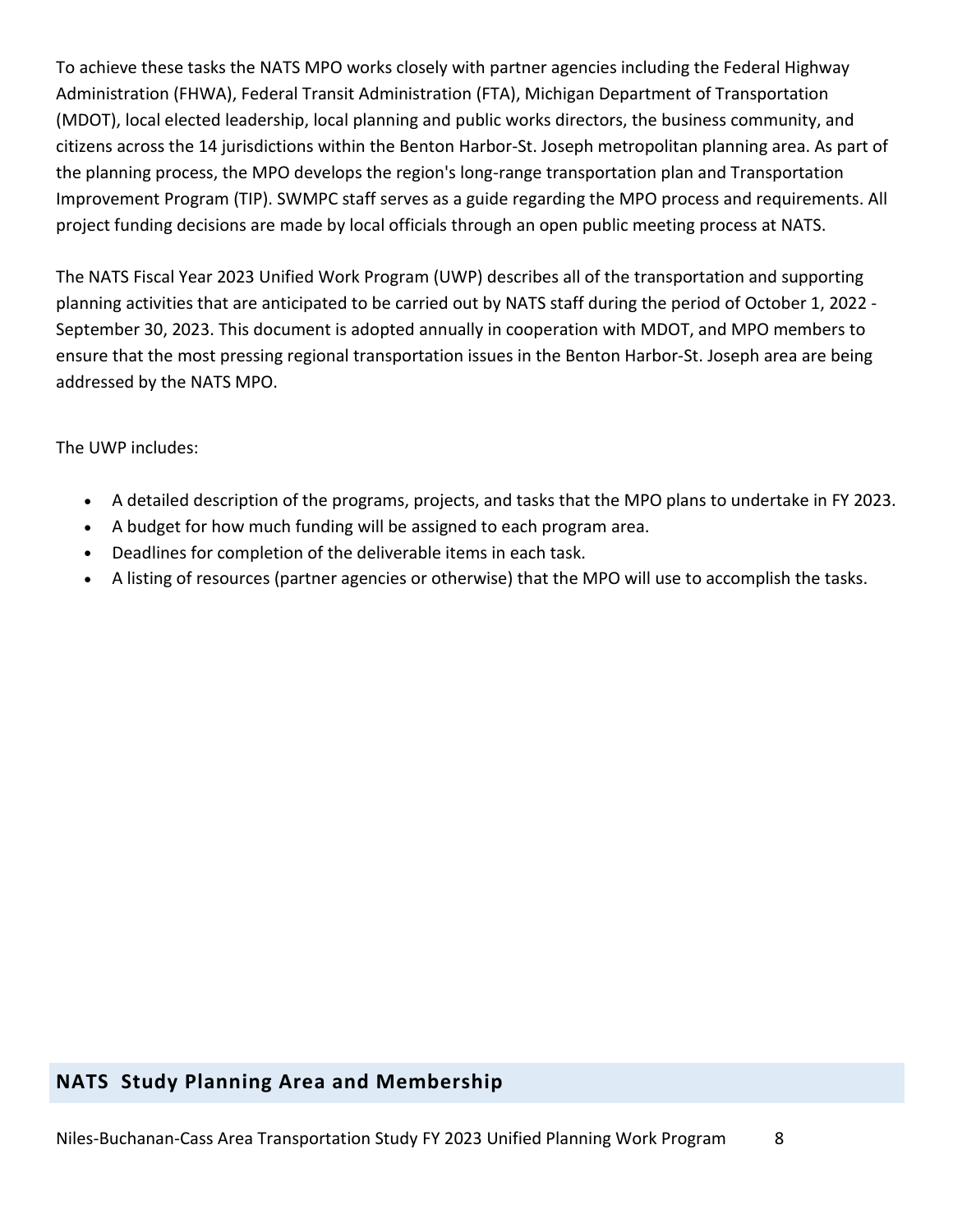At a minimum, a Metropolitan Planning Area (MPA) must cover the urbanized area and contiguous geographic areas likely to become urbanized within the next 20 years. The Niles-Buchanan-Cass Area Transportation Study (NATS) covers the Michigan portion of the South Bend, Indiana, urbanized area and the Elkhart, Indiana urbanized area as designated by the United States Census. The NATS area is defined by an area that includes communities in both Berrien and Cass Counties. The 2010 Census changed the urbanized area for the NATS study area, which led to Mason Township becoming the newest member to the NATS committees. The NATS MPO includes the following jurisdictions who each have voting representation on the NATS Policy Committee:

| <b>Cities/Villages:</b> | <b>Townships:</b>    |
|-------------------------|----------------------|
| City of Buchanan        | <b>Bertrand</b>      |
| City of Niles           | <b>Buchanan</b>      |
| Village of Edwardsburg  | Howard               |
|                         | Mason                |
|                         | Milton               |
|                         | <b>Niles Charter</b> |
|                         | Ontwa                |

In addition, the following agencies are voting members of the NATS Policy Committee:

- **The Berrien County Road Department and Cass County Road Commission:** The agencies that maintain roads on behalf of townships within Berrien or Cass County. The Berrien County Road Department is represented on the Policy Committee by the Berrien County Board of Commissioners.
- **Public Transit Providers:** Include **Niles Dial A Ride**, a designated urbanized public transit provider serving the City of Niles, Niles Township, City of Buchanan and portions of Buchanan Township.
- **Greater Niles Chamber of Commerce:** An economic development agency for the greater Niles area
- **Michigan Department of Transportation (MDOT):** Has voting representatives from the Coloma Service Center, the Southwest Region Office, and Statewide Planning
- **Berrien County** and **Cass County:** Are each represented by members of the county planning commission, and board of commissioners.
- **The Pokagon Band of Potawatomi Indians:** Has territory in the NATS planning area (currently no active representative).

A map of the NATS planning area is shown on the following page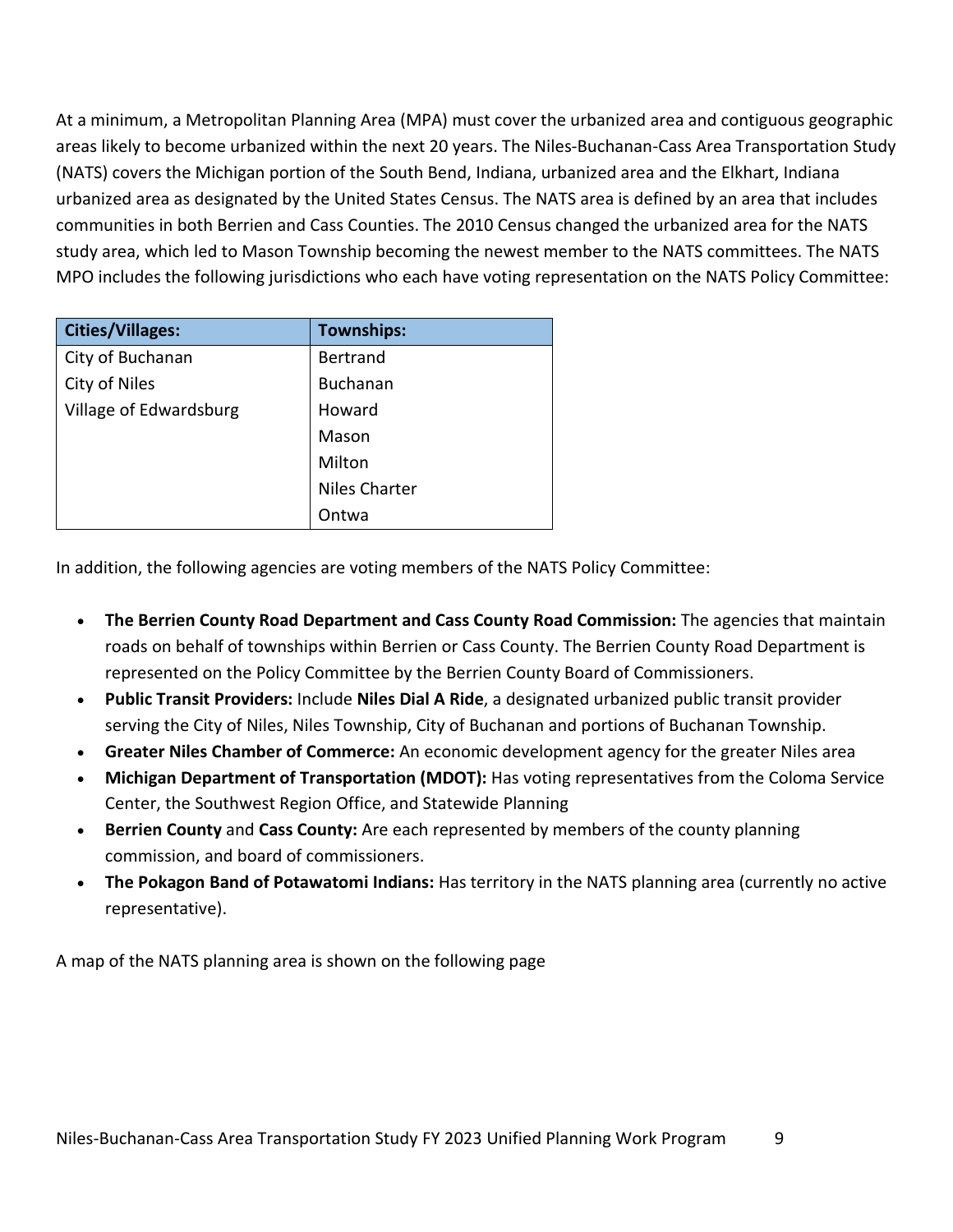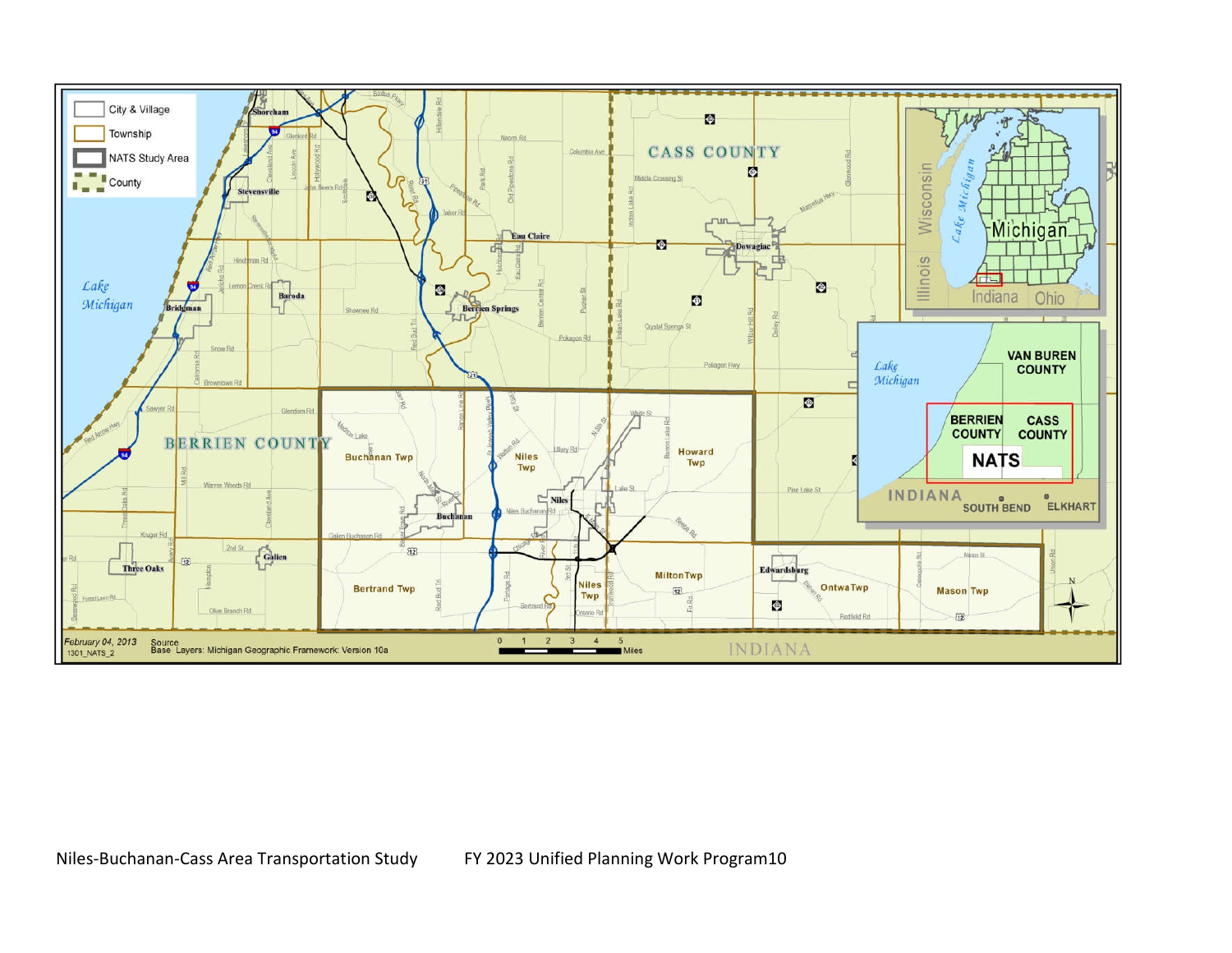### **FEDERAL TRANSPORTATION LEGISLATION – STATE AND MPO IMPACTS**

MAP-21, which became effective October 1, 2012, made some important modifications to the metropolitan planning process, primarily requiring metropolitan planning organizations (MPOs) to establish and use a performance-based approach to transportation decision making and development of transportation plans. The FAST Act, which became effective December 4, 2015, continued with the same planning requirements.

On November 15, 2021, President Biden signed the Infrastructure and Jobs Act (IIJA) (Public Law 117- 58) into law. The IIJA legislation continues all of the FAST Act planning programs that provide funding and set procedural requirements for multimodal transportation planning in metropolitan areas and states that result in long-range plans and short-range programs of transportation investment priorities.

The following additional requirements are now enacted through the IIJA: (49 U.S.C. §§ 5303-5305, IIJA §§ 30002-30004)

- Consideration of state and local housing patterns in the metropolitan planning process.
- Requires MPOs to ensure the consistency of data used in the planning process, including information used in forecasting travel demand, if more than one MPO is designated within an urbanized area.
- Permits the use of social media and other web-based tools to encourage public participation in the planning process.
- Requires MPOs to consider the equitable and proportional representation of the population of the metropolitan planning area when designating officials for the first time.
- Permits a greater than 80 percent federal share for transportation planning in certain circumstances including in lower-density or lower-income portions of metropolitan or adjoining rural areas.
- Requires MPOs to use 2.5% of their planning (PL) funds to carry out activities to increase safe and accessible options for multiple travel modes for people of all ages and abilities, including adoption of Complete Street Standards or policies, development of a Complete Streets.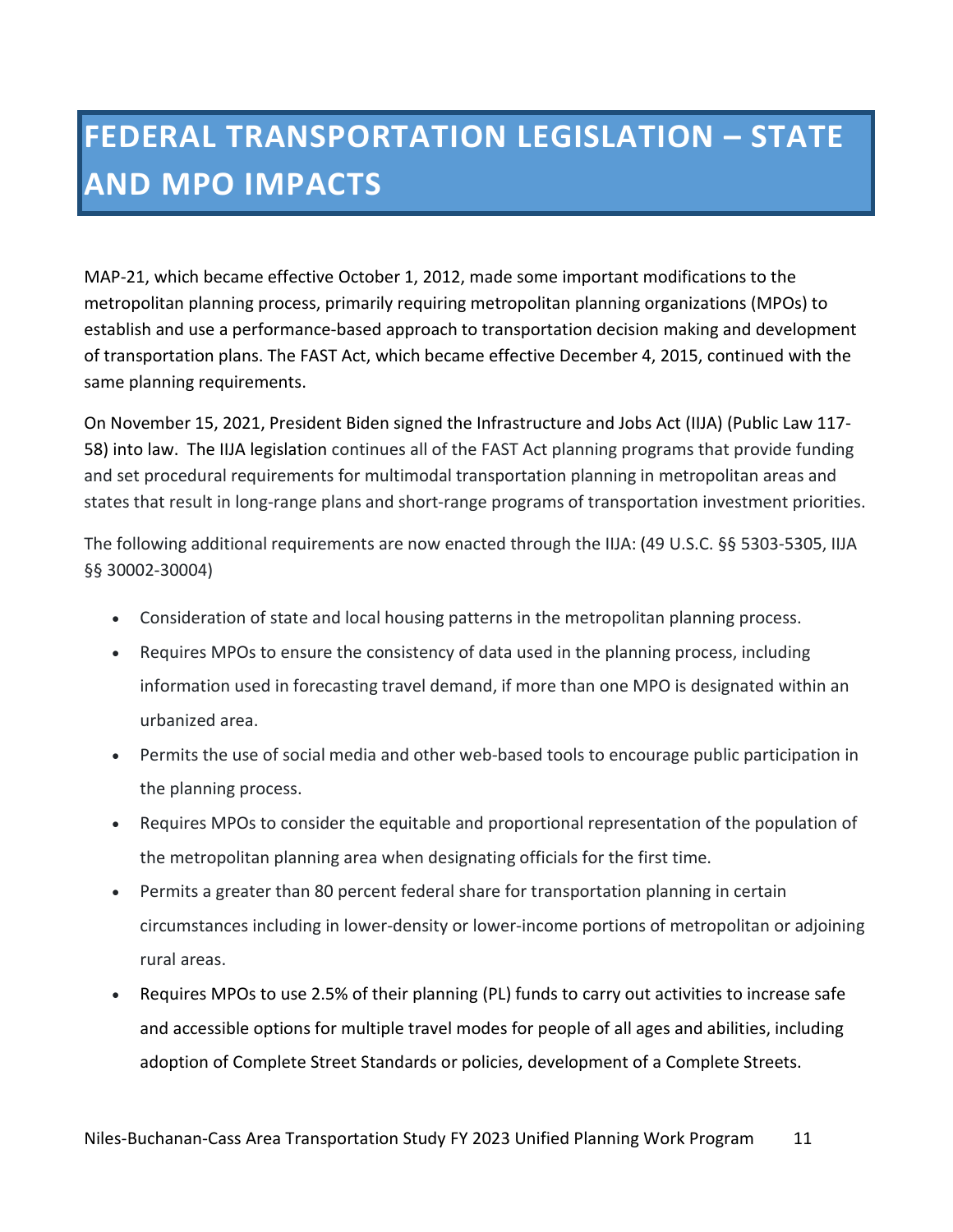Annually, the Michigan Division Office of FHWA issues the planning emphasis areas to be addressed in Michigan's metropolitan planning organizations' future work programs. Each of the Planning Emphasis Areas and has thoughtfully considered as this UWP was developed. These planning areas are described below:

#### **State of Michigan Planning Program Emphasis Areas**

1. Maintenance of the new FY 2023-2026 TIP

- Incorporation of performance-based planning in project selection
- Four years of projects listed in TIP (for each MPO program areas)
- Correct utilization of GPAs, in alignment with the guidance document (should the MPO
- utilize GPAs)

2. Continued involvement and feedback in JobNet application enhancements

3. Continue to ensure transit projects are accurately shown in the TIP and fiscally constrained, through coordination with local transit agencies and MDOT Office of Passenger Transportation.

4. As needed, continue to review, evaluate, and update public participation plan (PPP) to ensure the following:

- Clear project map/data listing
- Consideration of virtual options for public participation
- Environmental justice and Title VI processes and connection to public involvement
- Ensuring transparency and providing open access to the planning, decision making, and project evaluation & selection processes. These processes should be available to the public and easy to understand (digestible format) on the MPO website.

5. Ensure compliance with Transportation Performance Measures (TPM) requirements, including working with MDOT on data needed to identify how MPO is working to meet adopted targets.

6. Continue to focus on partnerships utilizing a continuing, cooperative, and comprehensive (3C)approach to transportation planning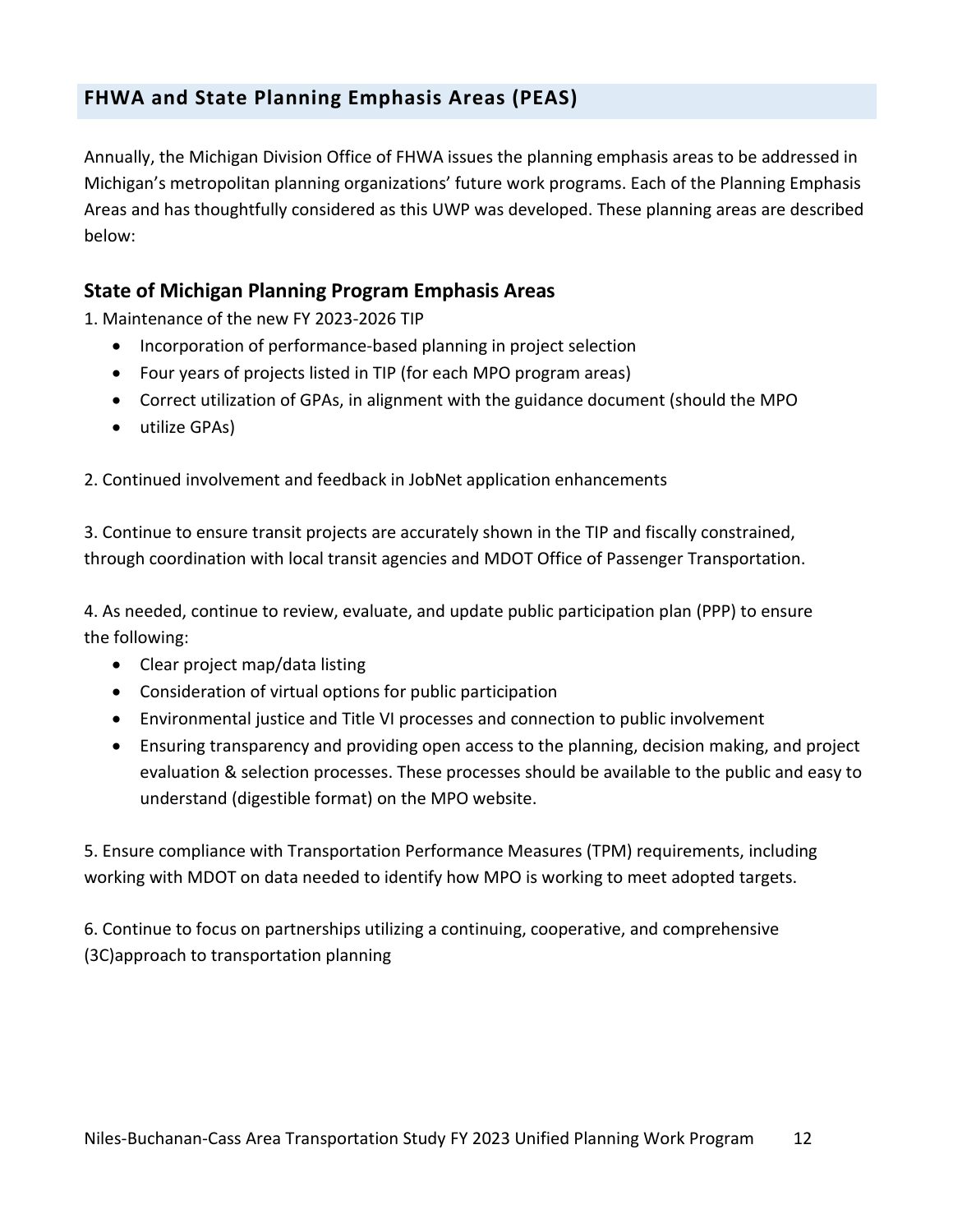#### **Federal Planning Emphasis Areas**

#### **Tackling the Climate Crisis – Transition to a Clean Energy, Resilient Future**

Federal Highway Administration (FHWA) divisions and Federal Transit Administration (FTA) regional offices should work with State departments of transportation (State DOT), metropolitan planning organizations (MPO), and providers of public transportation to ensure that our transportation plans and infrastructure investments help achieve the national greenhouse gas reduction goals of 50- 52 percent below 2005 levels by 2030, and net-zero emissions by 2050, and increase resilience to extreme weather events and other disasters resulting from the increasing effects of climate change

#### **Equity and Justice 40 in Transportation Planning**

FHWA Division and FTA regional offices should work with State DOTs, MPOs, and providers of public transportation to advance racial equity and support for underserved and disadvantaged communities. This will help ensure public involvement in the planning process and that plans and strategies reflect various perspectives, concerns, and priorities from impacted areas.

#### **Complete Streets**

FHWA Division and FTA regional offices should work with State DOTs, MPOs and providers of public transportation to review current policies, rules, and procedures to determine their impact on safety for all road users. This effort should work to include provisions for safety in future transportation infrastructure, particularly those outside automobiles.

#### **Public Involvement**

Early, effective, and continuous public involvement brings diverse viewpoints into the decision making process. FHWA Division and FTA regional offices should encourage MPOs, State DOTs, and providers of public transportation to increase meaningful public involvement in transportation planning by integrating Virtual Public Involvement (VPI) tools into the overall public involvement approach while ensuring continued public participation by individuals without access to computers and mobile devices.

#### **Strategic Highway Network (STRAHNET)/U.S. Department of Defense (DOD) Coordination**

FHWA Division and FTA regional offices should encourage MPOs and State DOTs to coordinate with representatives from DOD in the transportation planning and project programming process on infrastructure and connectivity needs for STRAHNET routes and other public roads that connect to DOD facilities.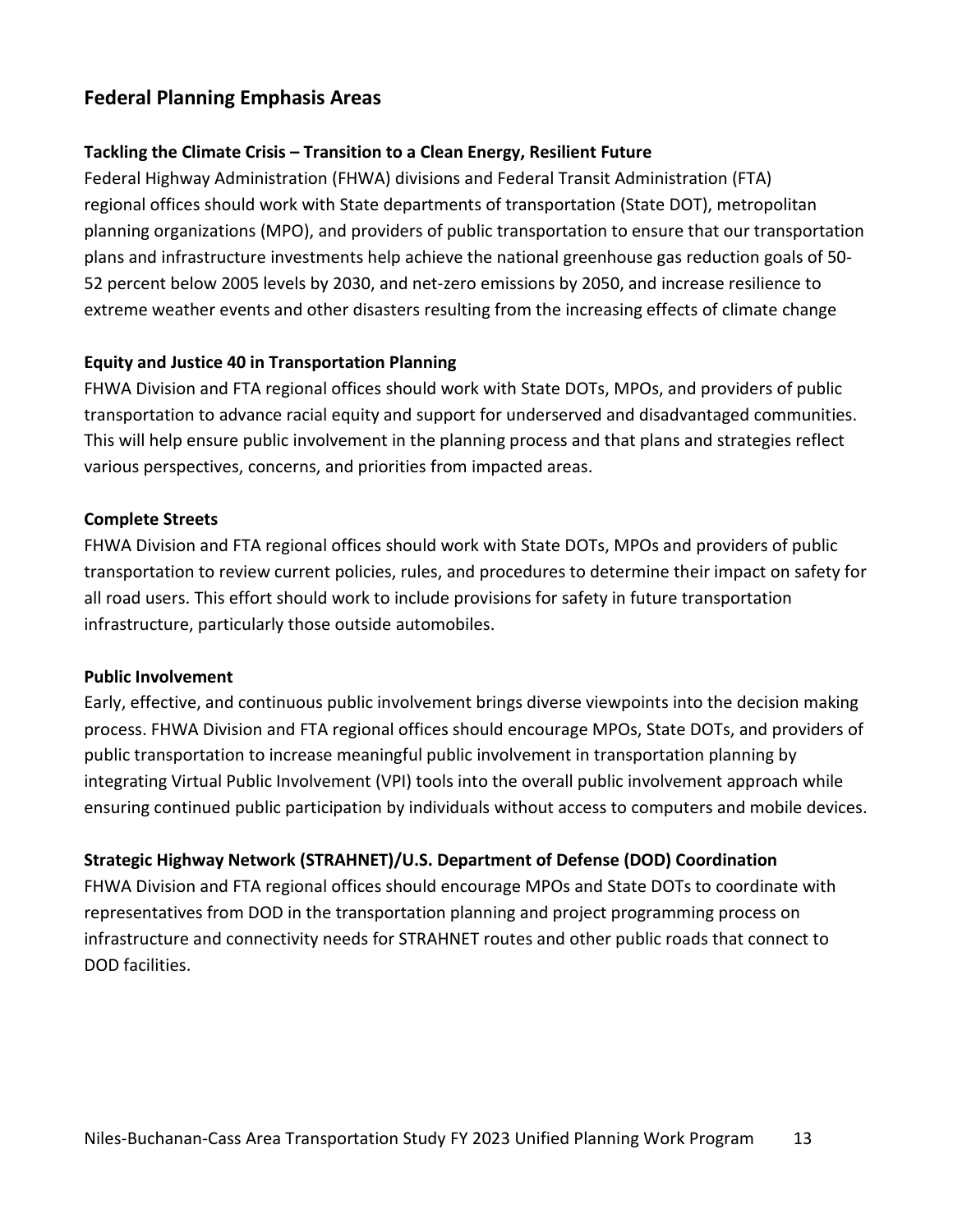#### **Federal Land Management Agency (FLMA) Coordination**

FHWA Division and FTA regional offices should encourage MPOs and State DOTs to coordinate with FLMAs in the transportation planning and project programming process on infrastructure and connectivity needs related to access routes and other public roads and transportation services that connect to Federal lands.

#### **Planning and Environment Linkages (PEL)**

FHWA Division and FTA regional offices should encourage State DOTs, MPOs and Public Transportation Agencies to implement PEL as part of the transportation planning and environmental review processes. The use of PEL is a collaborative and integrated approach to transportation decision making that considers environmental, community, and economic goals early in the transportation planning process, and uses the information, analysis, and products developed during planning to inform the environmental review process.

#### **Data in Transportation Planning**

To address the emerging topic areas of data sharing, needs, and analytics, FHWA Division and FTA regional offices should encourage State DOTs, MPOs, and providers of public transportation to incorporate data sharing and consideration into the transportation planning process, because data assets have value across multiple programs. Data sharing principles and data management can be used for a variety of issues, such as freight, bike and pedestrian planning, equity analyses, managing curb space, performance management, travel time reliability, connected and autonomous vehicles, mobility services, and safety. Developing and advancing data sharing principles allows for efficient use of resources and improved policy and decision making at the State, MPO, regional, and local levels for all parties.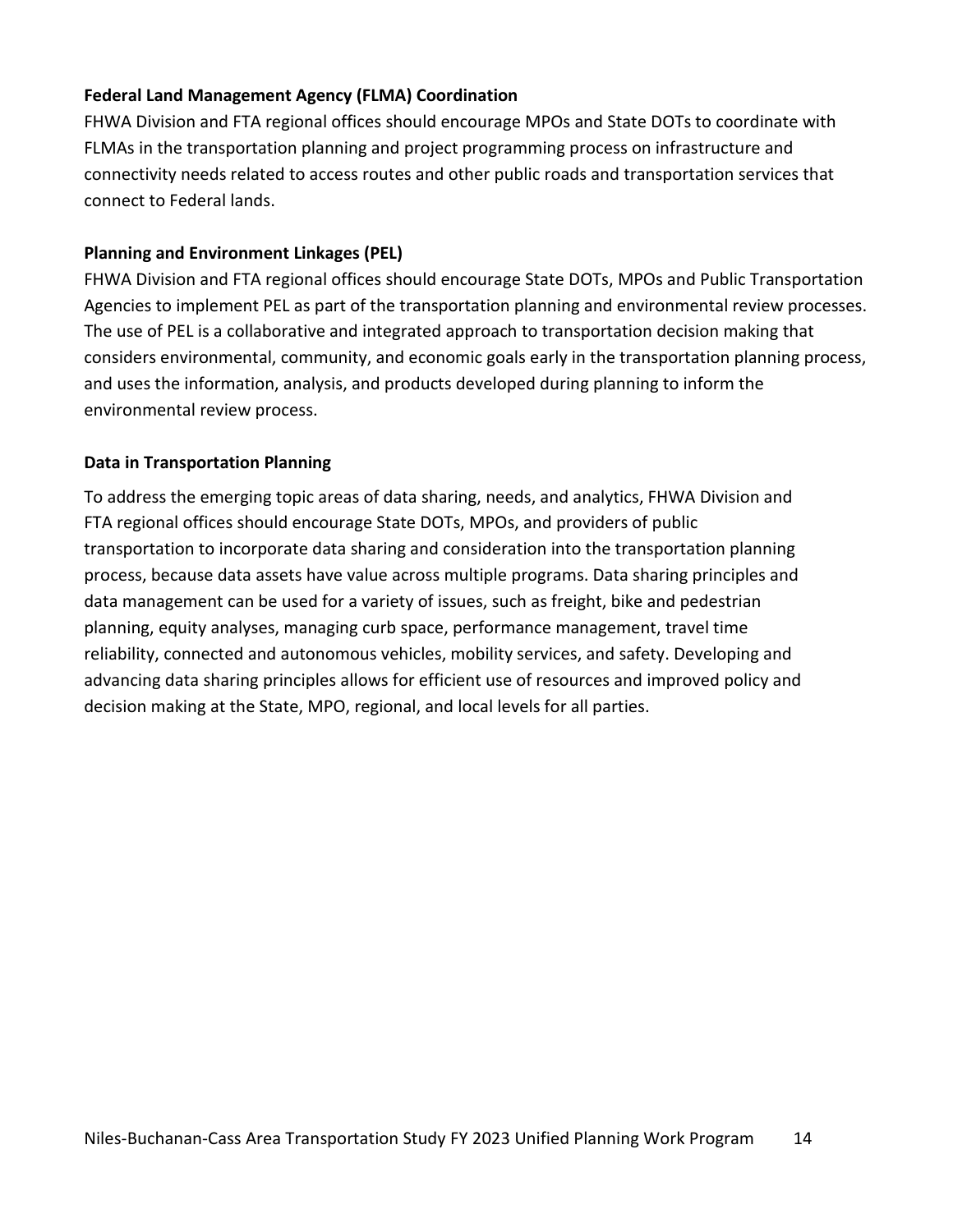#### **Local Transportation Planning Initiatives**

#### **Performance-Based Planning and Programming**

MAP-21 requires implementation of performance-based plans and programs, as well as the formal use of performance measures. NATS will work cooperatively with MDOT to set performance measures and targets. To further address this emphasis area, NATS will:

- Stay engaged in Michigan initiatives and national training opportunities
- Incorporate performance measures and targets into goals and objectives
- Document expected benefit of projects in TIPs, and LRTPs and how they will contribute to accomplishing performance targets
- Evaluate the benefits/performance of TIP and LRTP projects to determine progress towards performance targets
- Better align project selection criteria for TIPs / MTPs with performance measure targets

#### **S/TIP Development and Improvements**

NATS will work cooperatively to develop the new NATS FY 2023-2026 TIP which will include:

- Meeting requirements of performance measure and planning regulations
- Ensuring transparency and providing open access to the planning, decision making, and project evaluation & selection processes
- Clear project map/data listing
- Consideration of virtual options for public participation
- Working cooperatively to implement next phase of JobNet development
- Continued efforts to improvement public involvement

#### **Administration of MPOs**

SWMPC is committed to ensuring that no person shall, on the grounds of race, color, national origin, as provided by Title VI of the Civil Rights Act of 1964 and the Civil Rights Restoration Act of 1987 (PL 100.259), be excluded from participation in, be denied the benefits of, or be otherwise subjected to discrimination under any program or activity, whether those programs and activities are federally funded or not. To ensure this SWMPC will:

Review and update Title VI and ADA procedures as needed.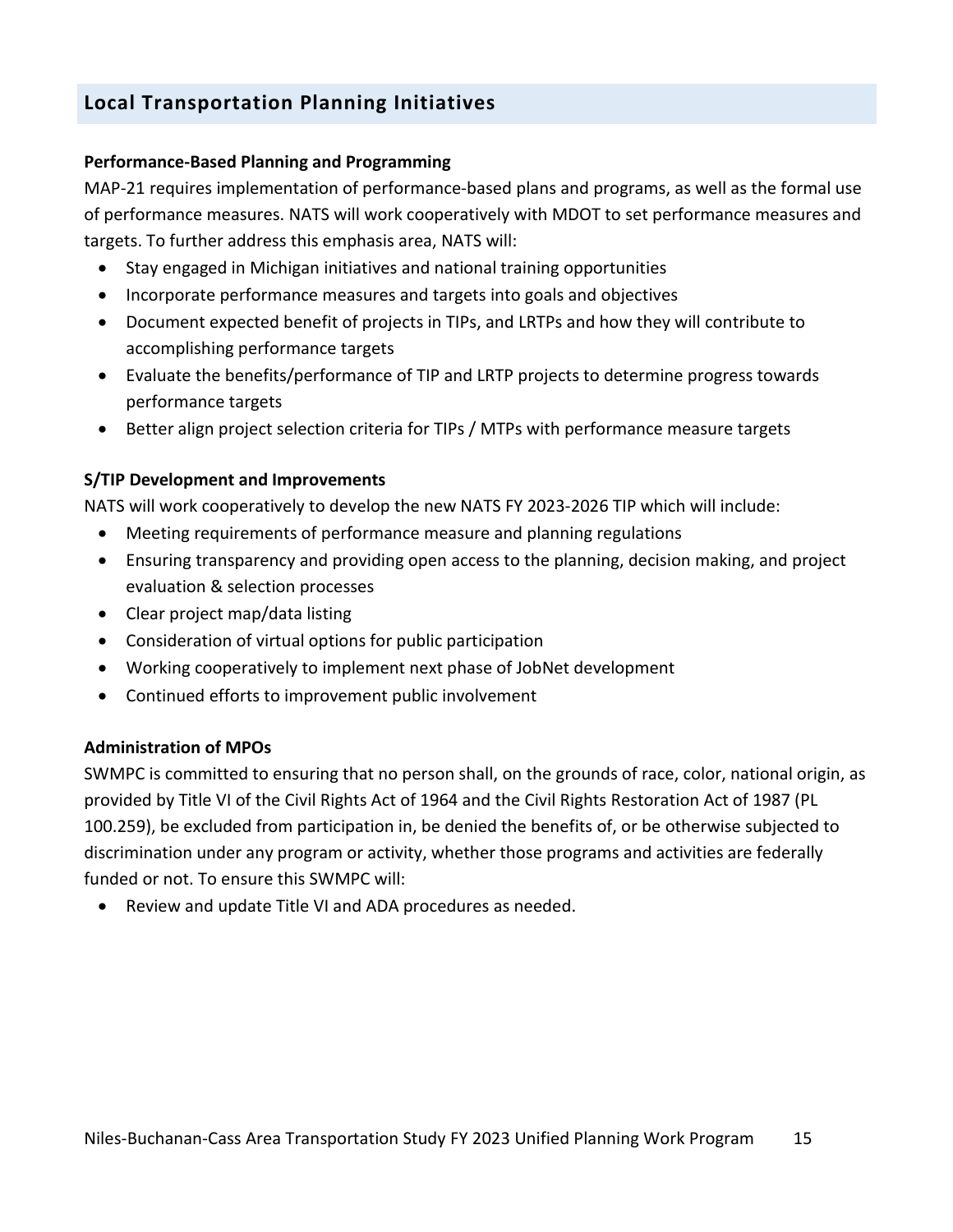#### **Consideration of Livability and Sustainability in the Transportation Planning Process**

SWMPC staff will continue to work with our transportation partners to analyze access to essential services (employment, health care, schools/education, and recreation). Some methods we may employ to accomplish this are:

- Identify criteria for underserved populations (low income, minorities, elderly, LEP, Disabled) and essential services (health care, schools, supermarkets, employment centers, voting/polling places, courthouses, recreational areas, motor vehicle depts.).
- Map existing connectivity.
- Identify gaps in connectivity and create solutions. Develop and implement analytical methods to identify gaps in connectivity in existing and developing transportation systems and determine potential solutions.
- Participation Plans. Evaluate the effectiveness of Participation Plans for engaging disadvantage communities in the decision-making process.
- Update the Coordinated Human Service Public Transportation Plan when needed.
- Bike/Ped facilities. Assess the safety and condition of bike/pedestrian facilities.
- Evaluate compliance with ADA, particularly around schools, concentrations of disadvantaged populations, social services, medical, and transit facilities.

#### **Integration of Housing, Transportation and Economic Development**

Consult with state and local entities responsible for land use, economic development, housing, management of road networks, or public transit and other appropriate public or private entities. Work towards developing regional goals for the integration of housing, transportation and economic development strategies to:

- Better connect housing and employment while mitigating commuting times;
- Identify the location of existing and planned housing and employment, and transportation options that connect housing and employment.
- Align transportation improvements with housing needs, such as housing supply shortages, and proposed housing development;
- Align planning for housing and transportation to address needs in relationship to household incomes within the NATS planning area.

#### **Regional Models of Cooperation**

NATS is striving to increase collaboration between MPO members on transportation projects. In addition, SWMPC also serves as the staff for the Niles-Buchanan-Cass area MPO and are planners for the rural areas of Berrien, Cass, and Van Buren counties. SWMPC works with NATS members to integrate planning throughout this entire region. Since a small portion of NATS is part of the Michigan City urbanized area, NATS strives to work with that area's MPO, the Northwestern Indiana Regional Planning Commission (NIRPC). In addition to regional collaboration, SWMPC works closely with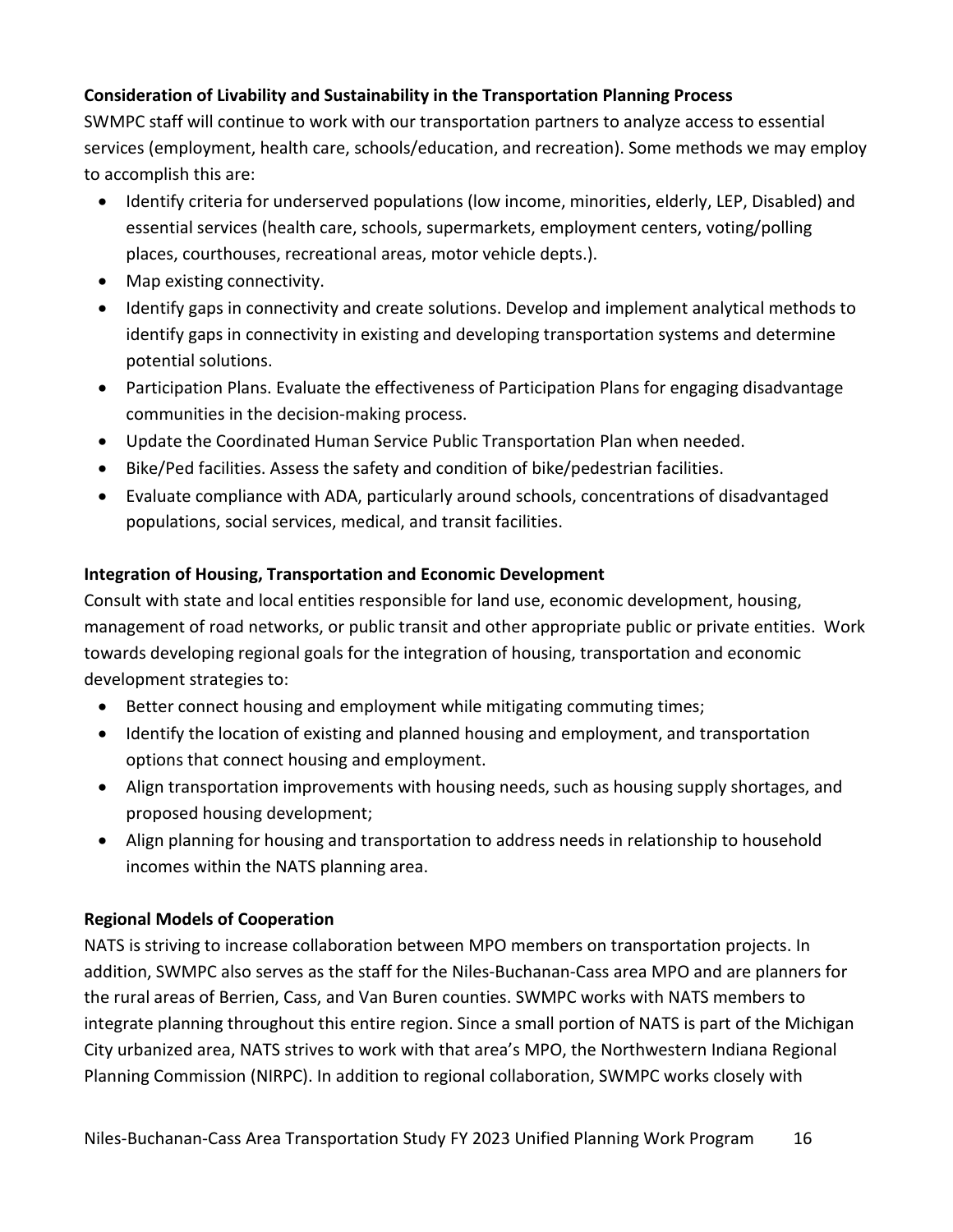Michigan Department of transportation (MDOT), the Federal Highway Administration (FHWA), and the Federal Transit Administration (FTA), to ensure all planning is done in accordance with state and federal guidelines.

The transportation work associated with the NATS MPO is a subset of the regional planning work done within SWMPC. As such, there are regular opportunities for the regional planning work done by the SWMPC to compliment the transportation work done. These areas of cross-pollination include environmental planning, economic development planning, health planning, and community planning such as master and recreation planning.

The SWMPC is a member of numerous groups that engage in regional planning within southwest Michigan. Those groups include the Strategic Leadership Council (SLC), Be Healthy Berrien (BHB), Friends of Berrien County Trails, and other collaborations. The work done within these collaborations all have components that integrate with transportation planning. The interrelationship among them is greatly benefited in both directions by the deep understanding of the existing and planned transportation network. The SWMPC is dedicated to improving coordination between governing agencies in the selection of targets in order to link planning and programming to specific metrics and targets within those metrics.

#### **Quality Public Transit Service**

The existing public transportation services in Berrien County are not adequately meeting the needs of residents and businesses. Previous studies, outreach, and analysis of data all indicate that the services currently provided by the three transit agencies in the county are too complicated, unaffordable for many, and don't sufficiently connect important destinations or operate during the hours needed. The two largest urban areas - St. Joseph Benton Harbor and Niles are not directly connected to each other by transit. There is currently no transit or very limited service for 48 percent of the population within the NATS MPO area.

- **Connectivity**: There is a need for seamless mobility and the need to connect with other modes of transportation and transit service within and outside of the County to access vital life sustaining services.
- **Service Quality**: There is a need for performance measures and standards for assessing transit performance and level of service.
- **Service Design**: There is a need for an equitable, efficient and effective countywide transit service. Challenges include establishing the appropriate mix and amount of services to address the unmet needs of youth, seniors, low-income households, people with disabilities, as well as choice riders.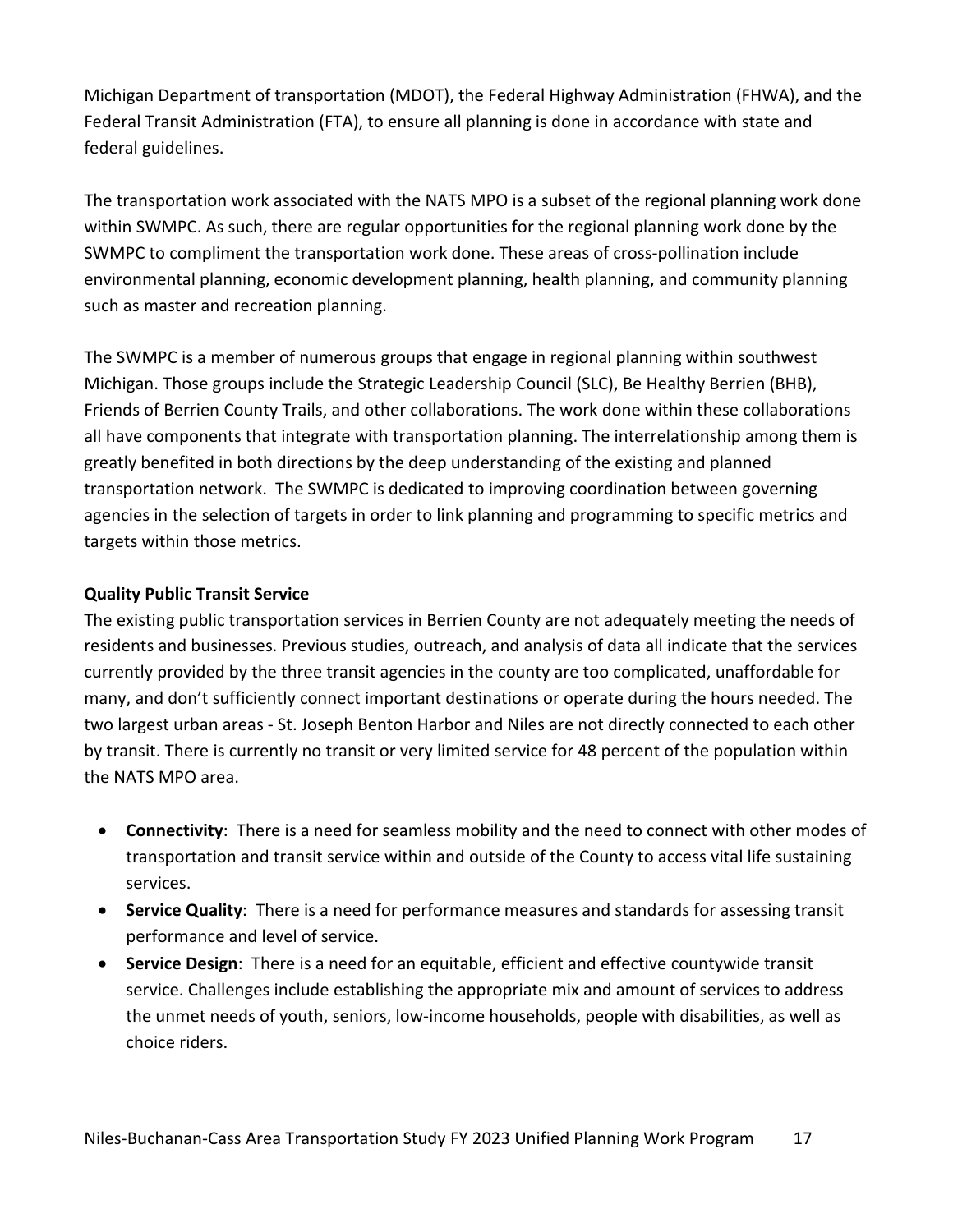- **Service Expansion**: There is a need for transit service throughout the County centered on the parameters of activity centers in urban and rural areas and within a portion of the Benton Harbor-St. Joseph urbanized area where it does not currently exist.
- **Transit Investments**: There is also a need to develop and implement a policy framework and performance based methodology for prioritizing transit investment in the county so the countywide service planning effort will be part of an on-going cycle of continuous improvement.

In FY 2023, the Southwest Michigan Planning Commission will continue to support efforts to implement an integrated countywide public transportation system that will serve 100 percent of Berrien County residents as compared to 58 percent today.

#### **Preserving the Existing Road Network**

As of 2021, 38 percent of the federal-aid roads in the NATS area were in poor condition, meaning that significant expenditures are needed to improve the pavement condition. At the same time, many roads that are in fair condition now are in danger of deteriorating further without preventative maintenance. It has therefore become especially important that NATS keep its members apprised of the pavement conditions, the latest techniques for managing pavement, and all funding sources that are available. In order to improve and maintain the condition of the road network, NATS will need to continue to prioritize projects and target investments where they are most needed, and where they will have the most impact. Performance measures will assist NATS in evaluating the success of its investments in the future.

#### **Pavement Data Collection**

For more than a decade, the SWMPC has coordinated this region's efforts to collect pavement condition data on the federal aid system. This important task will continue in FY 2023. In addition to data collection, SWMPC staff is responsible for the coordination of the multi-agency personnel that are present in the data collection vehicle during the survey process, the determination of the road network that is to be surveyed, reimbursement of local agencies who request it for their staff time, the internal processing of the data after it has been collected, and the transmission of the final data to the Transportation Asset Management Council (TAMC). SWMPC staff also coordinates the collection of data that has been developed for the local road system by local jurisdictions and forwards it to the TAMC for analysis in the statewide database. Data collected through this process will be used for the development of the pavement condition performance measures. Monitoring progress toward achieving the performance measures will also be a key use for the collected information.

#### **Model Inventory of Roadway Elements (MIRE)**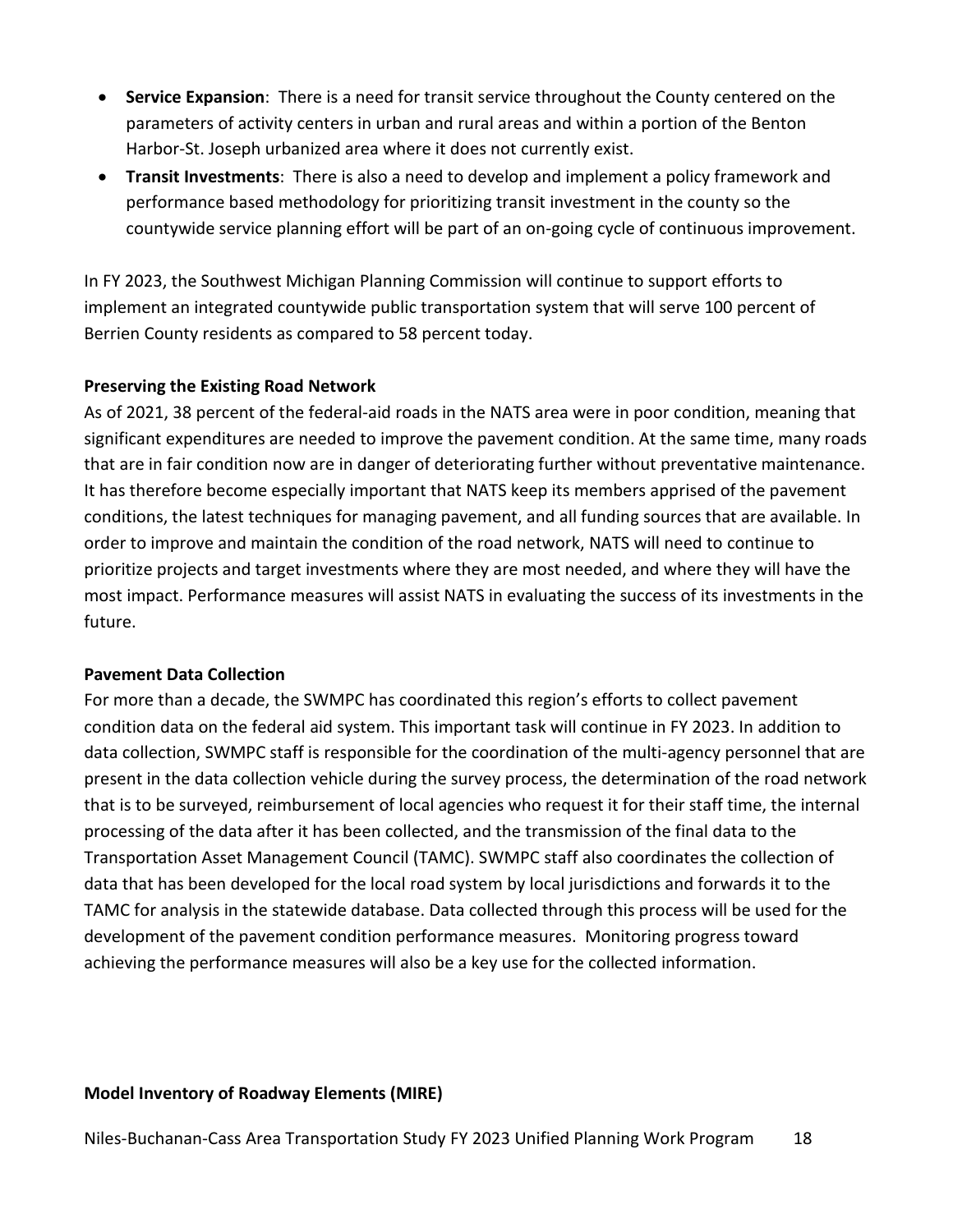The NPRM requires that states working with MPOs establish a MIRE Fundamental Data Elements (FDE) by September 30, 2026. The MIRE FDE is a comprehensive data set, including roadway geometrics, roadway features, and traffic information, which can be used to do advanced safety analysis. A linear referencing system (LRS) is used to locate MIRE FDE inventory on the highway system, and is an optional, but suggested, extension to be applied to all public roads in the state. A reduced set of MIRE FDEs will need to be collected for unpaved roads. Work on implementation by MDOT and its vendors (CSS, Roadsoft, and ESRI) of the MIRE FDE data repository schema in MDOT Roads & Highways should be completed.

Beginning in FY 2022, MPO and local agency participation in the MIRE data collection process will be considered part of the requirements in fulfilling Data Collection responsibilities to MDOT. The first set of MDOT MIRE FDE data and tools should be available in Roadsoft in the April 2022 release. Agencies should receive MIRE data in Roadsoft in V22 and may export changes to MDOT for V22 and beyond. The five (5) data items that MPO staff will be requested to review will be: Surface type, number of through lanes, access control, median type, and junction traffic control. MPO and MDOT staff will begin the process of meeting to discuss and plan for annual maintenance and validating (5) going forward. The end goal will be to draft a plan to fill 100% of the (5) MIRE data items and submit to MDOT by August of 2025.

#### **Safety Planning**

A core emphasis of the FAST Act is the continual aggressive safety agenda. The MPO has and will continue to coordinate with MDOT regarding their Strategic Highway Safety Plan initiative to develop a regional and local process to identify safety problems by working with the Berrien County Road Department and other local agencies to address those known areas/locations where safety could be improved. This planning process is part of U.S.DOT/ FHWA effort to develop a National Strategy on Highway Safety – Toward Zero Deaths (TZD). The National Strategy is a data-driven effort focusing on identifying and creating opportunities for changing American culture to improve highway safety through engineering, education, enforcement and emergency medical services (4 E's). The MPO will continue to advance in the coordination and cooperation with a broad range of multidisciplinary stakeholders to improve conditions for transit, freight, pedestrians, bicycles and transportation network safety by assisting agencies in applying for Highway Safety Improvement Program (HSIP) and other related transportation safety funds.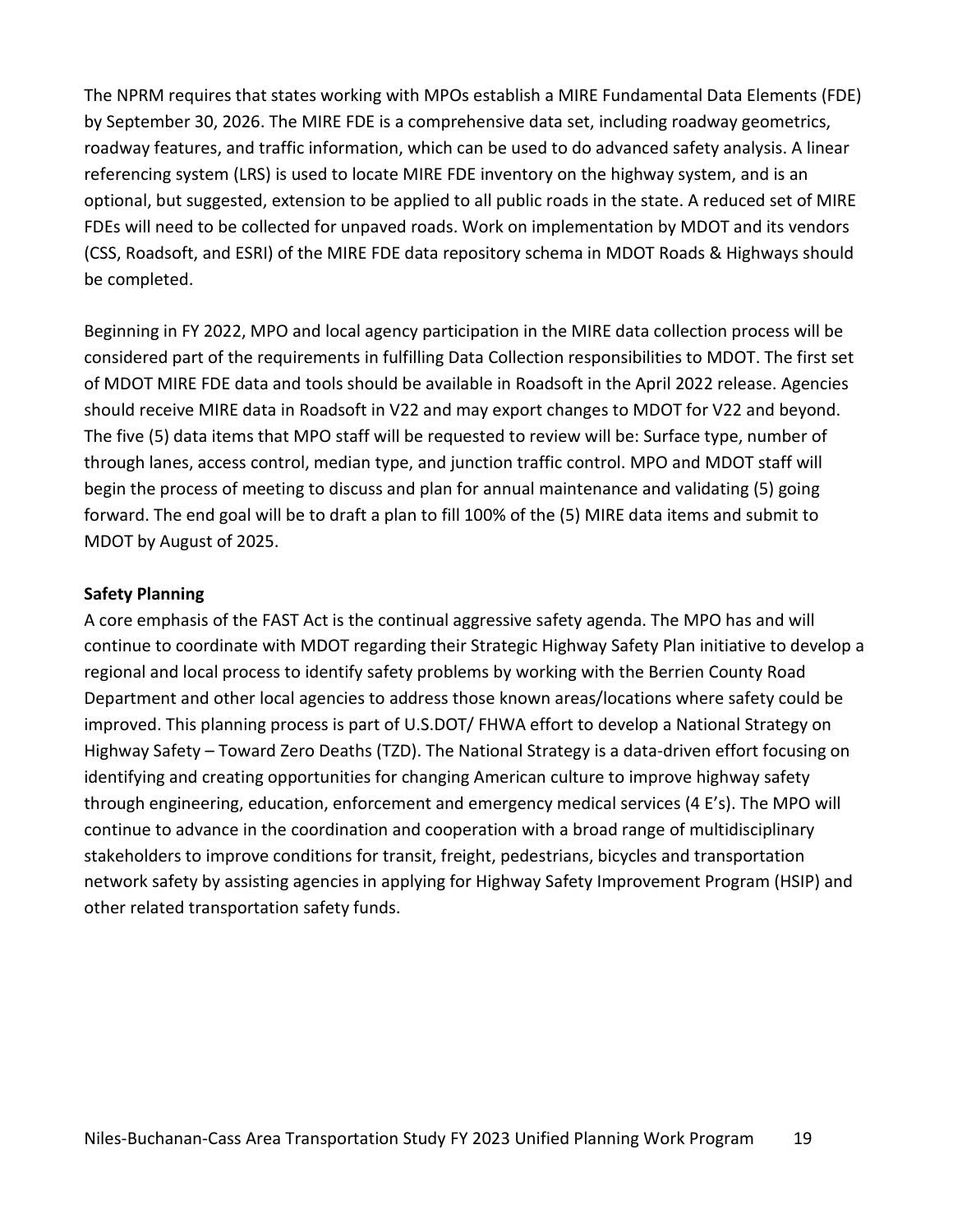### **UNIFIED FUNDING SOURCES**

All work, including MPO staff time and consultant studies, listed in the UWP are funded by one or more of the following funding sources.

**Federal Highway Administration Funding PL-112 and Federal Transit Administration Funding 5303** NATS receives federal funding from the Federal Highway Administration (FHWA) and from the Federal Transit Administration (FTA) for transportation planning.

IIJA legislation requires MPOs to use 2.5% of their PL funds to carry out activities to increase safe and accessible options for multiple travel modes for people of all ages and abilities, including adoption of Complete Street Standards or policies, development of a Complete Streets prioritization plan, and other planning documents that achieve these goals.

#### **Local Jurisdiction Funding**

All federal grant funds require at least an 18.15 percent non-federal match. The MPO requests funding from the fourteen participating member jurisdictions on a proportionate fair share basis using the population from the 2010 Bureau of Census population figures. The NATS Technical Committee and Policy Committee are responsible for approving the budget.

#### **FY 2023 FHWA & FTA Federal and Local Budget**

|                  | Federal   | Match    | <b>Total</b> |
|------------------|-----------|----------|--------------|
| <b>CPG Funds</b> | \$124,688 | \$27,649 | \$152,337    |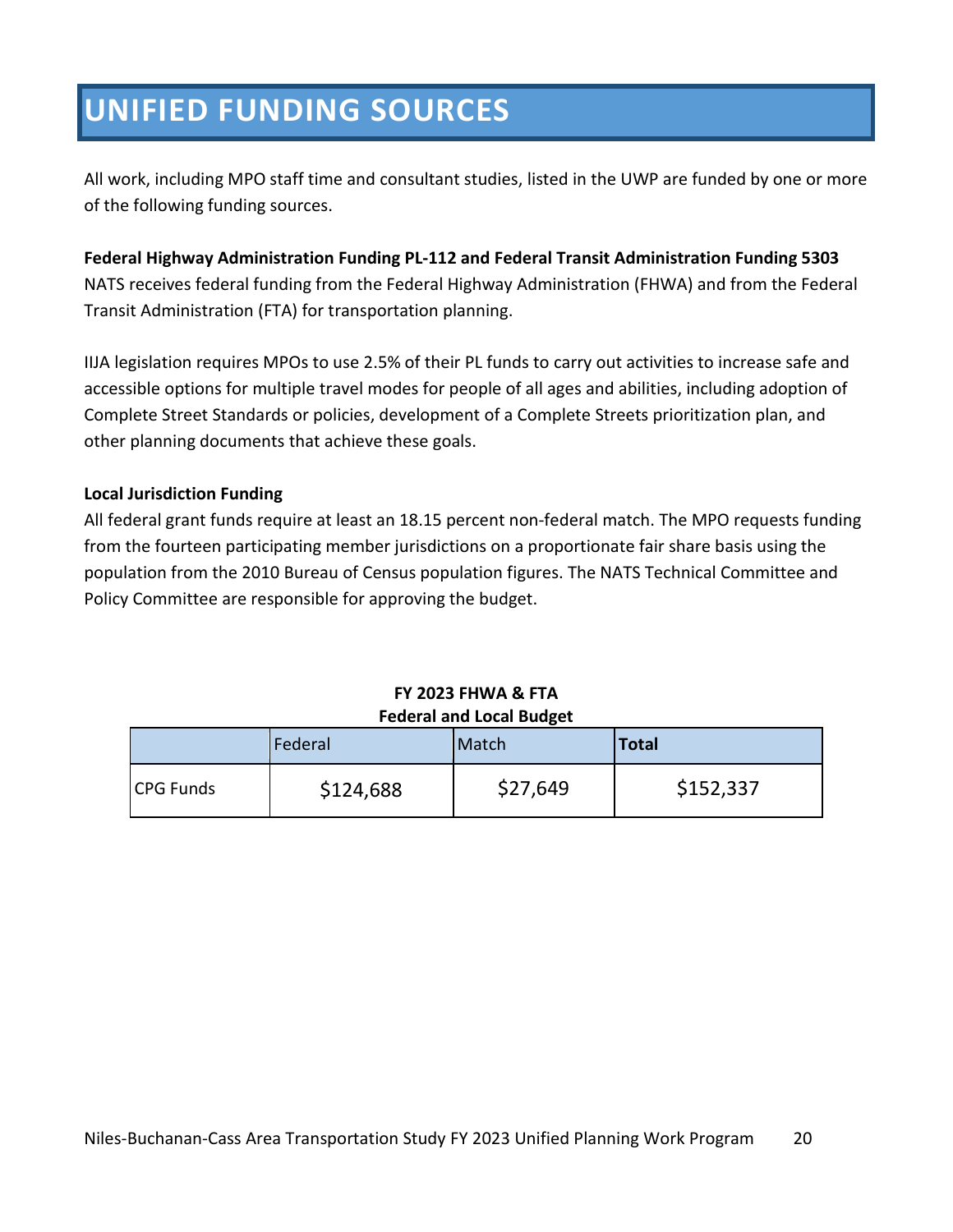| <b>Jurisdiction</b>      | <b>Population</b><br>(2010) | Percentage<br>of Total<br><b>Population</b> | <b>Share of</b><br><b>CPG Local</b><br><b>Match</b> |
|--------------------------|-----------------------------|---------------------------------------------|-----------------------------------------------------|
| <b>Bernard Township</b>  | 2,657                       | 4.7%                                        | \$1,300                                             |
| <b>Buchanan Township</b> | 3,523                       | 6.3%                                        | \$1,742                                             |
| <b>Howard Township</b>   | 6,207                       | 11.0%                                       | \$3,041                                             |
| Mason Township           | 2,945                       | 5.2%                                        | \$1,438                                             |
| <b>Milton Township</b>   | 3,878                       | 6.9%                                        | \$1,908                                             |
| Niles Charter Township   | 14,164                      | 25.2%                                       | \$6,968                                             |
| Ontwa Township           | 5,290                       | 9.4%                                        | \$2,599                                             |
| City of Buchanan         | 4,456                       | 7.9%                                        | \$2,184                                             |
| City of Niles            | 11,599                      | 20.6%                                       | \$5,696                                             |
| Village of Edwardsburg   | 1,259                       | 2.2%                                        | \$608                                               |
| Pokagon Band             | 199                         | 0.4%                                        | \$111                                               |
| <b>Total</b>             | 56,177                      | 100%                                        | \$27,649                                            |

#### **FY 2023 Local Match Calculation**

*Source: Population based on 2010 Census*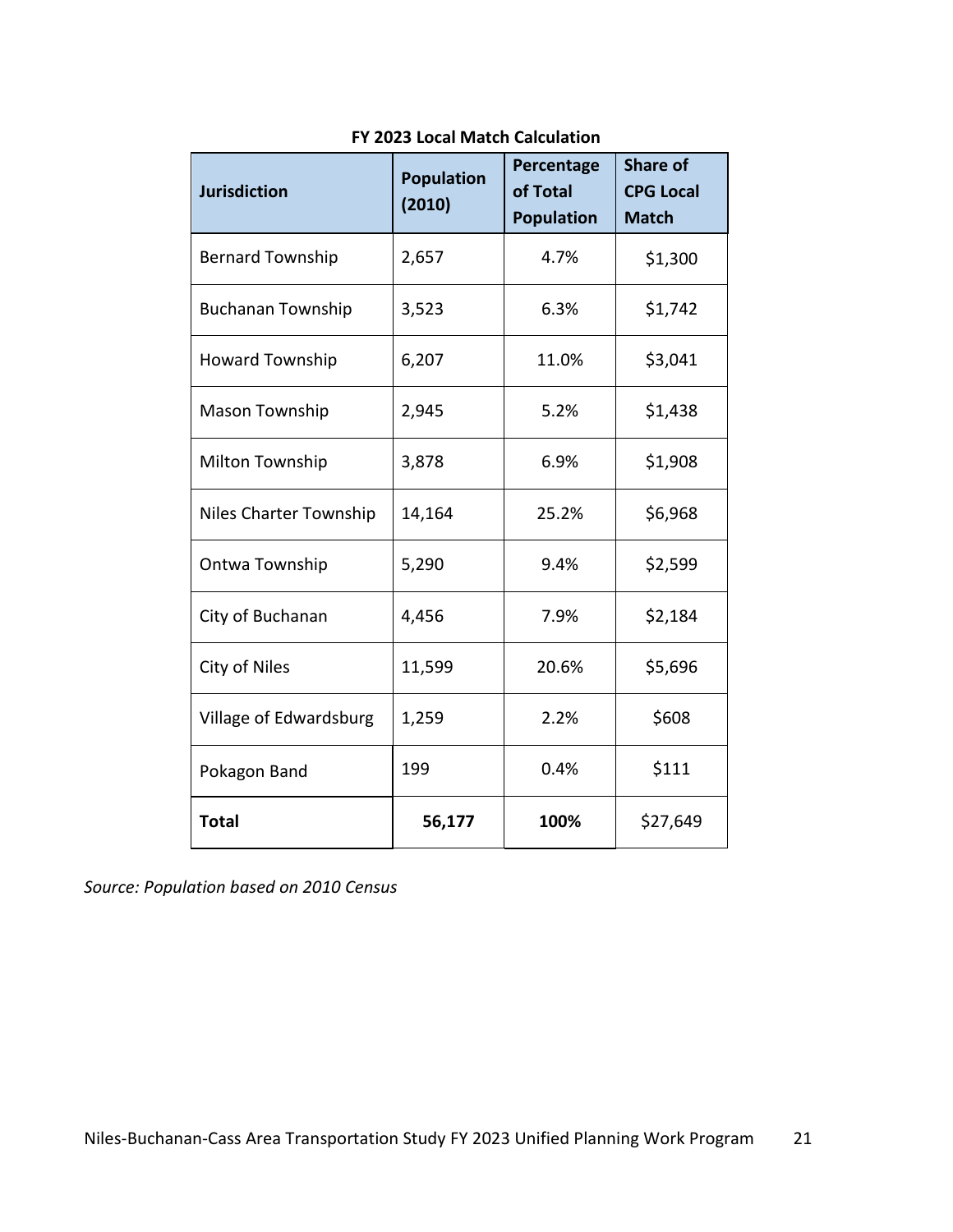### **WORK ELEMENTS AND BUDGET**

To track MPO progress and spending, the FY 2023 budget and work items in this UWP are divided into the following four categories:

- 1. **Program Administration**: Covers all of the administration and other supporting tasks that are required to ensure efficient operation of the NATS MPO.
- 2. **Data Collection, Analysis, and Reporting**: The gathering of transportation related data including the traffic count program. It also includes most mapping and GIS related tasks as well as any work related to the analysis, display, or reporting of data.
- 3. **Transportation Planning**: Includes technical assistance to members, public outreach, the administration of special plans, and updating the Long Range Plan.
- 4. **Transportation Improvement Program (TIP**): The TIP is a listing of all federal or state funded transportation projects in the NATS planning area. The TIP work category covers project selection, TIP development, monitoring project status, and processing amendments.
- 5. **Safe and Accessible Multimodal Planning:** Includes but is not limited to technical assistance to member communities, public outreach, data collection and project implementation.

| <b>Amount</b> |
|---------------|
| \$37,514      |
| \$27,421      |
| \$43,391      |
| \$34,561      |
| \$9,450       |
| \$152,337     |
|               |

#### **Budget by Work Element**

*\*The totals shown here are actual totals, rounded to the nearest dollar. Thus, they may appear inconsistent throughout the document, by an amount no more than \$1.00.*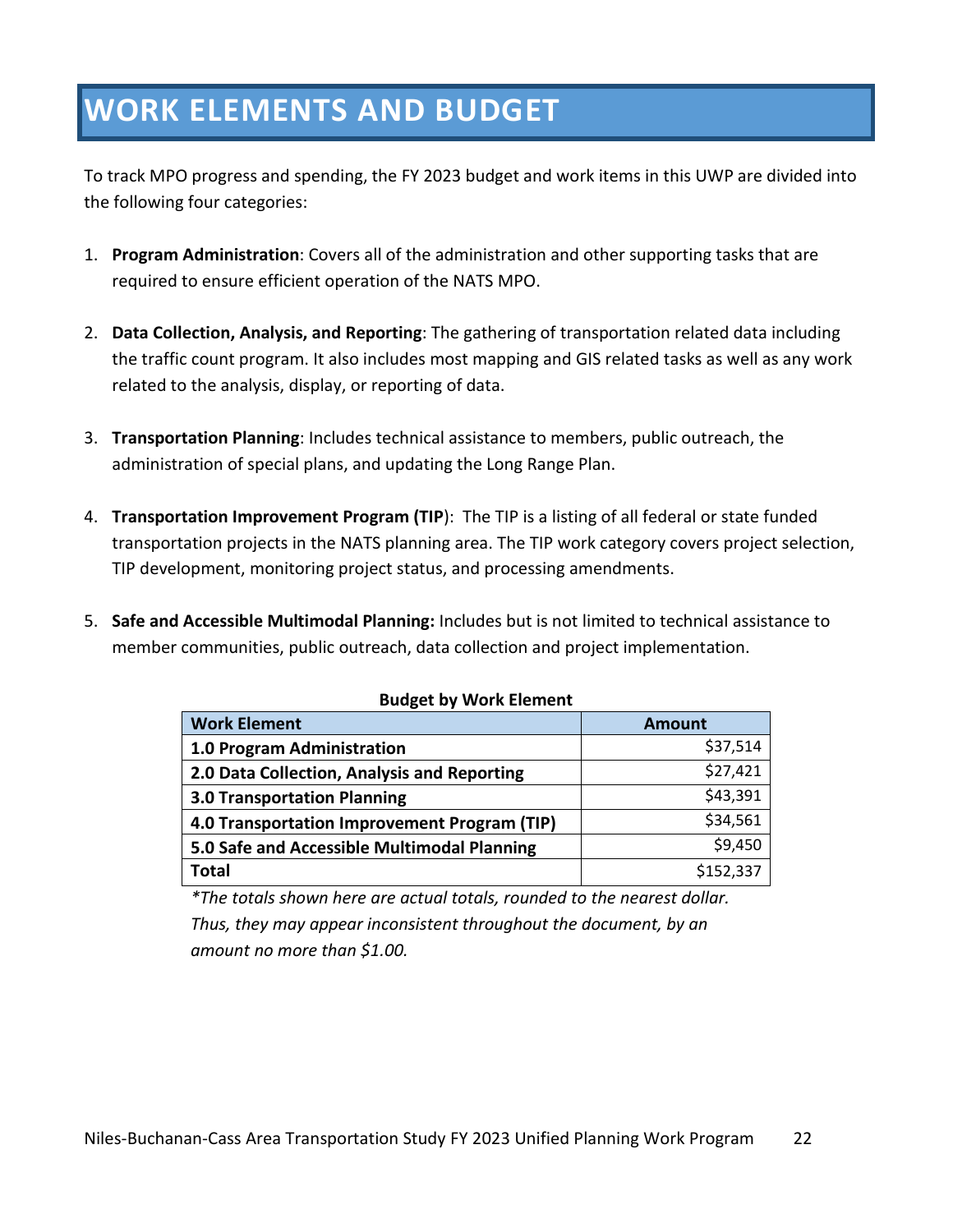The following section describes each work category in further detail, with subcategories for each major work element. It provides an objective for each subcategory and the major procedures and tasks that will be carried out. It also gives a list of outcomes with a timeline that can be used as a basis for tracking staff work and budget. The timeline will either specify the quarter in which the outcome will be complete, the frequency of the task, or list the outcome to be done on an as needed basis. As needed means that at this time we cannot predict exactly when or how frequently we might undertake these tasks.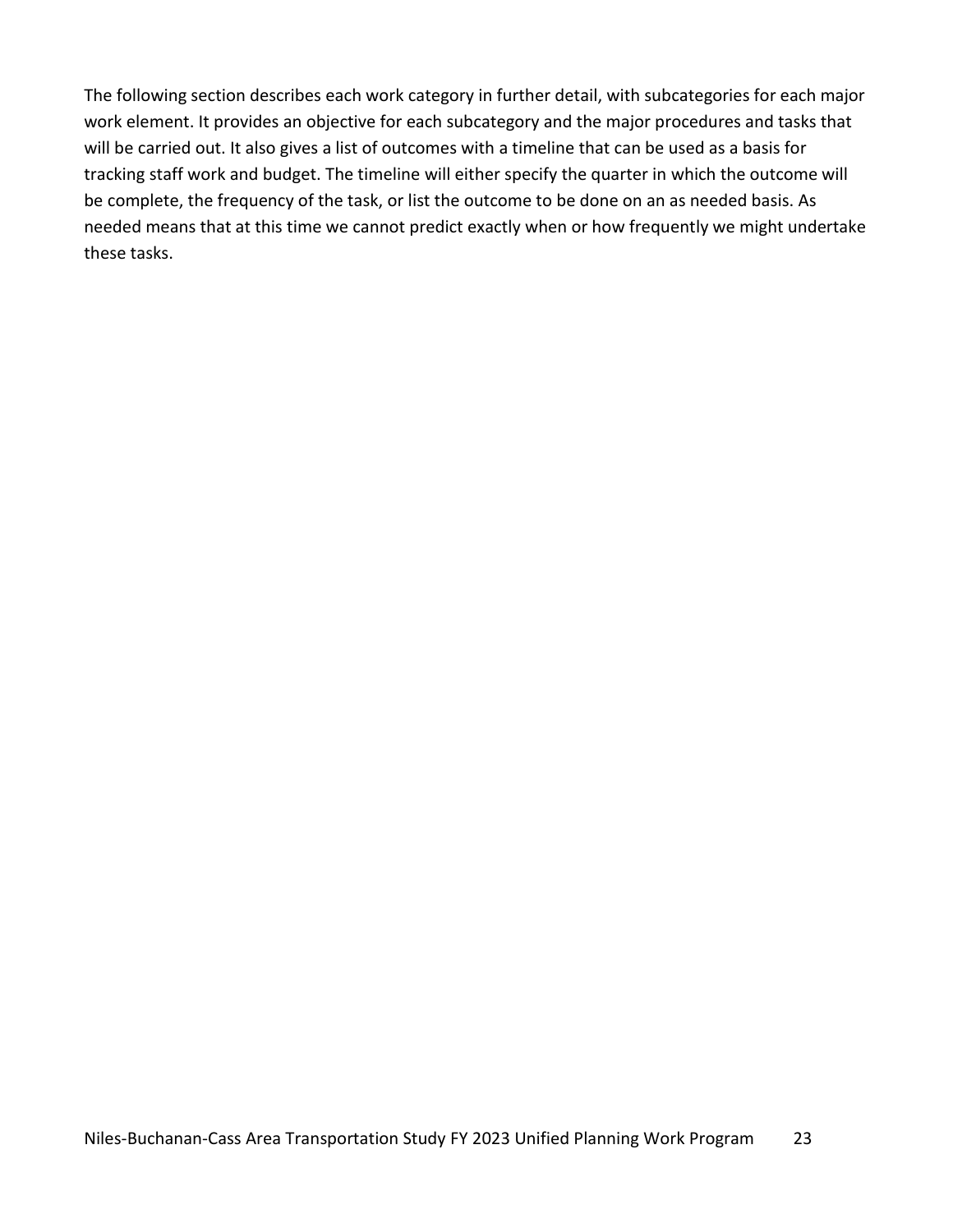### **1 PROGRAM ADMINISTRATION/COORDINATION**

#### **1.1 Program Management and Support**

**Objective:** .Conduct administrative activities necessary for the efficient operation of the NATS MPO, as well as support to the Policy and Technical Committees, program administrative and managerial activities, financial monitoring and reporting, interagency coordination, and miscellaneous administrative support

**Procedures and Tasks**: Administration activities are undertaken to ensure MPO compliance with applicable federal and state regulations and ensure a successful MPO, which can carry out all of the other work tasks contained in the UWP. Program management and support includes:

- **Administering the MPO committees:** Manage the Policy Committee, Technical Advisory Committee, and Walk and Roll Subcommittee, which includes developing meeting materials (agenda, minutes, and presentations), providing committee education through presentations and handouts, revising the committee handbook, and updating the NATS website. Prepare and distribute information material regarding MPO & staff activities.
- **Reviewing and updating documents:** This includes an annual review of both the Policy and Technical Advisory Committee bylaws to ensure they are up to date and provide clear roles and procedures for the MPO committees. This also includes a periodic review and update of the memorandum of understanding (MOU) that NATS maintains with MDOT, the Northern Indiana Regional Planning Commission (NIRPC), and the Niles Dial a Ride (NDAR). Maintaining and preparing records and documentation necessary for certifying the Planning Process for conformance with applicable State and Federal guidelines and regulations.
- **Preparation of reports to state and federal partners:** The preparation of reports regarding transportation planning activities funded through PL112 and Section 5303. It includes an annual report and quarterly progress reports, which document NATS accomplishments. It also includes annually submitting the disadvantaged business enterprise report and the title VI reports to MDOT to ensure compliance with all relevant regulations.
- **Accounting and Budget:** This includes tracking the spending of the NATS budget and reporting expenditures to MDOT, as well as any other task related to the fiscal management of the MPO.
- **Program-related Personnel Management Activities:** This includes performance evaluations, position descriptions and hiring, and exit interviews. Program-related training courses, seminars, workshops, staff meetings and management improvement activities.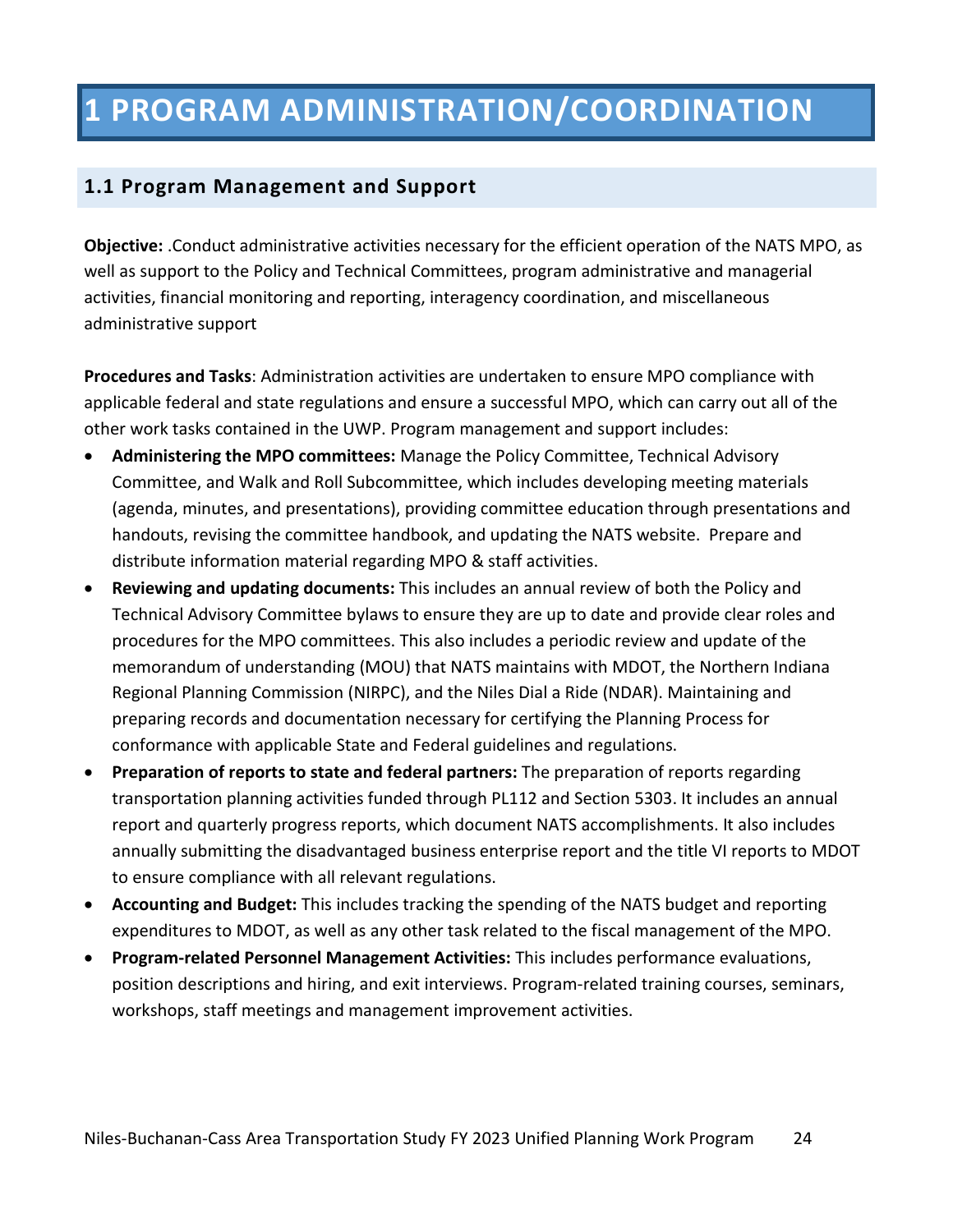| <b>Outcome</b>                                                                 | <b>Timeline</b>         |
|--------------------------------------------------------------------------------|-------------------------|
| Adherence to all appropriate planning regulations through coordination with    | Continuous              |
| state and federal agencies.                                                    |                         |
| Direct staff planning efforts under the FY 2023 Unified Planning Work Program. | Continuous              |
| Preparation of Policy Committee and Technical Committee meeting materials      |                         |
| such as agendas and meeting minutes                                            | Monthly                 |
| Preparation of presentations to committee members on transportation topics     | Continuous              |
| Maintenance of MPO web pages                                                   | Continuous              |
| Create and maintain project specific website applications, sections and/or     |                         |
| additional websites as needed for transportation planning activities           | As Needed               |
| Review of committee bylaws                                                     | Annually                |
| Review and update of MOUs                                                      | As Needed               |
| Activity and financial reporting to Michigan Department of Transportation      | Continuous              |
| Assure equal opportunities to Disadvantaged Business Enterprises (DBE) and     | As Needed               |
| minorities in contracts and subcontracts.                                      |                         |
| <b>Completion of Disadvantaged Business Enterprises Reports</b>                | 1 <sup>st</sup> Quarter |
| Annual Title VI Report                                                         | 1 <sup>st</sup> Quarter |
| Summarize all activity / reimbursement requests, prepare the required          |                         |
| documentation and submit the requests to MDOT for each of the four-quarters    | Quarterly               |
| in FY 2023                                                                     |                         |
| <b>Annual Completion Report</b>                                                | 1 <sup>st</sup> Quarter |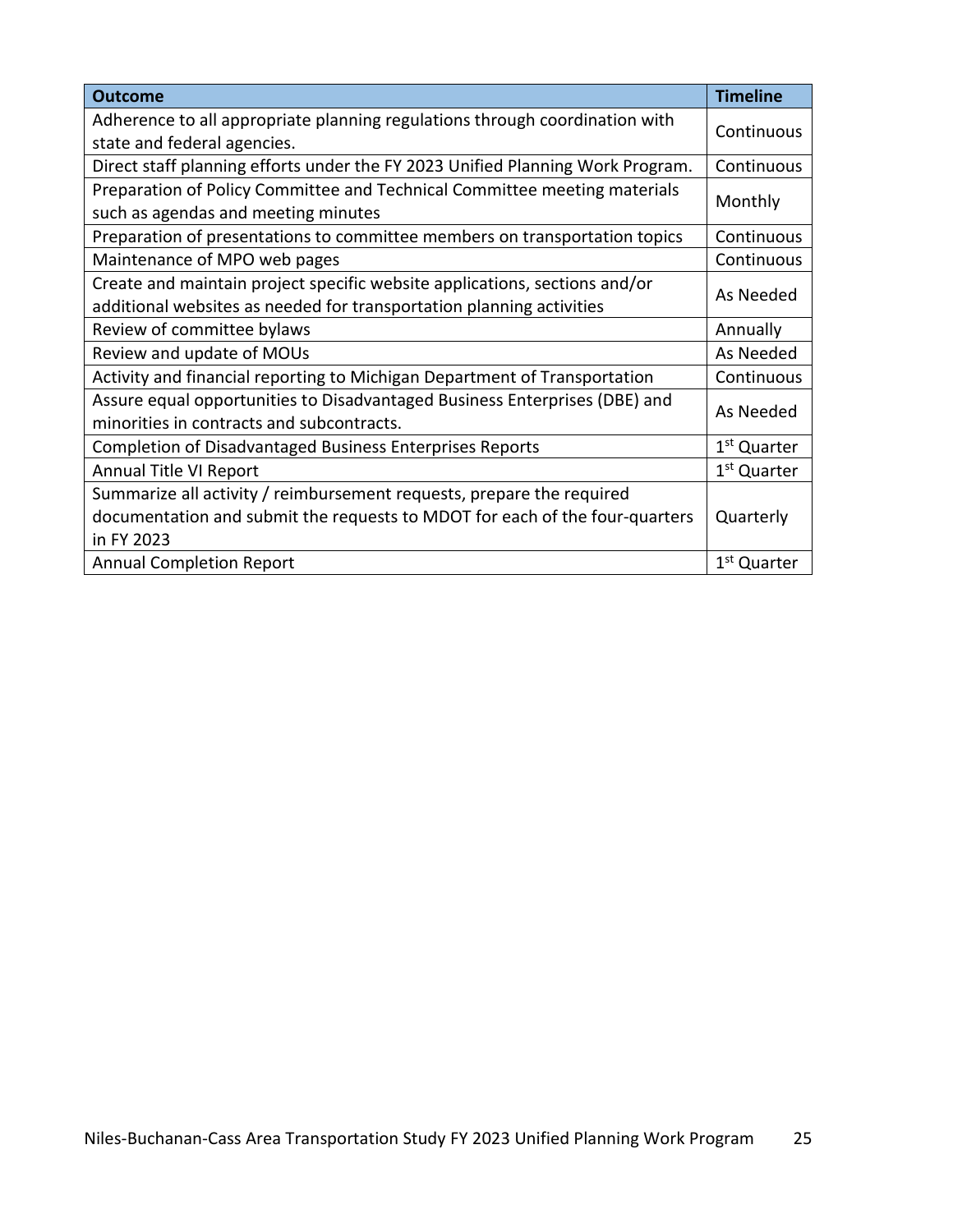#### **1.2 Interagency Coordination**

**Objective:** Work with state, federal, and regional partners on common goals and issues affecting transportation in the wider region, state, and nation.

**Procedures and Tasks**: Staff participates in a variety of programs where they collaborate with other organizations to work toward common goals. Staff engage with the following organizations:

- **Westrain**: SWMPC will chair and participate in the Westrain Collaborative, which seeks to preserve, promote, and improve passenger rail service in West Michigan.
- **Michigan Transportation Planning Association (MTPA):** An association of public organizations and agencies, which are responsible for transportation planning activities throughout Michigan. Staff also work with a subgroup of the MTPA comprised of smaller MPOs to address the unique challenges faced in areas with smaller population and limited resources.
- **Michigan Public Transit Association (MPTA)**: Provides leadership, resources, support, and technical assistance to advocate and strengthen public transportation in Michigan. Staff attends the Legislative Conference and the MPTA annual conference to; develop and maintain communication with federal, State and local governments and exchange information and ideas to improve public transit.
- **Be Healthy Berrien:** A partnership of organizations interested in improving health in Berrien County. Staff provides insight into how transportation can be used as a tool for promoting active lifestyles.
- **Michigan's Great Southwest Strategic Leadership Council:** A council made up of business, nonprofit, and community leaders who work on improving quality of life in Berrien County.
- **University Center for Regional Economic Innovation (REI) Consultative Panel:** SWMPC serve on the counsel that advises the REI University Center faculty and staff on the overall project objectives and scope of work. The REI is a program of Michigan State University that works to improve the economy in Michigan's most vulnerable communities.
- **The Quad State Directors:** Meetings of the directors of Northwestern Indiana Regional Planning Commission, Chicago Metropolitan Agency for Planning, and Southeast Wisconsin Regional Planning Commission, and SWMPC.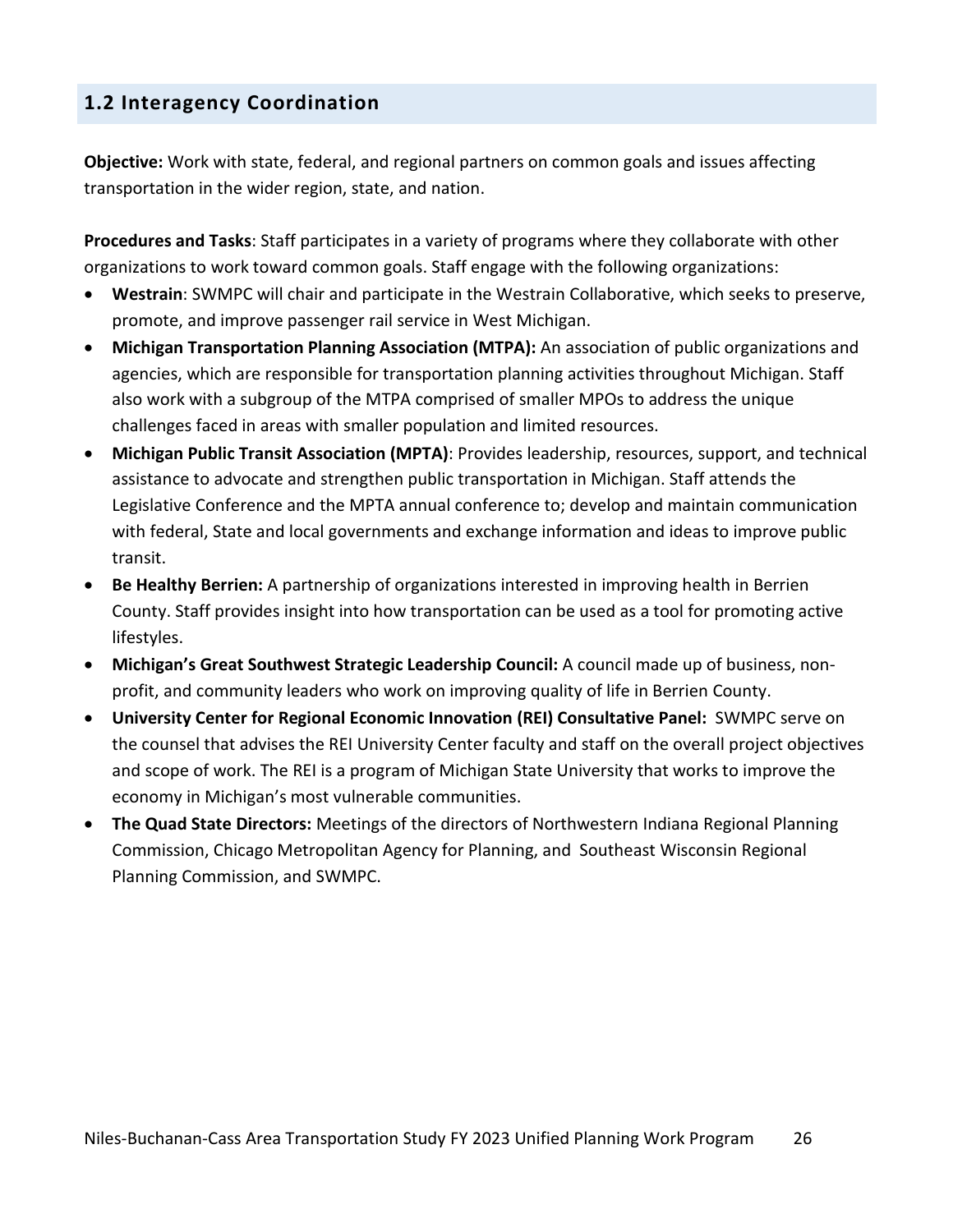| <b>Outcome</b>                                                                                                                                     | <b>Timeline</b>   |
|----------------------------------------------------------------------------------------------------------------------------------------------------|-------------------|
| Attend and participate in:                                                                                                                         |                   |
| Michigan Association of Regions meetings                                                                                                           | <b>Bi-Monthly</b> |
| Michigan Transportation Planning Association, Michigan Public                                                                                      |                   |
| Transportation Association, Michigan's Great Southwest Strategic                                                                                   |                   |
| Leadership Council, Be Healthy Berrien, Region 8 Regional Prosperity                                                                               | Monthly           |
| Initiative, and the University Center for Regional Economic                                                                                        |                   |
| <b>Innovation Consultative Panel</b>                                                                                                               |                   |
| Quad State Directors, Westrain                                                                                                                     | Quarterly         |
| MTPA and MPTA annual conferences                                                                                                                   | Annually          |
| Provide additional support to the above organizations                                                                                              | As Needed         |
| Written comments on other studies as appropriate                                                                                                   | As Needed         |
| Preparation and distribution of various maps, program guidelines and ot<br>her transportation or land use materials for outside groups or agencies | As Needed         |
| Public presentations as requested                                                                                                                  | As Needed         |

#### **1.3 Professional Development and Technical Training**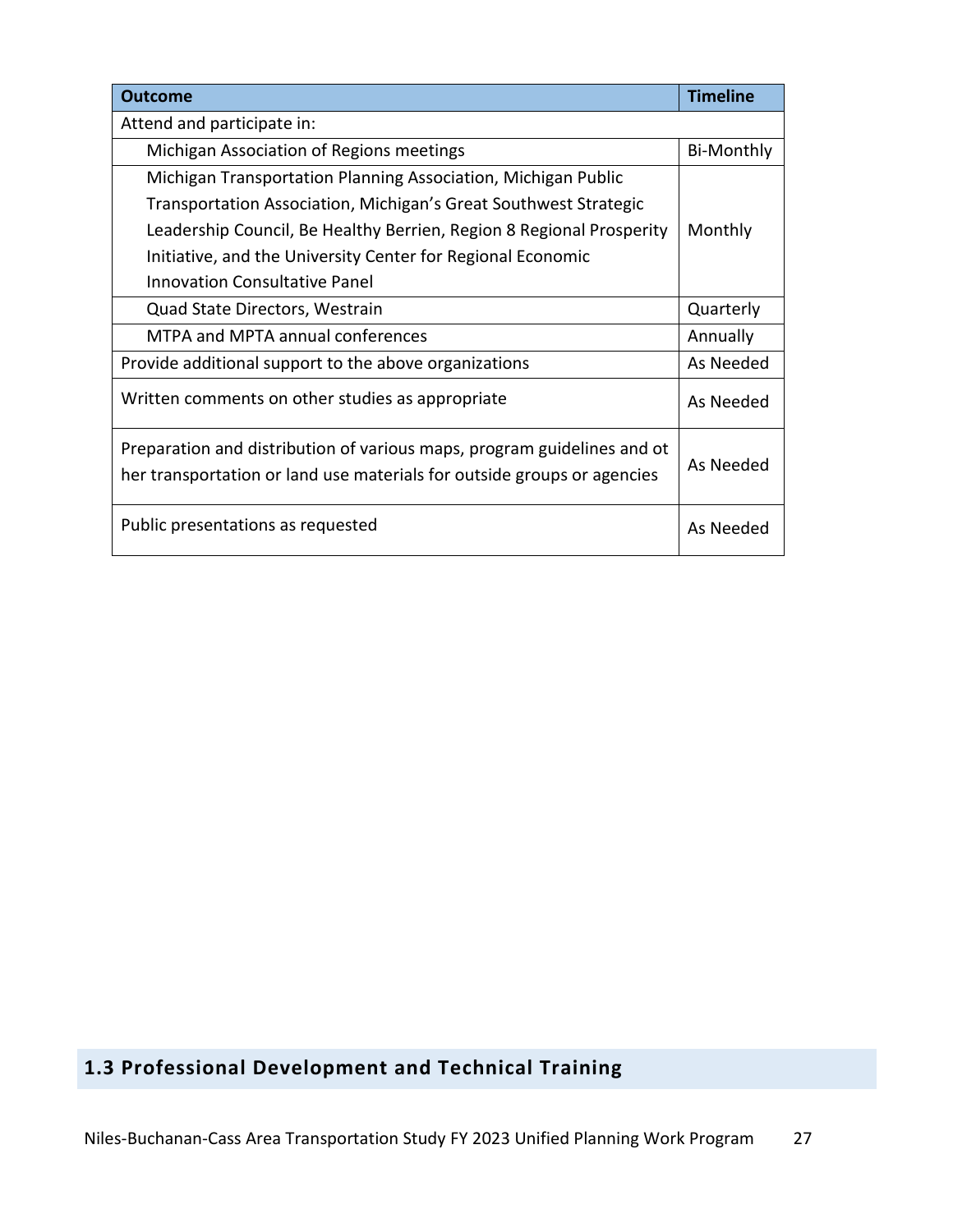**Objective:** Keep staff trained on the latest regulations, rules and procedures related to transportation planning.

**Procedures and Tasks:** Professional development and training are fundamental components of maintaining a qualified, up-to-date professional staff. As new regulations and guidance are developed, staff will seek out resources to ensure compliance. This will include staff attending training sessions hosted by state and federal agencies on new rules, regulations, and guidance for topics that include performance-based planning and programming. In addition, staff will attend relevant conferences and workshops to learn about the best practices in transportation planning. Whenever possible, staff will use webinars, online courses, and other digital resources for training to reduce the cost of travel.

| <b>Outcome</b>                                                        | <b>Timeline</b> |  |
|-----------------------------------------------------------------------|-----------------|--|
| Staff trained in the latest techniques and best practices in the      | Continuous      |  |
| field of planning.                                                    |                 |  |
| Monitoring and review new federal and state legislation               |                 |  |
| regarding transportation planning regulations, transportation         | Continuous      |  |
| systems funding, and other relevant transportation regulations        |                 |  |
| Attend state or federally sponsored trainings on new regulation       | As Needed       |  |
| and rules                                                             |                 |  |
| Attendance at conferences and workshops for professional<br>As Needed |                 |  |
| development and training of staff                                     |                 |  |
| Use of digital educational tools to stay apprised of latest           | As Needed       |  |
| developments in transportation planning                               |                 |  |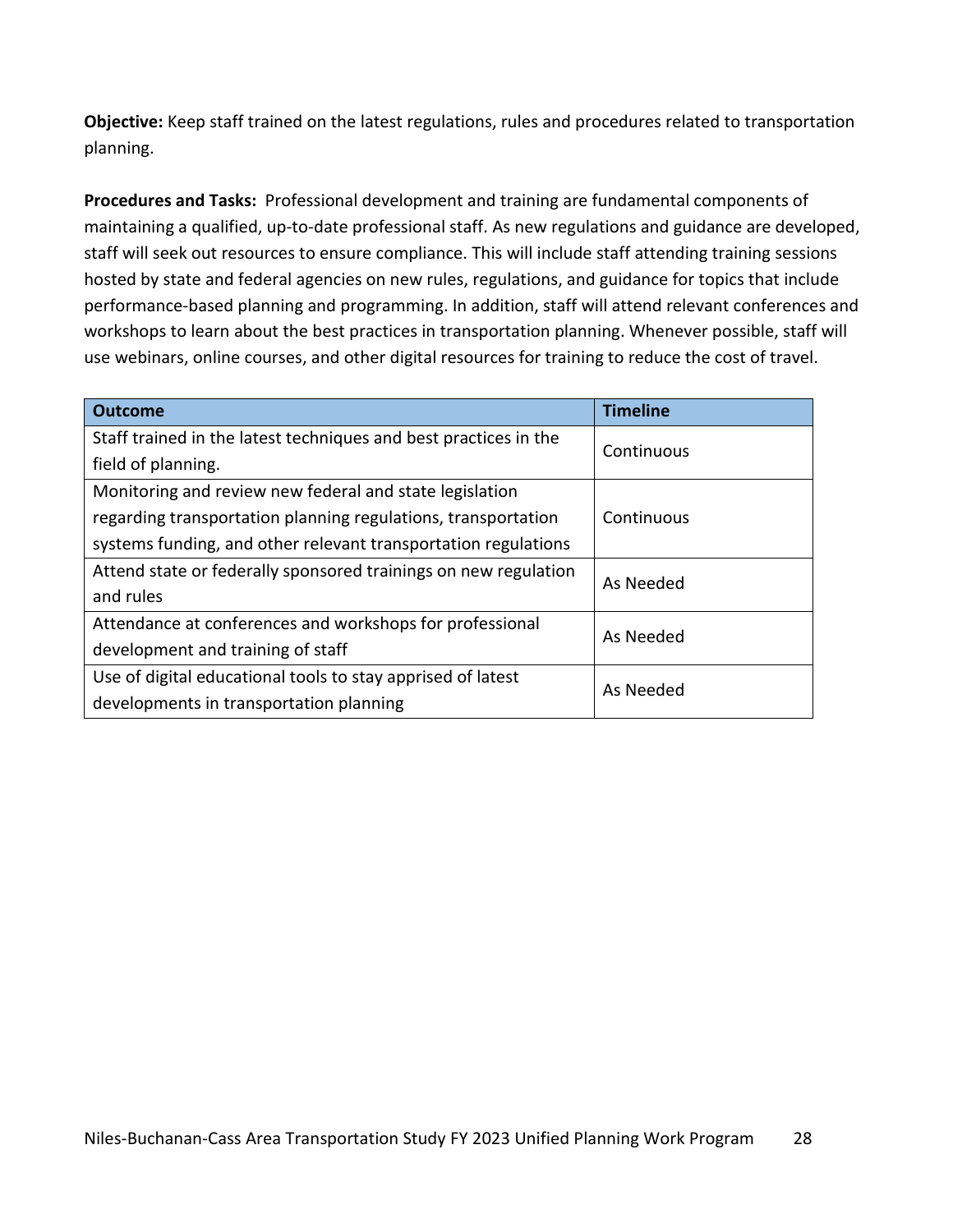#### **1.4 Unified Work Program (UWP)**

**Objective**: Develop NATS's Unified Work Program (UWP) for Fiscal Year 2023, as well as monitor the implementation of the FY 2023 work program and make amendments as necessary.

**Procedures and Tasks**: Staff will consult with the FHWA, MDOT, and the MPO committees to identify appropriate work elements for the 2023 UWP. MDOT staff will determine what level of federal funding (PL112, Section 5303, etc.) will be allocated. NATS staff will then determine the appropriate assignment of these funding allocations to the various work elements, and determine the amount of local matching funds that will be requested. Staff will make amendments to the 2023 UWP if new funding sources are granted.

| <b>Outcome</b>                                                   | <b>Timeline</b>                      |  |
|------------------------------------------------------------------|--------------------------------------|--|
| Pre UWP meeting                                                  | 2 <sup>nd</sup> Quarter (March 2023) |  |
| Development of FY 2023 Unified Work Program and Budget in        | 3rd Quarter (May 2023)               |  |
| conjunction with appropriate local, state, and federal agencies. |                                      |  |
| Amendments to the 2023 UWP                                       | As Needed                            |  |
| <b>Attend MTPA Technical Funding Allocation Meetings</b>         | 1st & 2 <sup>nd</sup> Quarter        |  |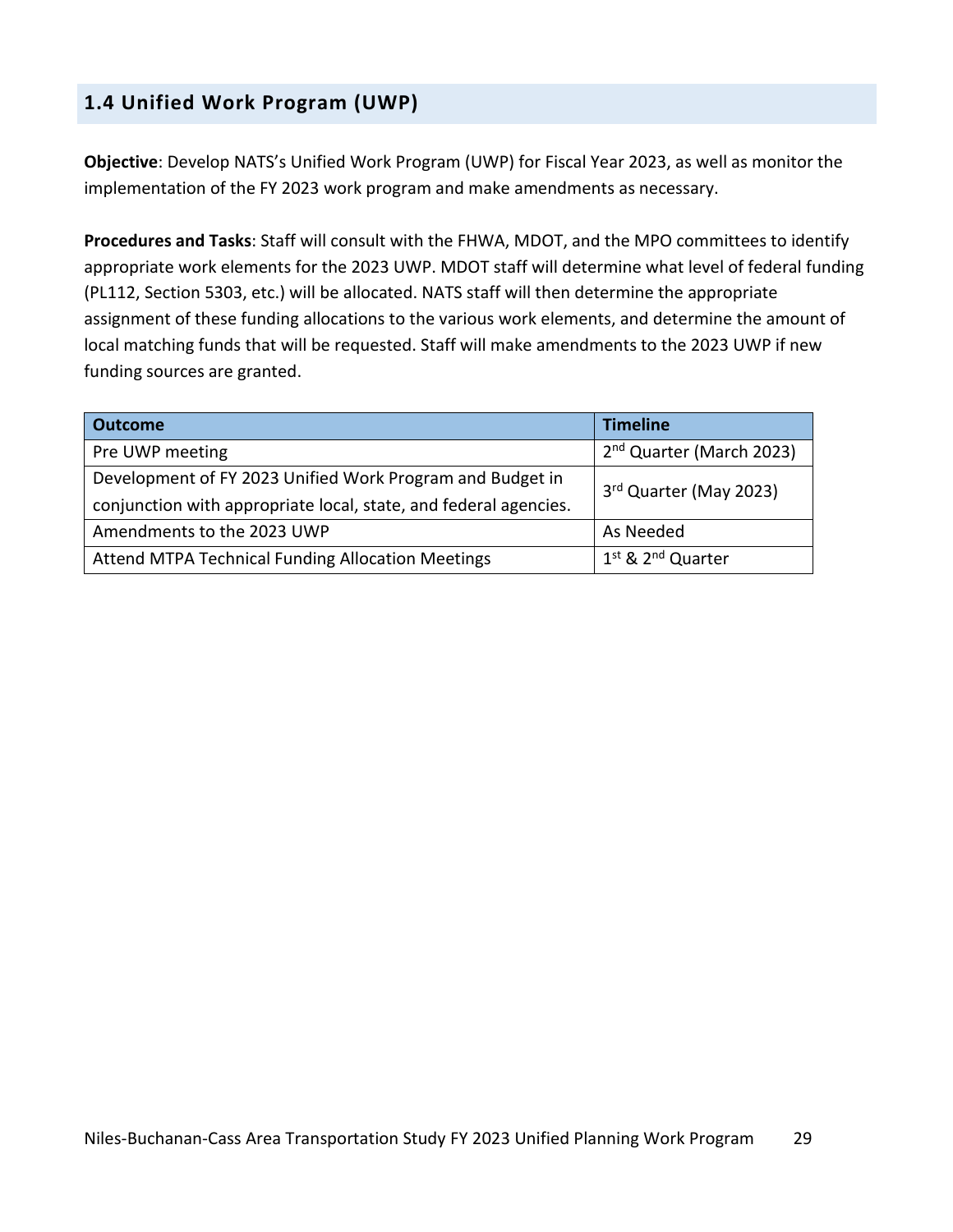#### **1.5 Air Quality Conformity**

**Objective**: The Clean Air Act Amendments of 1990 (CAAA) established the mandate for better coordination between air quality and transportation planning. The CAAA requires that all transportation plans and transportation investments in non-attainment and maintenance areas be subject to an air quality conformity determination. The purpose of such determination is to demonstrate that the Long Range Transportation Plan (LRTP) and Transportation Improvement Program (TIP) conform to the intent and purpose of the State Implementation Plan (SIP). The intent of the SIP is to achieve and maintain clean air and meet National Ambient Air Quality Standards (NAAQS). Therefore, for non-attainment and maintenance areas, the LRTP and the TIP must demonstrate that the implementation of projects does not result in greater mobile source emissions than the emissions budget.

On October 1, 2015 the United States Environmental Protection Agency (EPA) set the primary and secondary national ambient air quality standard (NAAQS) for ground-level ozone at 70 parts per billion (or 0.070 parts per million). In 2018, Berrien County was designated non-attainment for the 2015 ozone standard. Because Berrien County is in non-attainment, SWMPC must follow conformity guidance for all transportation projects within the county.

**Procedures and Tasks**: Staff will work with and assist MDOT on Michigan Transportation Conformity - Interagency Workgroups (MITC-IAWG), and develop regional transportation conformity analysis to ensure projects are consistent with the SIP.

| <b>Outcome</b>                                                             | <b>Timeline</b>         |
|----------------------------------------------------------------------------|-------------------------|
| Coordinate the Berrien County MITC-IAWG                                    | Continuous              |
| Provide assistance to MDOT for regional transportation conformity analysis | Continuous              |
| Facilitate conformity analysis through committee process                   | Continuous              |
| Ensure regionally significant projects are reviewed                        | As Needed               |
| Conduct public participation for conformity analysis determination         | As Needed               |
| Facilitate Conformity analysis of amendments to the 2023-2026 TIP          | 2 <sup>nd</sup> Quarter |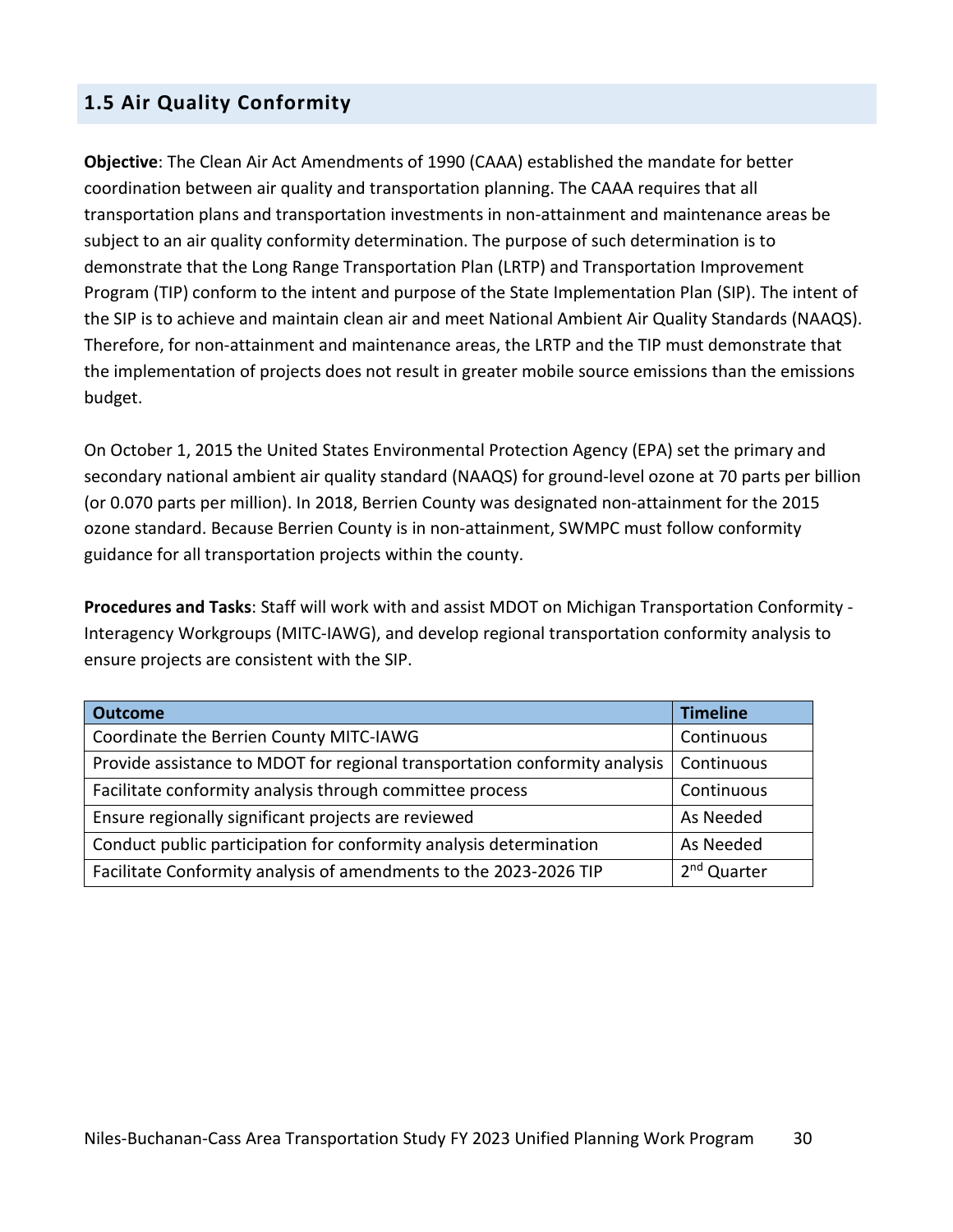### **2 DATA COLLECTION, ANALYSIS, AND REPORTING**

#### **2.1 Transportation System Data Collection**

**Objective:** Collect data on the state of the transportation network including traffic counts, Highway Performance Management System (HPMS) data, Model Inventory of Roadway Elements (MIRE), and any other data request by MDOT.

#### **Procedures and Tasks**:

Staff will aggregate, compile and store Non-Trunkline (Federal Aid/Non-Federal Aid) and local roads traffic count data collected throughout the year by local agencies (CRC's, Cities, Villages, etc.) within the MPO's planning area in preparation for traffic count data to be submitted to MDOT on an annual basis for HPMS Reporting to FHWA. MPO will be prepared for MDOT's annual Non-Trunkline and Local Roads Traffic Count Data Submittal Request and respond to the request in a timely manner for HPMS Reporting to FHWA.  Staff will coordinate the traffic count program with MDOT and the local road agencies to ensure the best count coverage while reducing duplication. The collected counts will result a clear picture of traffic levels throughout the region and will be used for travel demand modeling. Counts will be made publicly available in both map and database form via the SWMPC website.

Under federal reporting requirements, the Model Inventory Roadway Elements (MIRE) Fundamental Data Elements (FDE) is a federal reporting requirement for safety roadway data. Work on implementation by MDOT and its vendors (CSS, Roadsoft, and ESRI) of the MIRE FDE data repository schema in MDOT Roads & Highways should be completed. Beginning in FY 2022, MPO and local agency participation in the MIRE data collection process will be considered part of the requirements in fulfilling Data Collection responsibilities to MDOT. The first set of MDOT MIRE FDE data and tools should be available in Roadsoft in the April 2023 release. Agencies should receive MIRE data in Roadsoft in V22 and may export changes to MDOT for V22 and beyond. The five (5) data items that MPO staff will be requested to review will be surface type, number of through lanes, access control, median type, and junction traffic control. MPO and MDOT staff will begin the process of meeting to discuss and plan for annual maintenance and validating these data items going forward. The end goal will be to draft a plan to fill 100% of the five MIRE data items and submit to MDOT by August of 2025.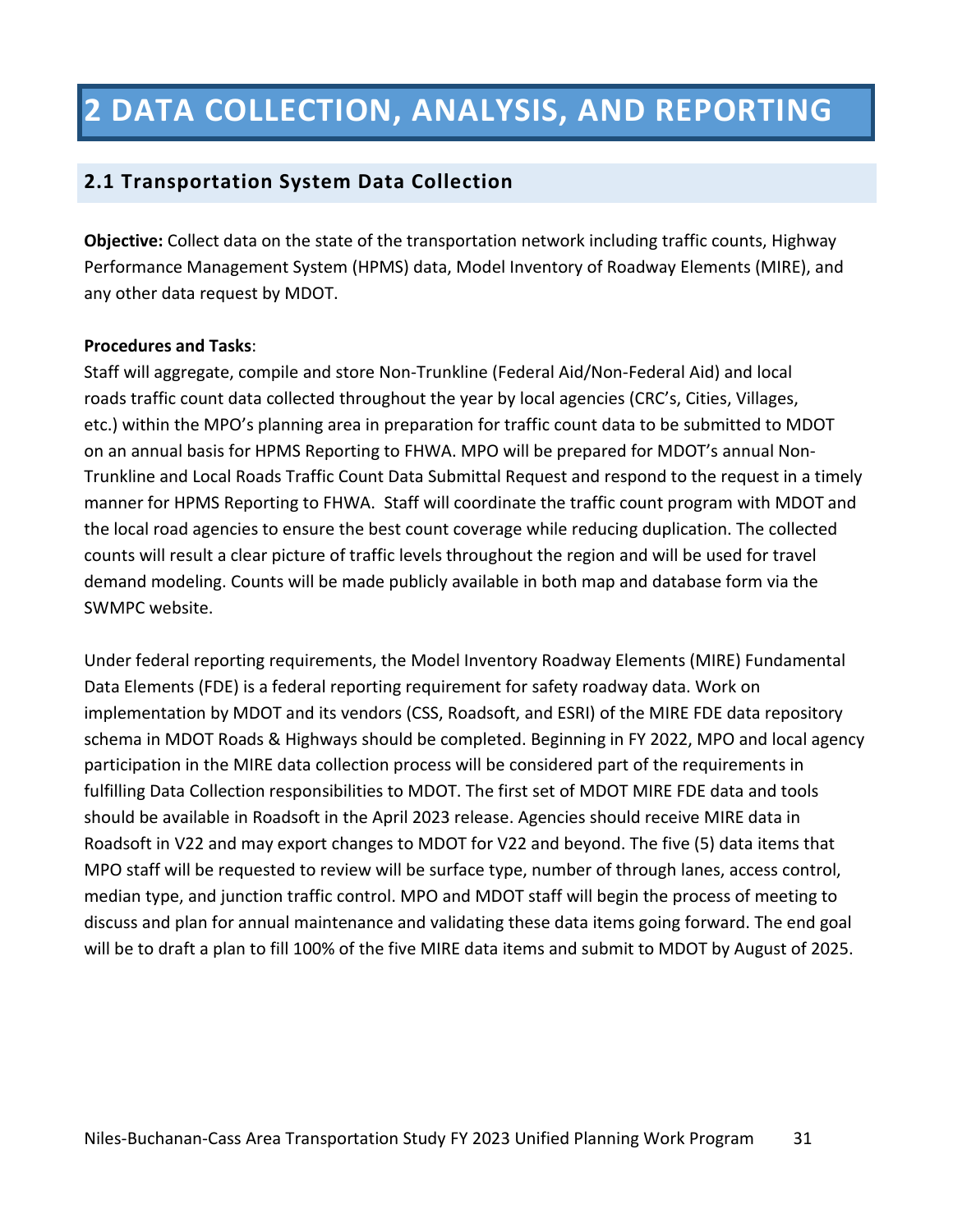| <b>Outcome</b>                                                          | <b>Timeline</b>                           |  |
|-------------------------------------------------------------------------|-------------------------------------------|--|
| Respond to requests from the public and the MPO members for traffic     |                                           |  |
| count information                                                       | Continuous                                |  |
| Updated traffic counts on roads where development has occurred or land  | 3rd & 4 <sup>th</sup> Quarter             |  |
| use has changed.                                                        |                                           |  |
|                                                                         |                                           |  |
| Up to date searchable online data base of requested traffic counts      | Continuous                                |  |
| Monitor existing traffic volumes on the federal aid roadway system      |                                           |  |
| throughout the NATS study area for use in project development in        | Continuous                                |  |
| accordance with the Planning and Environmental Linkages (PEL)           |                                           |  |
| Collection equipment in state of good repair                            | Continuous                                |  |
|                                                                         | $3^{\text{rd}}$ & $4^{\text{th}}$         |  |
| Coordination with local road agencies to obtain MIRE data.              | Quarter                                   |  |
| Collect Highway Performance Monitoring System (HPMS) data, which is     | 2 <sup>nd</sup> & 3 <sup>rd</sup> Quarter |  |
| used for national trends and for air quality conformity monitoring.     |                                           |  |
| Use the data collected to support the development of technical analysis | Continuous                                |  |
| tools as required by the planning process.                              |                                           |  |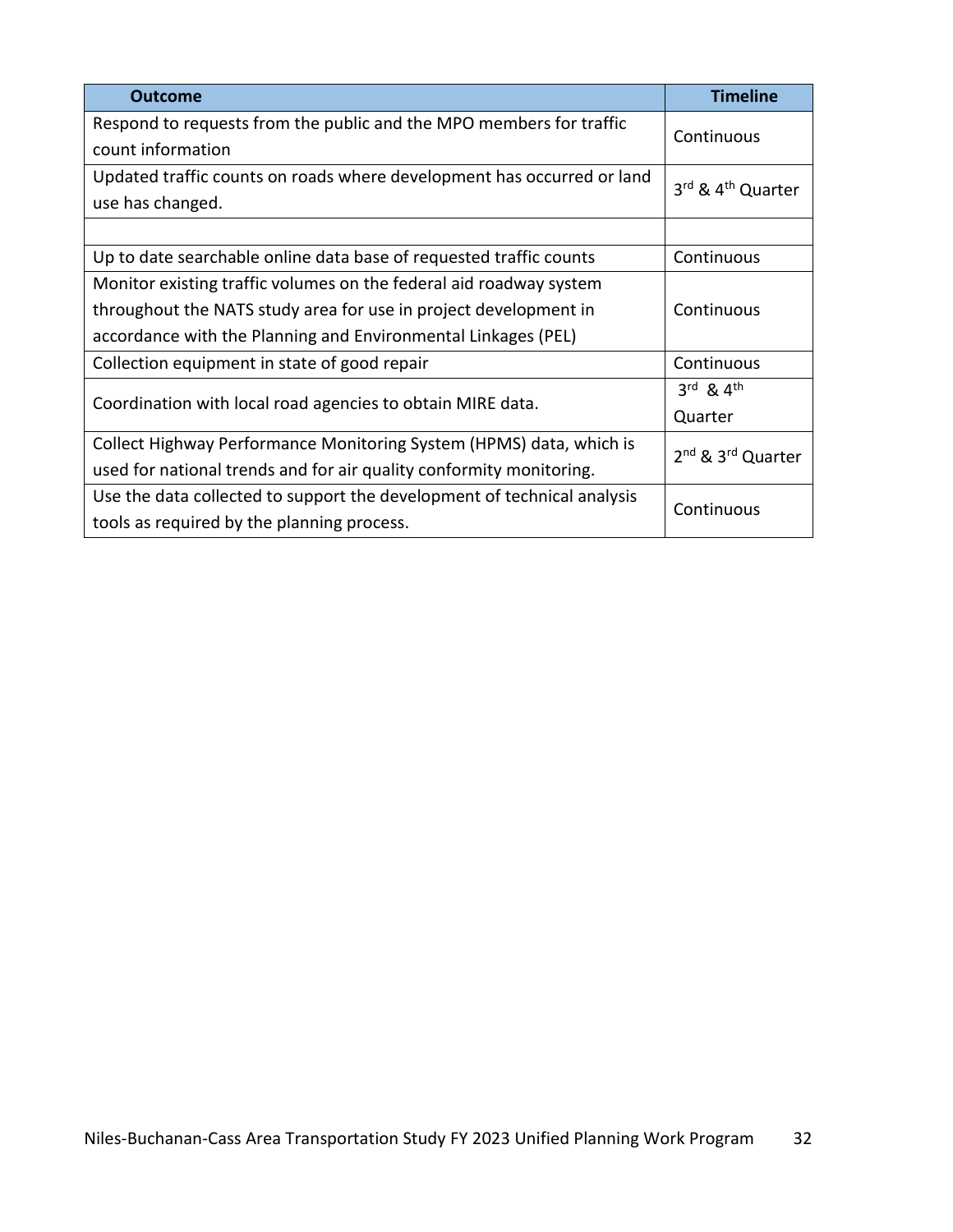#### **2.2 Data Mapping, Analysis, and Reporting**

**Objective:** Effectively research, maintain, monitor, and analyze a wide variety of data and information needed for the comprehensive transportation planning process.

**Procedures and Tasks**: Facilitate better data-driven decision making by communicating the results of transportation data analysis. Present transportation analysis to MPO members and the public using maps and graphics to make transportation issues easier to understand. Prepare necessary technical reports on a wide variety of transportation issues that will influence the MPO and our participating agency's overall planning coordination.

Staff will continue to create online mapping tools in addition to creating hard copy maps upon request. Staff will also publish reports on performance measures, and other topics of interest for MPO members. System performance data encompasses all information necessary for good decision-making, including traffic counts, safety, demographics, economic indicators, and land use.

| <b>Outcome</b>                                                                  | <b>Timeline</b>         |
|---------------------------------------------------------------------------------|-------------------------|
| Data necessary for transportation system performance, socioeconomic,            | Continuous              |
| demographic, land use, and environmental analysis.                              |                         |
| Mapping of land use, transportation systems, crashes, economic data etc. to     | Continuous              |
| facilitate decision-making.                                                     |                         |
| Annual report on federal and local performance measures and targets             | 3rd Quarter             |
| Catalog of data sets for use in GIS applications and other types of analysis.   | Continuous              |
| Proficiency in ARCPRO & ARC GIS Online Software.                                | Continuous              |
| Identification of changes in land use plans and assessment of their impacts on  | Continuous              |
| transportation.                                                                 |                         |
| Online/interactive mapping applications to display data on land use,            | Continuous              |
| transportation, environmental, and socio-economic factors.                      |                         |
| Provide mapping applications for our members and public to communicate          | Continuous              |
| data in a user-friendly format.                                                 |                         |
| Maintain inventories of environmentally sensitive areas and analysis of         |                         |
| environmental mitigation for wetlands, land use/cover, historic sites, or other | Continuous              |
| sensitive areas.                                                                |                         |
| 2020 Census data updated as released                                            | Continuous              |
| Update maps/data/graphics for environmental justice analysis.                   | $1st$ quarter           |
| Review urban boundary data when released by US Census                           | 4 <sup>th</sup> quarter |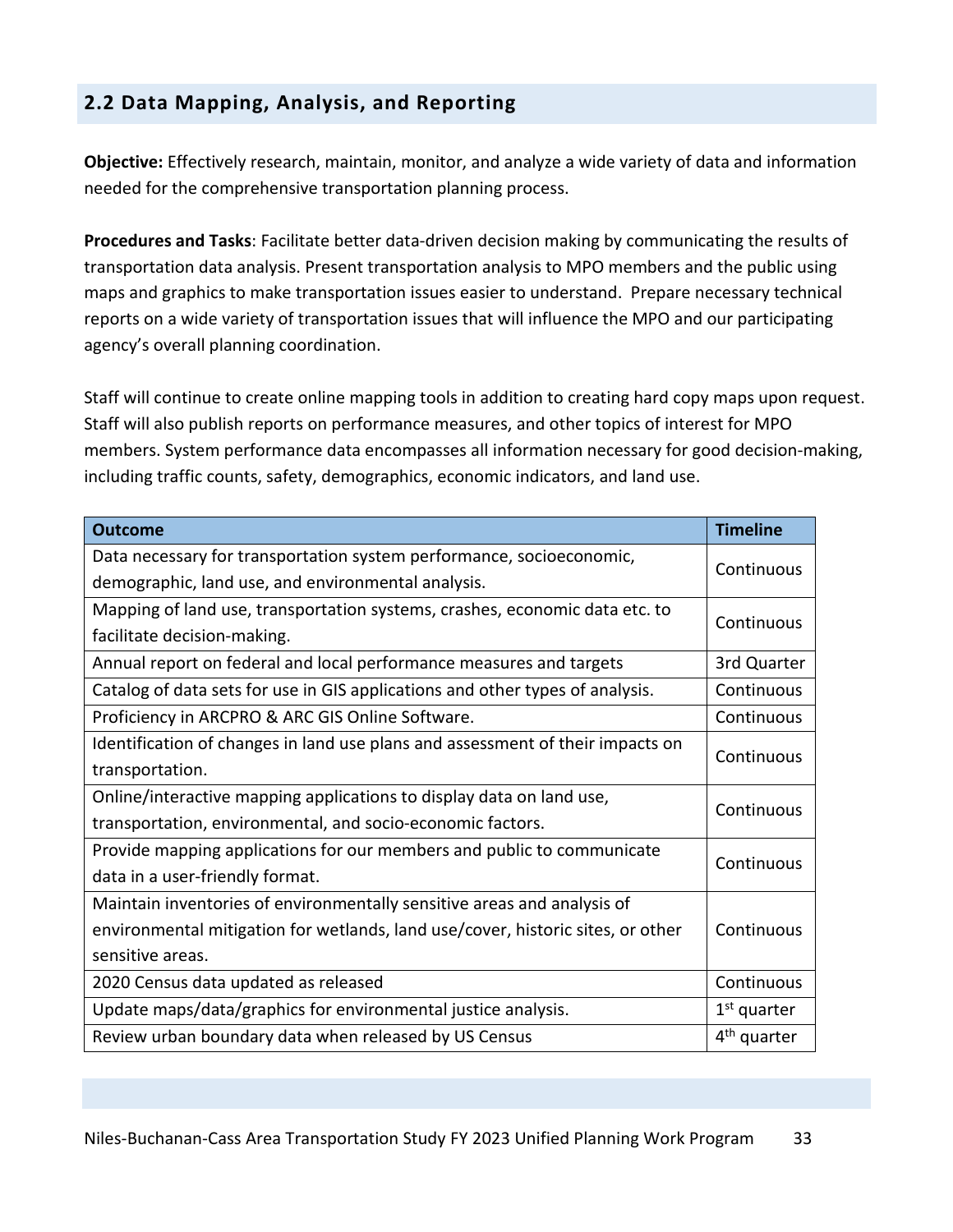#### **2.3 Asset Management**

**Objective**: Provide technical assistance to the Asset Management Council (TAMC) as required by Public Act 499 of 2002.

The resources allocated to the Metropolitan/Regional Planning Organization (MPO/RPO) from the Transportation Asset Management Council (TAMC) annual budget shall be utilized to assist in the completion of the TAMC Work Program. All work shall be consistent with the policies and priorities established by the TAMC. All invoices submitted for reimbursement of Asset Management activities shall utilize Michigan Department of Transportation (MDOT) standard invoice forms and include the required information for processing. The MPO/RPO shall complete the required products and perform tasks according to the timeframes and directives established within TAMC's data collection policies, which can be found on the TAMC website (http://www.michigan.gov/tamc). The MPO/RPO will emphasize these tasks to support the largest Public Act 51 agencies (agencies that certify under Public Act 51 a minimum of 100 centerline miles of road) within the planning area when resources are limited. The activities eligible for TAMC reimbursement include the following:

**Procedures and tasks:** The resources allocated to the Metropolitan/Regional Planning Organization (MPO/RPO) from the Transportation Asset Management Council (TAMC) annual budget shall be utilized to assist in the completion of the TAMC Work Program. All work shall be consistent with the policies and priorities established by the TAMC. All invoices submitted for reimbursement of Asset Management activitiesshall utilize Michigan Department of Transportation (MDOT) standard invoice forms and include the required information for processing. The MPO/RPO shall complete the required products and perform tasks according to the timeframes and directives established within TAMC's data collection policies, which are located on the TAMC website

(https://www.michigan.gov/documents/tamc/Policy\_for\_Collection\_of\_Roadway\_Surface\_Condition Data 602939 7.pdf). The MPO/RPO will emphasize these tasks to support the top 125 Public Act 51 agencies (agencies that certify under Public Act 51 a minimum of 100 centerline miles of road) within the planning area when resources are limited. The activities eligible for TAMC reimbursementinclude the following:

#### **TASKS**

- 1. Training Activities
	- A. Attendance at training seminar(s) on the use of Pavement Surface Evaluation and Rating (PASER) and Inventory-based Rating System for unpaved roadways.
	- B. Represent MPO/RPO at TAMC-sponsored conferences and seminars, including attending either the spring or fall TAMC Conference.
	- C. Attend TAMC-sponsored Investment Reporting Tool (IRT) training seminars.
	- D. Attend TAMC-sponsored Asset Management Plan Development training seminars.
- 2. Data Collection Participation and Coordination
	- A. Federal Aid System:
		- 1) Organize schedules with Public Act 51 agencies within MPO/RPO's boundary for participating in Federal Aid data collection efforts; ensure all participants of data collection have accessto State of Michigan travel reimbursement rates.

Niles-Buchanan-Cass Area Transportation Study FY 2023 Unified Planning Work Program 34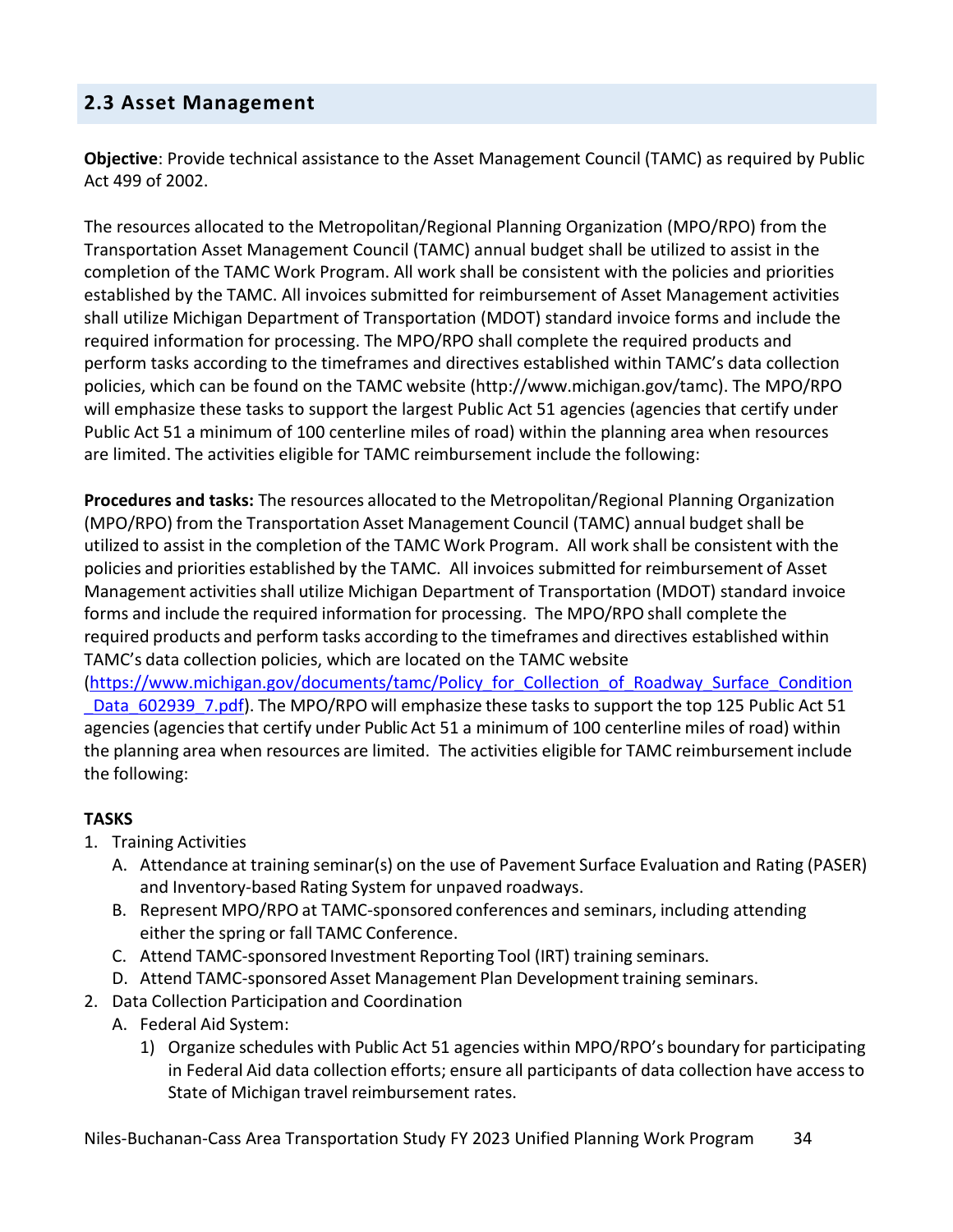- 2) Coordinate, participate, and facilitate road surface data collection on approximately one-half of the Federal Aid System in accordance with the TAMC Policy for the Collection of Roadway Condition Data on Federal Aid Eligible Roads and Streets.
- 3) Collect unpaved roadway condition data on approximately half of any unpaved Federal Aid eligible roadways using the Inventory-based Rating System developed by the Michigan Technological University's Center for Technology and Training.
- B. Non-Federal Aid System:
	- 1) It is required that the RPO/MPO make a formal call for interest for NFA data collection reimbursements to their respective Act 51 agencies annually, and that requests by Act 51 agencies are submitted to their respective RPO/MPO by October 1 each year to assist in the coordination of data collection priorities of the following data collection season. The RPO/MPO may allocate reimbursements for Non-Federal Aid data collection to Public Act 51 agencies according to the resources available to them in the manner that best reflects the priorities of their area and supports the TAMC work.
	- 2) Coordinate Non-Federal Aid data collection cycles with Public Act 51 agencies with an emphasis on the top 125 agencies.
	- 3) Ensure all participants of data collection understand proceduresfor data sharing with TAMC as well as TAMC policy and procedures for collecting Non-Federal Aid data.
	- 4) Participate and perform data collection with Public Act 51 agencies on an as-needed basis for the data collection of Non-Federal Aid roads when requested.
- 3. Equipment
	- 1) Ensure rating teams have the necessary tools to complete the federal aid data collection activity by maintaining a laptop compatible with the Laptop Data Collector and Roadsoft programs, a functioning Global Positioning System (GPS) unit, and other required hardware in good working order.
	- 2) Communicate any equipment needs and purchases with the TAMC Coordinator; laptops are eligible for replacement on a three-year cycle.
- 4. Data Submission
	- 1) Develop and maintain technical capability to manage regional Roadsoft databases and the Laptop Data Collector program; maintain a regional Roadsoft database that is accurate and consistent with local agency data sets.
	- 2) Coordinate Quality Assurance/Quality Control activities and data submission tasks according to protocols established in TAMC Data Collection Policiesfor Federal Aid and Non-Federal Aid Roads.
	- 3) Monitor and report status of data collection efforts to TAMC Asset Management Coordinator through monthly coordinator calls and/or monthly or quarterly program updatesthat are mailed with invoices.
	- 4) Provide links on agency websites and reports to the TAMC website, interactive maps and dashboards for the dissemination of roadway data.
- 5. Asset Management Planning
	- A. Participate and attend TAMC-sponsored training and workshopsin order to provide technical support for Asset Management Plan development activities.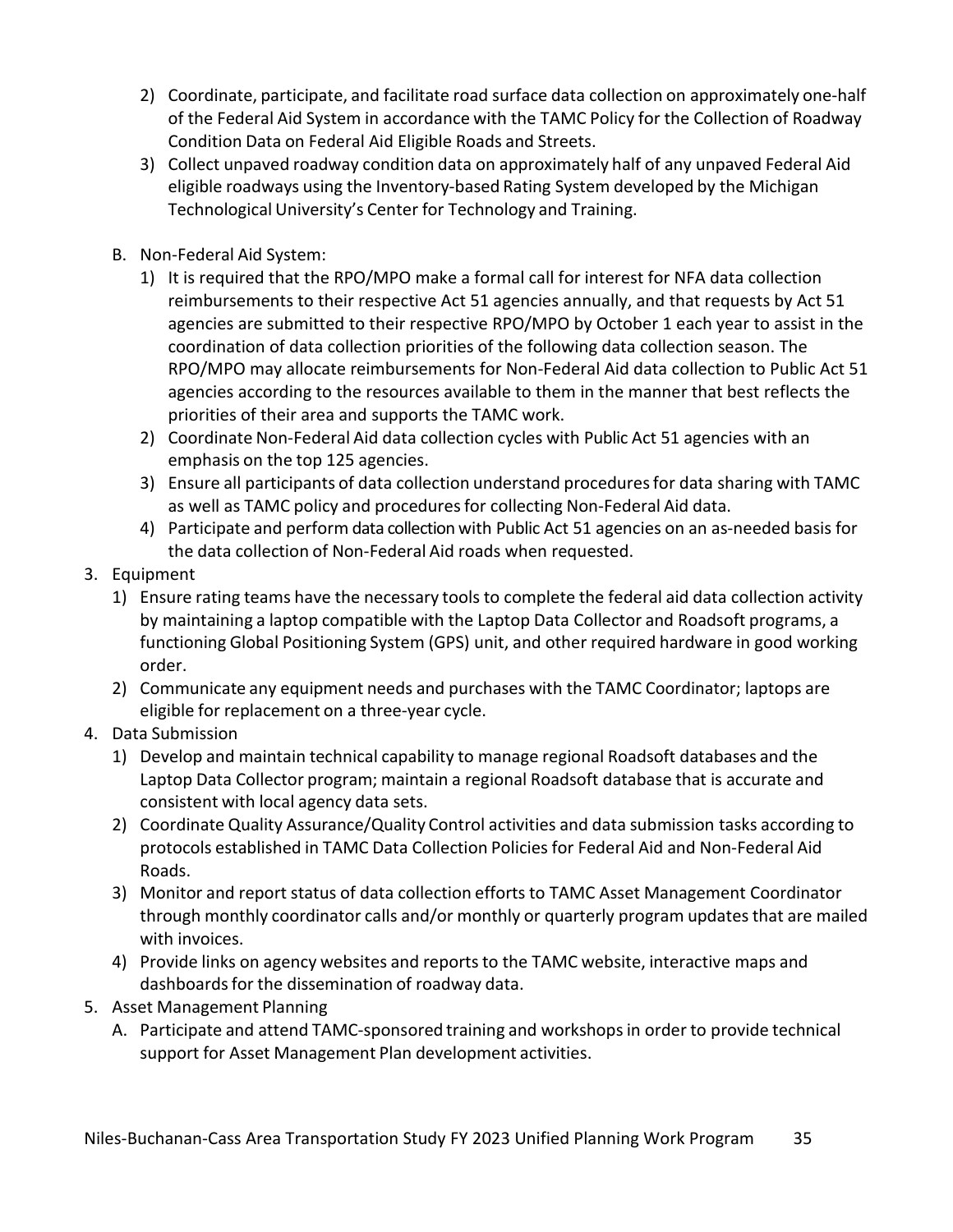- B. Provide an annual reporting of the status of Public Act 51 agency Asset Management Plans and keep abreast of the status of these plans for updates and revision.
- C. Provide technical assistance and training funds to Public Act 51 agencies during the development of local Asset Management Plans using TAMC templates when applicable; coordinate these tasks with an emphasis on the Top 125 agencies.
- 6. Technical Assistance
	- A. Provide technical assistance to local agencies in using the TAMC reporting tools for planned and completed infrastructure investments or any other TAMC Work Program Activity.
	- B. Integrate PASER ratings and asset management into project selection criteria:
		- 1) Analyze data and develop road preservation scenarios.
		- 2) Analyze performance of implemented projects.
- 7. Bridge and Culvert Inventory and Condition Data Collection

A. Provide administrative and technical assistance to Public Act 51 agencies and MDOT for reimbursement of TAMC funds for participation in data collection efforts for culvert inventory, condition assessment and data submission.

B. Utilize TAMC reporting forms to communicate progress and expenditures of Public Act 51 agencies to assist TAMC in the Culvert Mapping Pilot Report.

C, Act 51 agencies must submit a written request for reimbursement; the request should include a total estimate of costs (actual costs claimed must not exceed the estimated costs) for the data gathering, trained/certified team members' time, and vehicle use. This request must also clarify which fiscal year the data collection and reimbursement will take place. Requests for bridge data collection reimbursement authorization are required to be received by the RPO/MPO by October 1 of each year. The RPO/MPO decision on what requests for reimbursement are approved may consider available budget, absence or age of bridge data to be collected and the last year of reimbursement to the road agency for that bridge data set.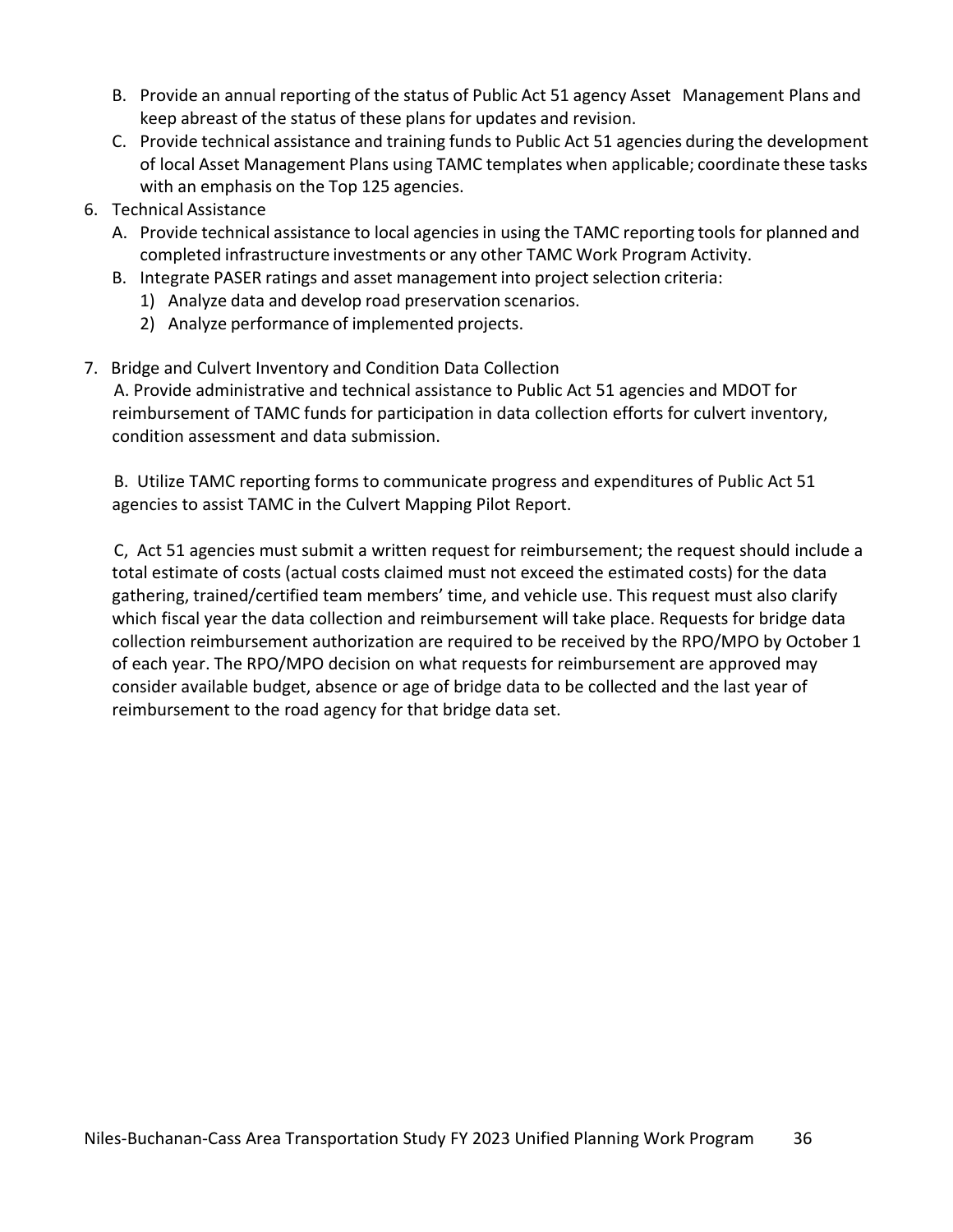| <b>Outcome</b>                                                                                                                                                                                                                                                                                                                          | <b>Timeline</b>         |
|-----------------------------------------------------------------------------------------------------------------------------------------------------------------------------------------------------------------------------------------------------------------------------------------------------------------------------------------|-------------------------|
| PASER data for Federal Aid System submitted to TAMC via the IRT.                                                                                                                                                                                                                                                                        | 1 <sup>st</sup> Quarter |
| PASER data for Non-Federal Aid System submitted to TAMC via the IRT.                                                                                                                                                                                                                                                                    | 1 <sup>st</sup> Quarter |
| Quarterly reports submitted with invoices to TAMC Coordinator.                                                                                                                                                                                                                                                                          | Quarterly               |
| Create an Annual Report of Asset Management program activities as well as a<br>summary of annual PASER condition data by local agency, functional<br>classification, and Public Act 51 Legal System; provide links to the Regional<br>Annual Report on agency website and submit copies to TAMC Coordinator by<br>April 1 of each year. | 2 <sup>nd</sup> Quarter |
| Prepare a draft status report of Public Act 51 agency Asset Management                                                                                                                                                                                                                                                                  | 4 <sup>th</sup> Quarter |
| activities and plans within MPO/RPO boundary by September 30 of each year.                                                                                                                                                                                                                                                              |                         |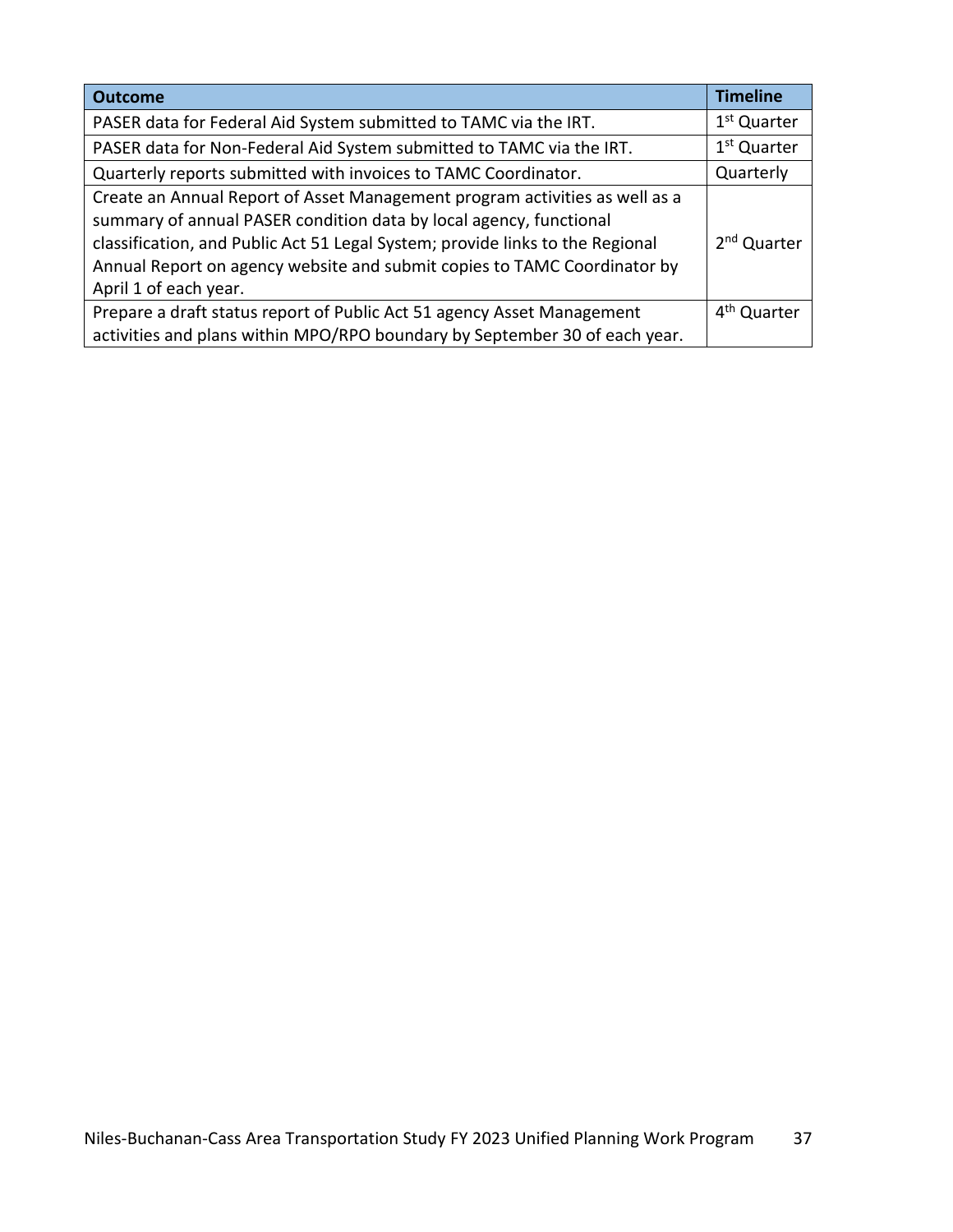## **2.4 Functional Classification System Updates**

**Objective:** Review the National Functional Classification (NFC) based on changes to traffic counts and local development to determine if updates are required. Assist road agencies with the NFC reclassification process.

**Procedures/Tasks**: The National Functional Classification (NFC) is a federal system of classifying all streets, roads, and highways according to their function. The NFC determines federal-aid eligibility of roadways. Local road agencies are charged with approving any change to the NFC on roads within their jurisdiction. As traffic volumes and land use change, roads must adapt. Occasionally these changes alter the function of a road such that a change in the NFC is required. Staff will stay informed about major changes to land use, and traffic volumes to identify when a NFC change might be warranted. NATS will coordinate NFC revisions with the Michigan Department of Transportation (MDOT) and the appropriate road agencies within the planning area.

| <b>Outcome</b>                                                              | <b>Timeline</b>         |  |  |  |  |
|-----------------------------------------------------------------------------|-------------------------|--|--|--|--|
| Work with local jurisdictions and Michigan Department of Transportation to  | 2 <sup>nd</sup> quarter |  |  |  |  |
| determine if changes to the NFC classifications are required.               |                         |  |  |  |  |
| Provide technical assistance to local road agencies in the reclassification | As needed               |  |  |  |  |
| process.                                                                    |                         |  |  |  |  |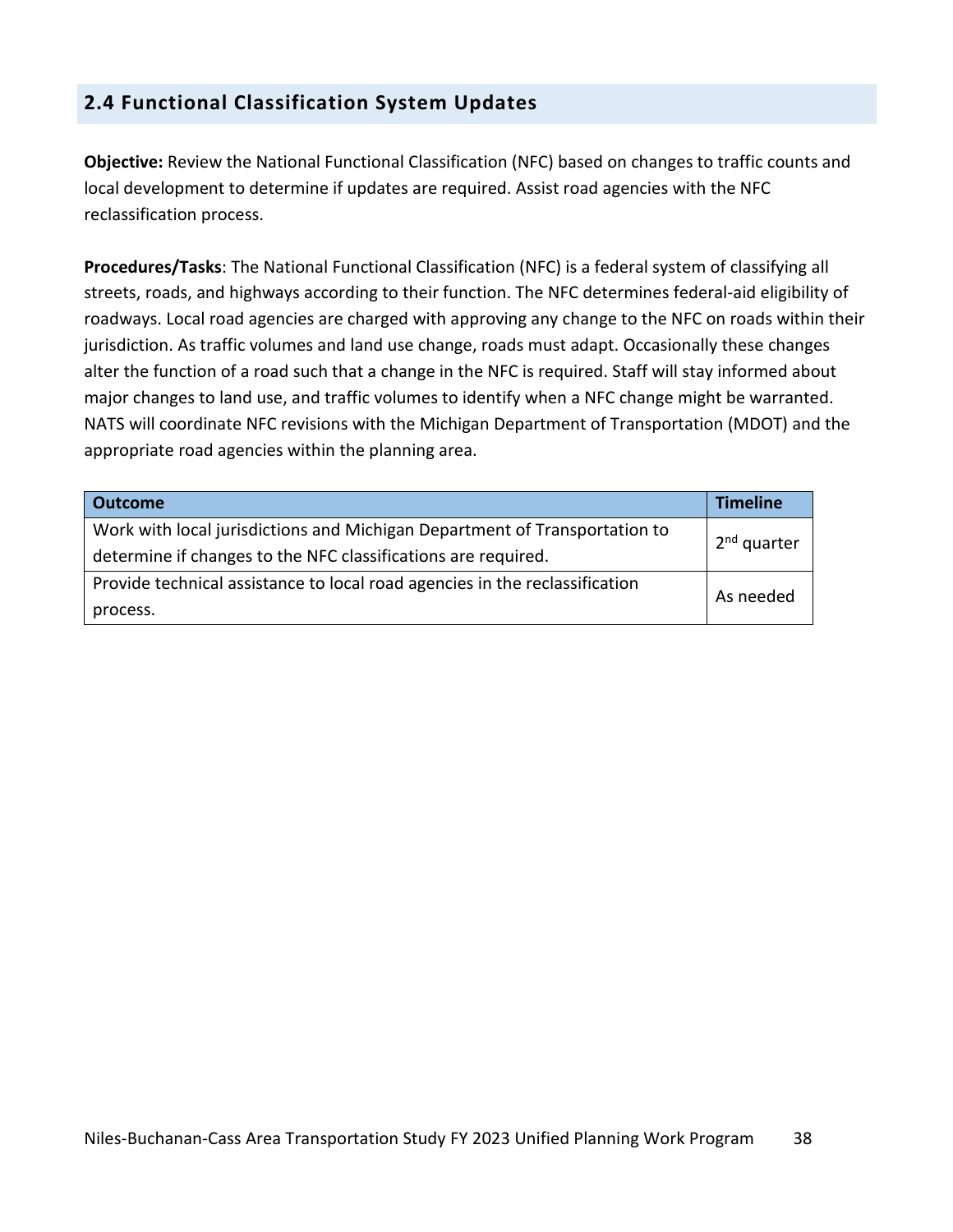# **3 TRANSPORTATION PLANNING**

## **3.1 Planning Technical Support to MPO Members**

**Objective:** Provide technical assistance to the public and MPO members; including public transit providers, local jurisdictions, MDOT, and federal agencies.

**Procedures and Tasks:** Technical assistance is a constant work item for the SWMPC and includes planning activities such as impact studies, master plan reviews, corridor reviews, or other coordination or data collection tasks to assist other organizations in implementing transportation-related projects. This work item will also include assisting members in preparing documentation for funding applications. Staff will provide technical assistance in the following areas:

- **Pedestrian and Bicycle Planning**: Staff strive to examine non-motorized transportation from the perspective of all users. Activities may include assisting in the evaluation the federal-aid network, or a portion thereof, for the installation of bike lanes, wayfinding system planning and coordinated signage, preparation of grant applications for pedestrian or bicycle projects, preparation of printed materials that promote pedestrian and bicycle transportation and cooperative education/enforcement efforts with local law enforcement agencies related to pedestrian and cyclists. This task will also include evaluating connections and integration between passenger transportation and active transportation networks, including first and last mile connections.
- **Congestion Mitigation and Air Quality (CMAQ):** Staff assists with the administration of the CMAQ program, including convening meetings and monitoring the status of CMAQ projects. As air quality standards change, staff keep MPO members appraised of any changes that affect CMAQ funding and eligibility.
- **Carbon Reduction Program:** Staff will promote and assist with the programming and administration of the Carbon Reduction Program, including convening project selection meetings and monitoring the status of projects utilizing Carbon Reduction funding.
- **Highway Safety Improvement Program (HSIP)**: Staff will promote the HSIP program and assist with applications. This includes providing safety data and analysis for use in project applications.
- **Transit Planning:** To enhance and continue the development of an efficient and effective transit service in Berrien County area. This activity will provide the avenue to perform in-depth studies of transit-related problems in operations/management and service planning. Staff will perform any unanticipated work including activities resulting from the interpretation and/or implementation of certain IIJA Act requirements by FHWA/FTA and/or MDOT, results from the NDAR Certification Review, or any new state or federal transportation legislation that may be put in place. Specifically, this could include activities related to working with MDOT and NDAR in the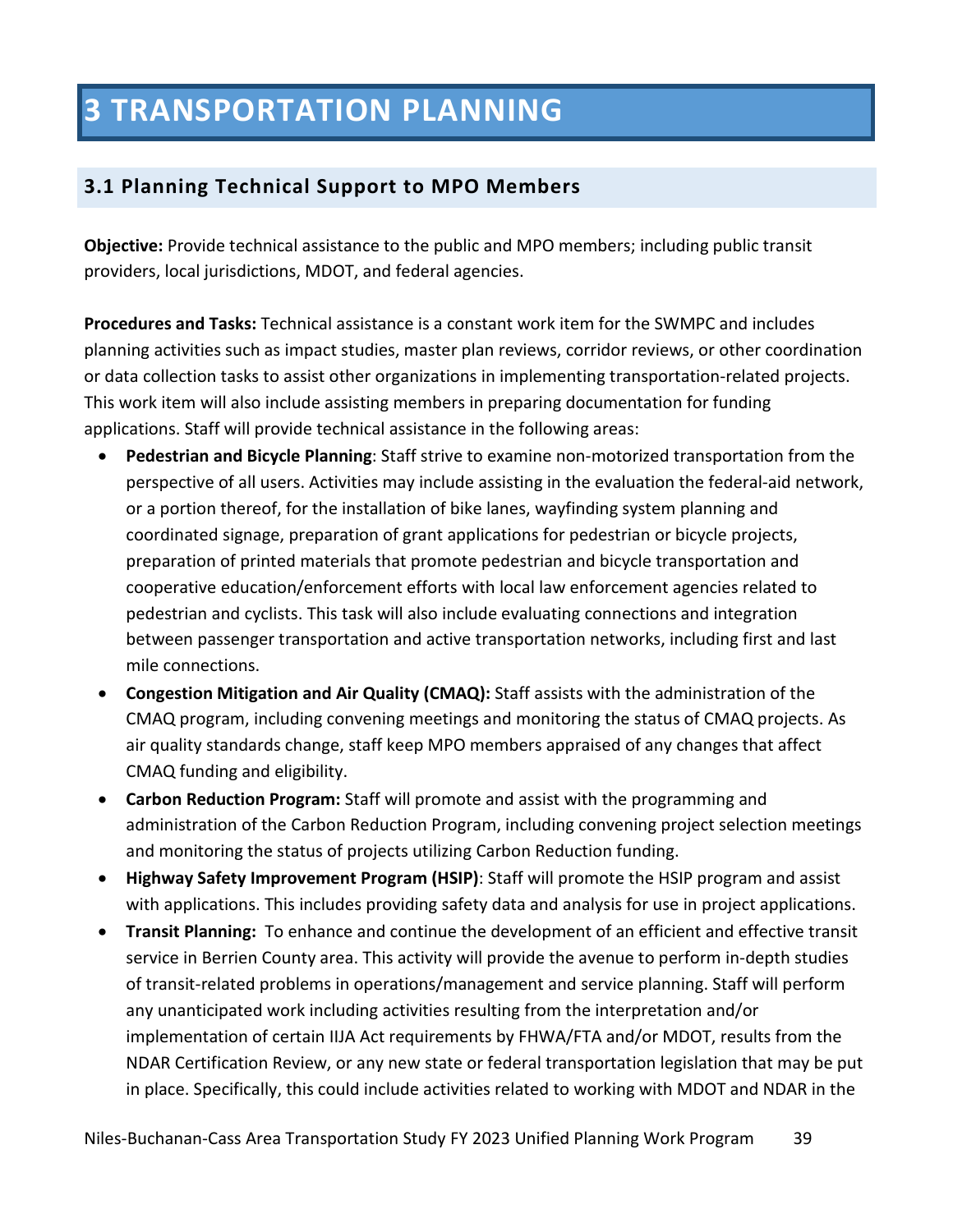review and development of performance targets and/or activities resulting from new guidance released from FHWA/FTA or development of specific performance measures by MDOT.

| <b>Outcome</b>                                               | <b>Timeline</b> |  |  |  |
|--------------------------------------------------------------|-----------------|--|--|--|
| Sharing of expertise and knowledge with appropriate agencies | Continuous      |  |  |  |
| and the general public                                       |                 |  |  |  |
| Applications prepared                                        | Continuous      |  |  |  |
| Improve research, collection, management, and integration of | Continuous      |  |  |  |
| safety data                                                  |                 |  |  |  |
| Monitoring of air quality conformity designation             | As Needed       |  |  |  |
| Providing safety data for use in HSIP applications           | As Needed       |  |  |  |
| Support efforts to expand the use of electric public         | On-going        |  |  |  |
| transportation vehicles, including through public private    |                 |  |  |  |
| partnerships and collaboration with other Michigan agencies. |                 |  |  |  |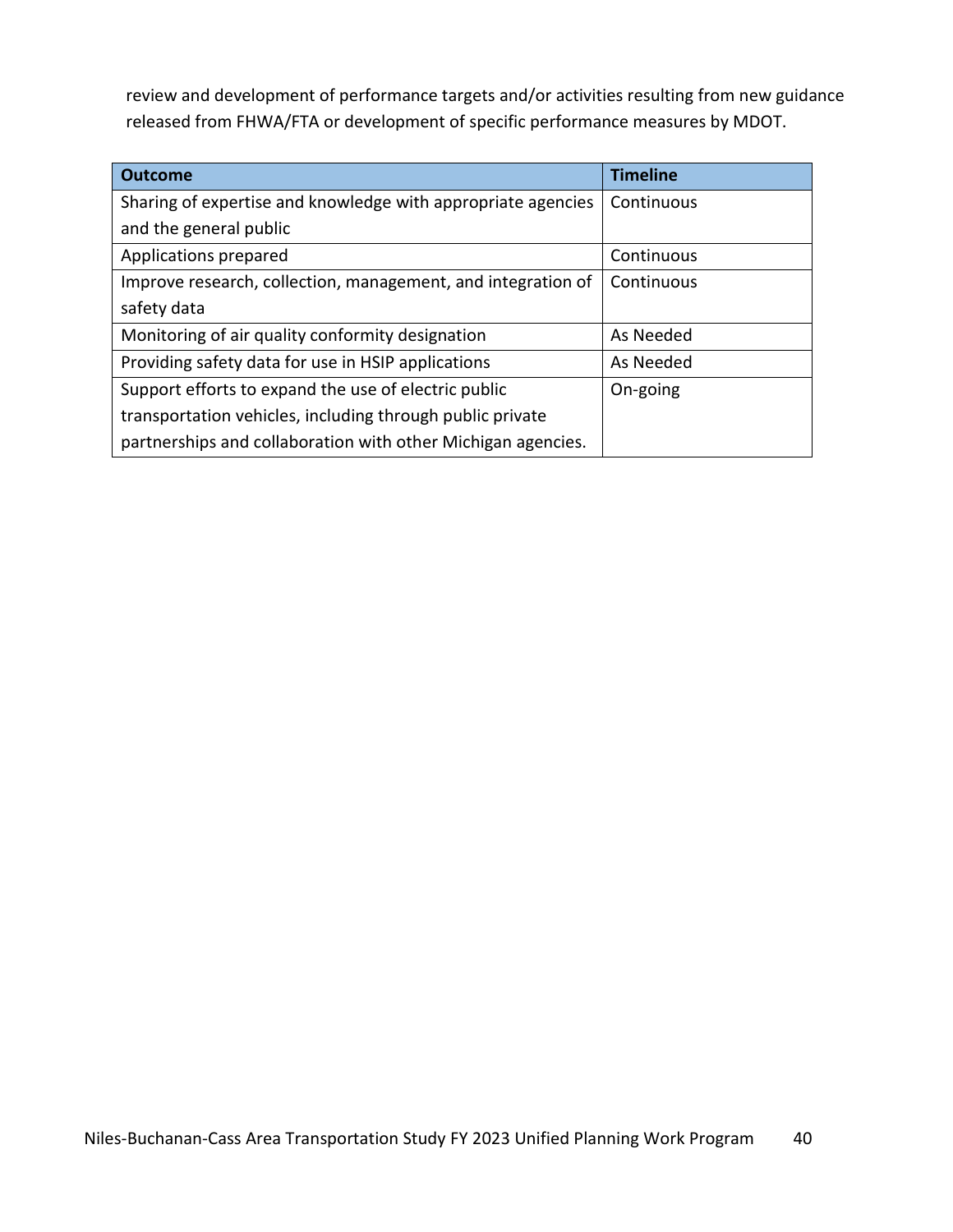## **3.2 Public and Stakeholder Outreach**

**Objective:** Follow the SWMPC Public Participation Plan when carrying out all planning activities by: Informing the general public, local officials and the NATS committee members about transportation related issues and MPO activities, and providing the opportunity for public involvement in all transportation-planning initiatives undertaken by NATS.

**Procedures and Tasks:** A robust and ongoing public involvement process is a vital component to successful transportation planning. The SWMPC Public Participation Plan provides guidance for this by requiring the following: providing complete information to the public and stakeholders, timely public notice of NATS meetings, public comment periods, full public access to key decisions and decisionmaking processes; and support for early and continuing involvement of the public in all planning and programming activities. For all planning initiatives, staff will engage in numerous activities to encourage public involvement. Appropriate means of announcement such as newspaper notices, direct mailings, the SWMPC web site, and social media, will be used as appropriate. Staff will continue its efforts to make NATS documents and meeting material easily accessible online. Staff will also use a variety of education and outreach methods to help promote public awareness of transportation issues and NATS involvements. All public outreach efforts will be documented and reviewed to make improvements to the process. Staff will also periodically review the Public Participation Plan and make updates to ensure the plan reflects the best practices in public engagement.

| <b>Outcome</b>                                                 | <b>Timeline</b> |  |  |  |
|----------------------------------------------------------------|-----------------|--|--|--|
| A well informed public who are able to have their wishes       | Continuous      |  |  |  |
| reflected in the work NATS conducts.                           |                 |  |  |  |
| Documentation of the public involvement process.               | Continuous      |  |  |  |
| Documentation of public notices placed to solicit public       | Continuous      |  |  |  |
| involvement in planning initiatives.                           |                 |  |  |  |
| Articles written for the SWMPC newsletter.                     | Quarterly       |  |  |  |
| Educational materials to promote awareness of                  | As Needed       |  |  |  |
| transportation issues.                                         |                 |  |  |  |
| Soliciting public feedback through comment forms, surveys,     | As Needed       |  |  |  |
| and other methods.                                             |                 |  |  |  |
| Hosting public meetings to facilitate discussion between staff | As Needed       |  |  |  |
| and members of the public.                                     |                 |  |  |  |
| Maintaining a list of stakeholders and interested parties.     | Continuous      |  |  |  |
| Review of the SWMPC Public Participation Plan                  | Annually        |  |  |  |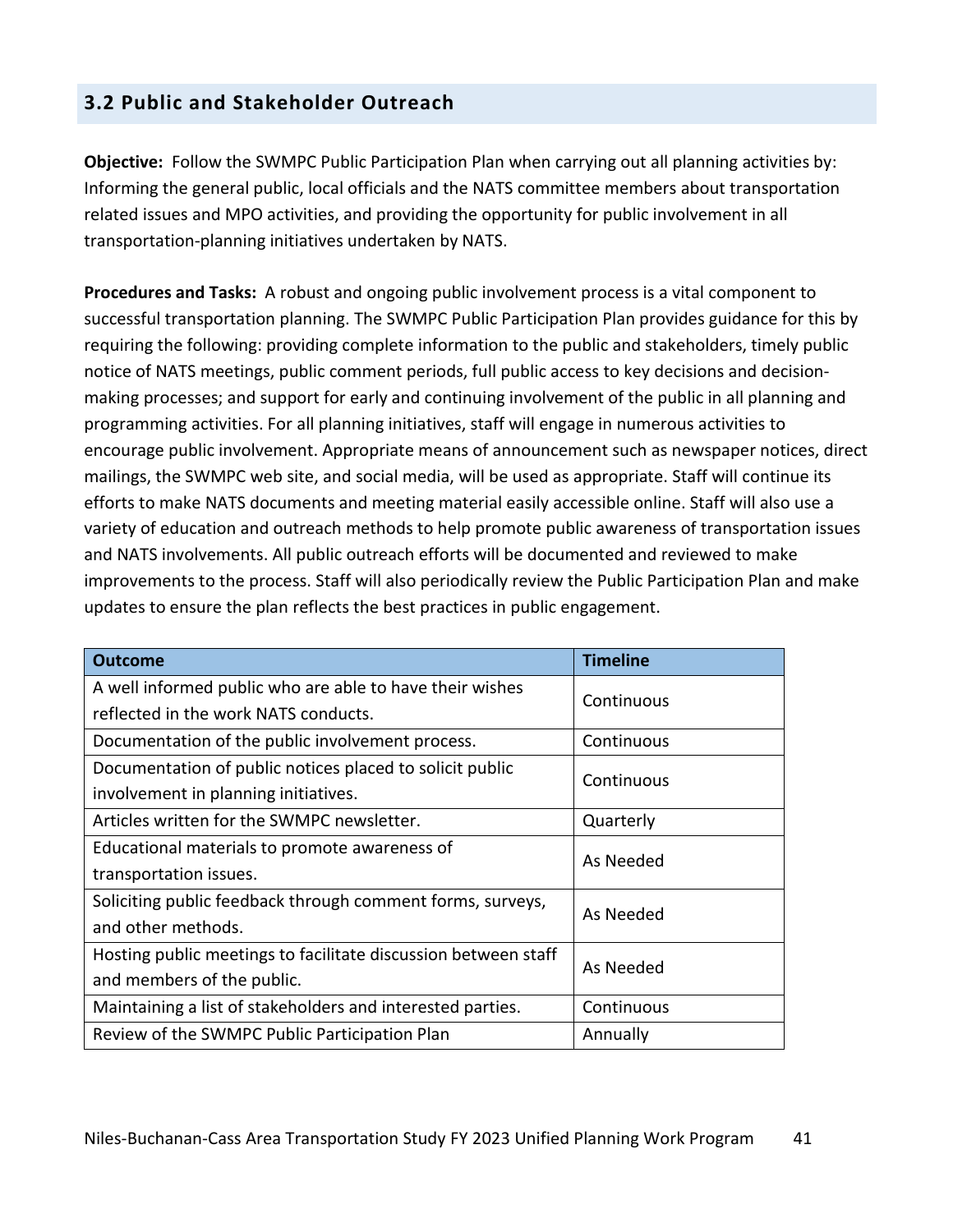## **3.3 Transportation System Security & Emergency Preparedness**

**Objective**: The purpose of this task is to identify and advance strategies that increase the security of the transportation system.

**Procedures and Tasks**: One of the goals of the NATS 2045 Long Range Transportation Plan is to develop a transportation system which is safe and secure for all of its users. Staff will continue to coordinate with local road agencies and transportation providers to identify system security and emergency preparedness plans which are currently in place. Staff will also coordinate with the Berrien County Emergency Services Department, which has been working with local units of government to prepare plans and strategies for emergency response. Staff assistance will be offered to NATS members to identify strategies regarding mitigation, preparedness, response, and recovery.

| <b>Outcome</b>                                                   | <b>Timeline</b> |  |  |  |
|------------------------------------------------------------------|-----------------|--|--|--|
| Coordination with local road agencies and NDAR in the            |                 |  |  |  |
| development of appropriate emergency relief and disaster         | Ongoing         |  |  |  |
| preparedness strategies for drivers, pedestrians, and cyclists.  |                 |  |  |  |
| Participate in meetings of the Berrien County Local Emergency    |                 |  |  |  |
| Planning Committee (LEPC) as well as other entities focused on   | Monthly         |  |  |  |
| mitigation, preparedness, response, and recovery efforts related |                 |  |  |  |
| to transportation.                                               |                 |  |  |  |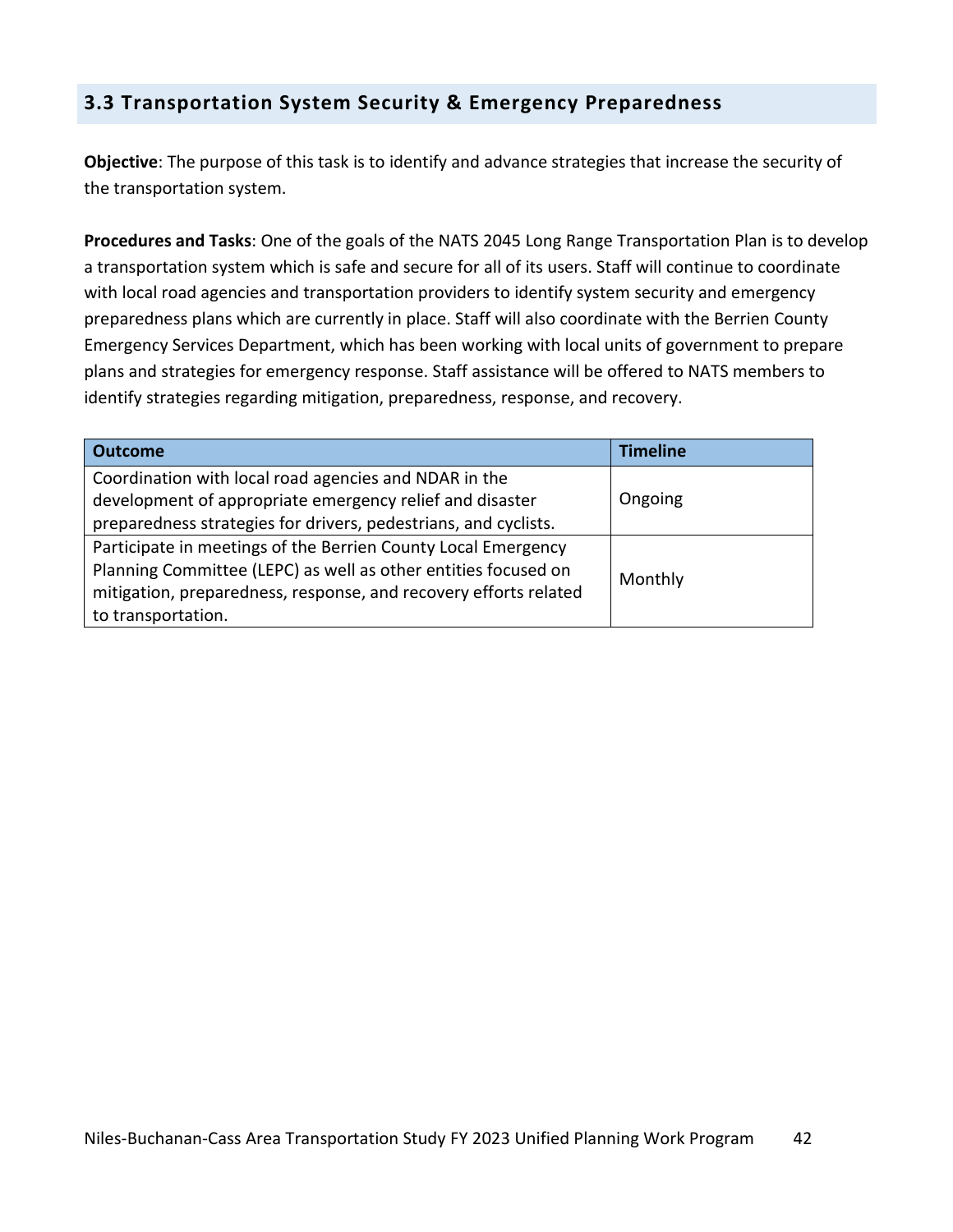## **3.4 Human Services Transportation Coordination**

#### **Objective:**

Foster livable communities by ensuring public transportation and mobility options are accessible and integrated throughout the study area.

**Procedures and Tasks**: Continue to address the importance of transportation needs for the older adults, individuals with disabilities, and low-income residents in conjunction with ongoing public transit, paratransit, mobility management, and community-based transportation planning activities. This task will include assisting organizations to help establish or expand community-based transportation services, including active transportation, non-emergency medical transportation, senior services center transportation, and veteran transportation. Staff will provide coordination, outreach, and technical assistance to the local human health service agencies including: Disability Network of Southwest Michigan, Berrien County Health Department, Area Agency on Aging, Department of Health and Human Services, Riverwood Mental Health, Spectrum Health, local governments, human service agencies, and community organizations that seek to enhance and extend safe mobility for the older adults, individuals with disabilities and low income residents.

| <b>Outcome</b>                                                                 | <b>Timeline</b> |  |  |  |  |
|--------------------------------------------------------------------------------|-----------------|--|--|--|--|
| Analyze MDOT Public Transit Management System (PTMS) reports to monitor        |                 |  |  |  |  |
| the performance of Niles Dial A Ride for mobility-impaired populations.        | Continuous      |  |  |  |  |
| Consult and coordinate with mobility-impaired advocates to develop funding     |                 |  |  |  |  |
| and project approaches that address access issues.                             | Continuous      |  |  |  |  |
| Compile data on obstacles to access and mobility and assist in the preparation |                 |  |  |  |  |
| of informational materials for community education on access and mobility      | Continuous      |  |  |  |  |
| issues.                                                                        |                 |  |  |  |  |
| Create and administer surveys as needed.                                       | As needed       |  |  |  |  |
| Develop strategies to create efficiencies in transportation services for the   | Continuous      |  |  |  |  |
| elderly and individuals with disabilities.                                     |                 |  |  |  |  |
| Assist local sponsors in developing grant applications.                        | As Needed       |  |  |  |  |
| Provide technical assistance to MDOT when needed regarding mobility            | As Needed       |  |  |  |  |
| planning guidance and processes                                                |                 |  |  |  |  |
| Facilitate ways for different transportation providers to interact             | Continuous      |  |  |  |  |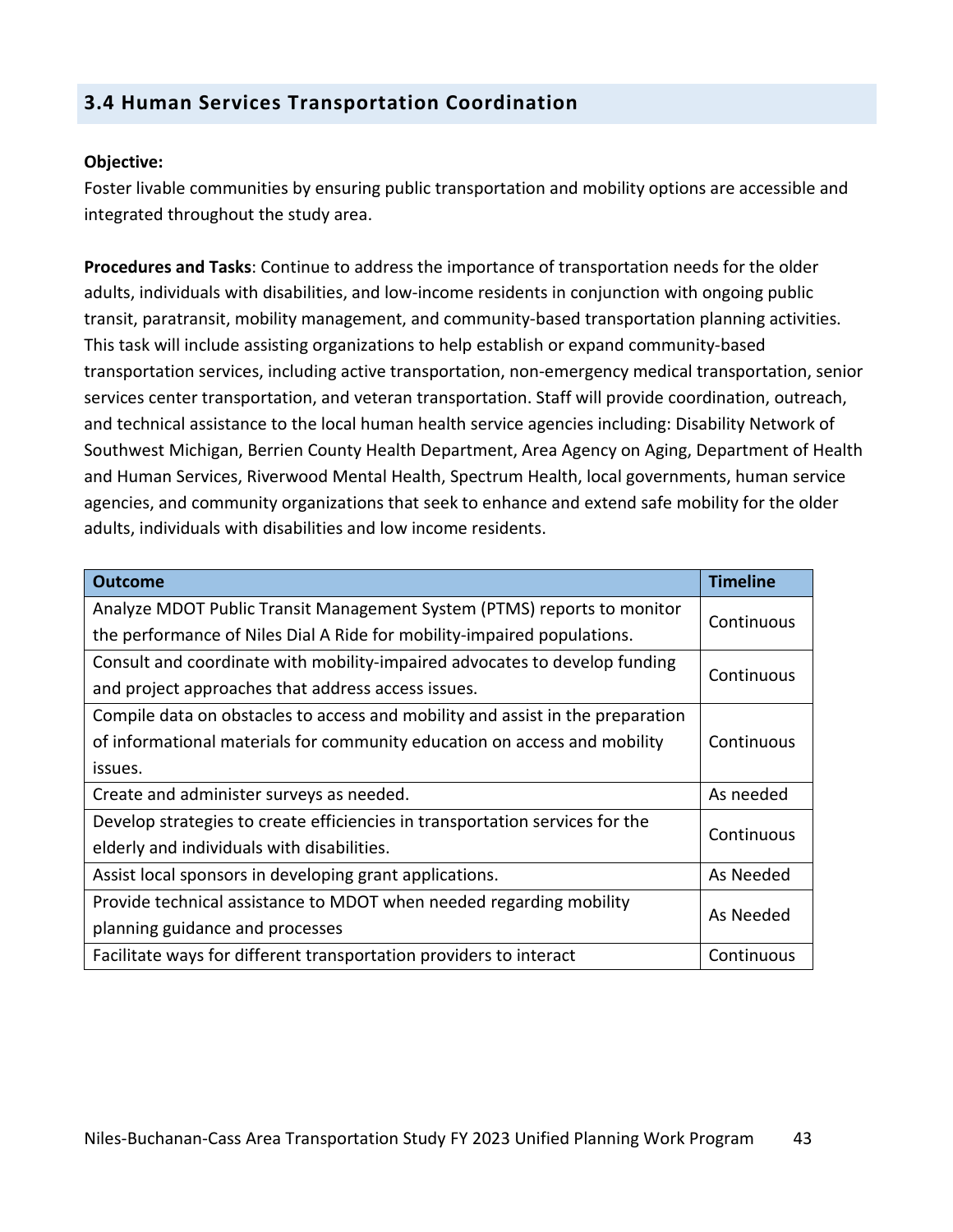## **3.5 Long Range Transportation Planning**

**Objective:** Update and publish the 2050 Long Range Transportation Plan (LRTP) that will provide goals, objectives, and performance measures, to guide all future transportation activities in the NATS area.

#### **Procedures and tasks:**

#### **Long Range Transportation Plan**

Continue the process of updating the NATS 2050 LRTP. Work will also include incorporating air quality conformity in the planning process. Activities include:

- **Analyze base conditions:** Staff will continue to interpret and document data in a simple easy to understand format. This information will be used to illustrate the overall state of transportation utilizing the ten planning factors outlined in the FAST Act.
- **Select strategies:** Staff will continue to identify additional strategies to meet the performance targets as they are rolled out. Working with MPO committees and the public, staff will then identify which strategies to prioritize in the Long Range Plan.
- **Develop the financial section:** Staff will continue work with state and local partners to insure stakeholders understand transportation funding sources and future funding estimates for programs that fund public transit, roads, bridges, maintenance and non-motorized projects. Staff will also incorporate proposed projects as well as unfunded needs.
- **Perform air quality conformity analysis: Staff will provide assistance to MDOT for the following tasks:** 
	- o Run travel demand models (TDM) for projects and years
	- $\circ$  Run emission model for Berrien conformity area for 1997 and 2015 ozone standards
	- o Write conformity document and conformity section of LRTP
- **Consultation**: Staff will conduct the appropriate agency and public consultation for the draft 2050 LRTP, which will include the Transportation Air Quality Conformity Analysis.

## **Environmental Justice and Transit-Dependent Populations**

In alignment with FHWA/FTA's emphasis areas, SWMPC staff will continue to monitor demographics in the area to identify populations that depend on transit and other accessibility measures to reach lifesustaining destinations, due to age, disability, or income level. These individuals are often disqualified from the healthcare, education, or jobs they need to sustain themselves and their families because of their inability to own or operate a car. SWMPC staff will continue to work with the MPO member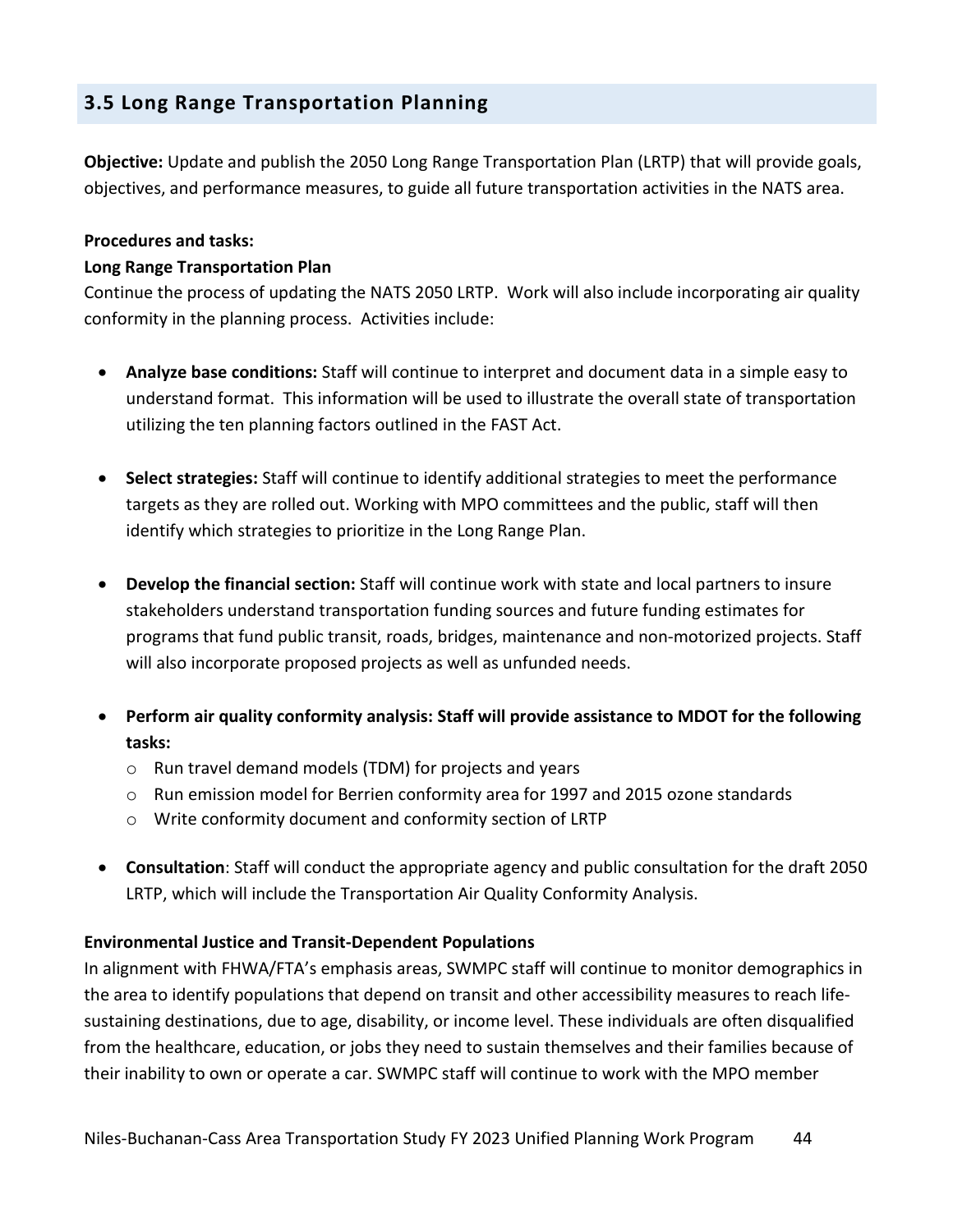communities and transit agencies to identify areas where there is a persistent need for transit to help develop the long-term fixed-route transit service plan for the County and other strategies for meeting the demand for transit.

#### **Environmental Quality**

SWMPC staff will continue to educate committee members on the new research and information presented from FHWA, EPA, and others regarding climate, air quality, and water quality. Key objectives will be to include recent research and best practices into the NATS planning process. SWMPC staff will focus on implementation of the air quality standard for ozone. SWMPC staff will also improve documentation and consideration of environmental consultation with outside environmental agencies including federal, state, and local partners.

#### **Freight**

Coordinate with the businesses and key agencies in developing a better comprehensive understanding of the various air, water, road, and rail freight distribution points in Berrien County. The key objective of this work area in FY 2023 will be to continue to seek input from freight stakeholders to identify freight issues/concerns in the NATS area.

#### **Performance Measures**

SWMPC staff will continue to monitor the release of federal performance measures and align NATS measurement of the success of LRP projects with these new measures. SWMPC staff will disseminate information on performance measures to the committees, and discuss incorporation of these measures into the next long range plan. The key objective of this task will be to ensure that NATS policies and procedures align both with unique local needs and federal and state planning processes.

#### **Technological Innovation**

MPO staff will conduct research and inform committee members regarding emerging clean energy solutions and intelligent transportation systems (ITS). Specific areas to be investigated include bicycle sharing, car sharing, transit bus conversions, Smartphone applications, information displays on the transportation network, and technologies for motor vehicle accident avoidance. A key objective of these tasks will be to make sure committee members are educated on the latest technology trends when making decisions about transportation funding.

#### **Economic Development Linkage**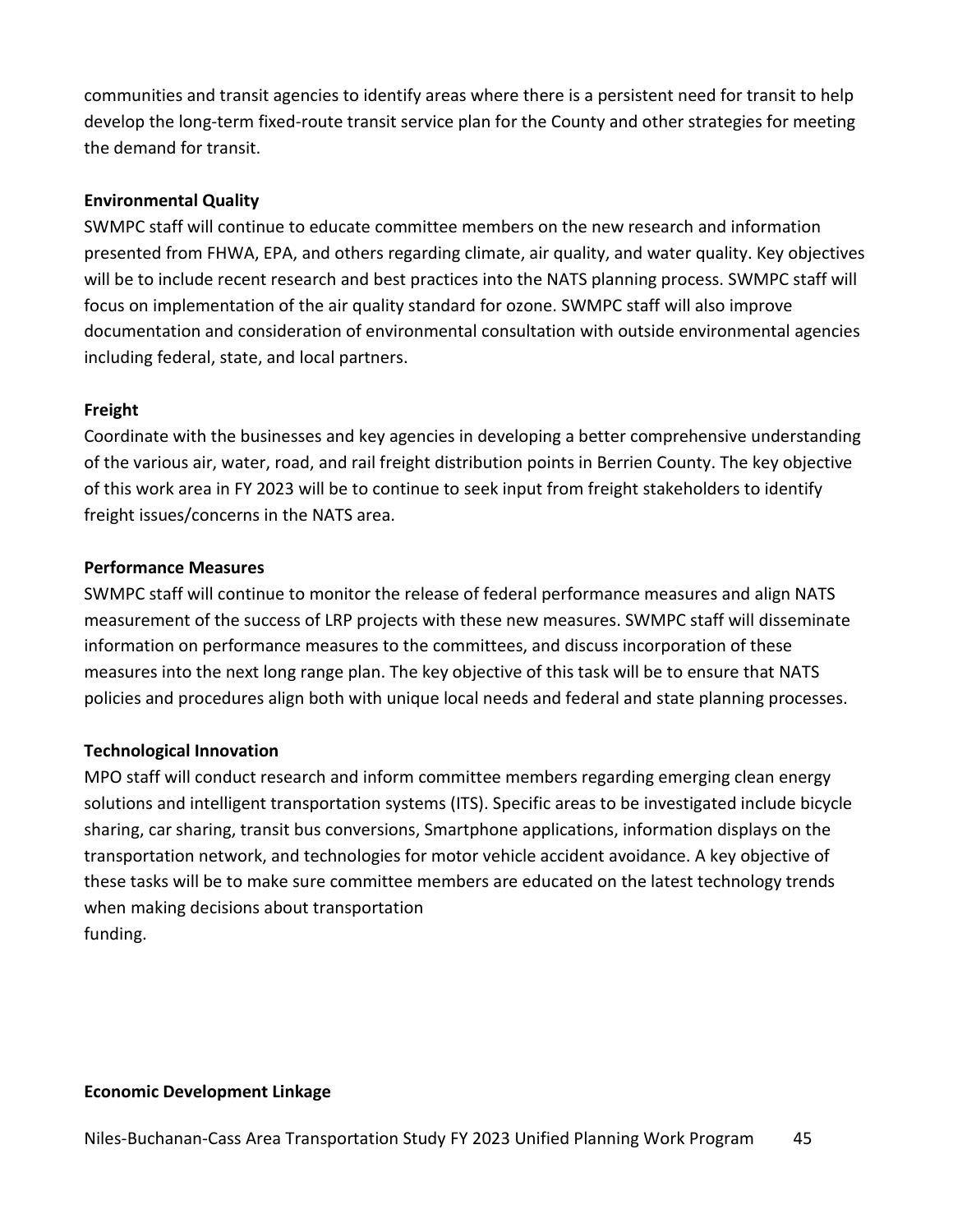MPO staff continues to inform economic development stakeholders in Berrien County about the transportation planning process, and will continue to catalog the needs of economic development agencies regarding transportation. A key goal of this work task will be to tie future transportation investments to workforce and business needs through a common set of goals for the Long Range Transportation Plan.

#### **Non-Motorized Planning**

MPO staff will promote non-motorized planning with the goal of achieving transportation infrastructure that meets the travel needs of all community members, including pedestrians, bicyclists, users of public transit, people with disabilities, older adults, and young children. In doing so, staff hope to support the safety and accessibility of area residents while encouraging healthy and environmentally sustainable travel modes.

Key objective areas of this task will be to provide assistance to communities on how they can incorporate non-motorized planning efforts in their community, seek out competitive grant funding for non-motorized projects, and continue to educate their residents and business owners on the benefits of a multi-modal transportation system. Staff will also provide assistance in the implementation of approved federally and state funded non-motorized projects.

| <b>Outcome</b>                                                    | <b>Timeline</b> |  |
|-------------------------------------------------------------------|-----------------|--|
| Monitor federal guidance on performance measures                  | On-Going        |  |
| Preparation of System Performance Report                          | Annually        |  |
| Documentation of potential long-term environmental justice and    | 2nd Quarter     |  |
| environmental sustainability issues relating to transportation.   |                 |  |
| Public Engagement - Open House, Press Releases, Consultation with | 2nd Quarter     |  |
| Partner Agencies.                                                 |                 |  |
| Documented participation and consultation process                 | 2nd Quarter     |  |
| Publish the completed 2050 Long Range Plan                        | 3rd Quarter     |  |
| Review and revise the Complete Streets Policy as needed           | Annually        |  |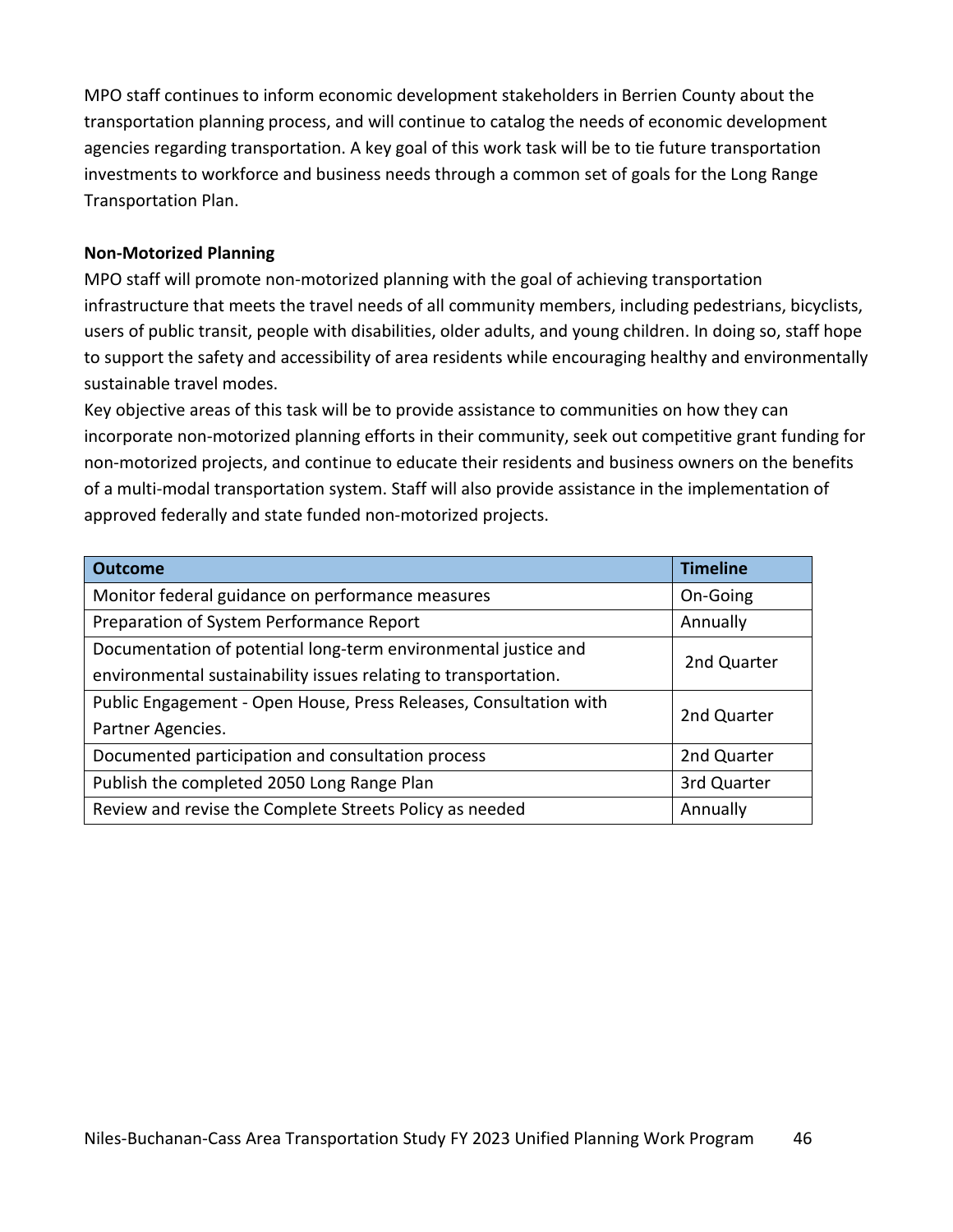# **4 TRANSPORTATION IMPROVEMENT PROGRAM**

## **4.1 Transportation Improvement Program Development**

## **Objective:**

Ensure that federal, state, and local transportation funds are used fully and efficiently and that funded projects meet the needs of area communities and fulfill the goals set in the 2045 NATS Long Range Transportation Plan.

## **Procedures and Tasks:**

- Transportation Improvement Program project reviews, and project benefit evaluation
- Updating project selection criteria to align with performance measure targets
- Monitor current fiscal year program, including financial constraint
- Program amendments (as required)
- Notification to public of amendment requests (via the SWMPC website)
- Reports on current year projects status (at Joint Policy Technical Committee meetings)
- Review of administrative adjustments and amendment procedures for Transportation Improvement Programs
- Development of annual Federally Obligated Project Report
- Participate in Michigan Transportation Planning Association, Michigan Association of Planning, and other transportation planning meetings relating to Transportation Improvement Plans.

| <b>Outcome</b>                                                                  | <b>Timeline</b>         |  |  |
|---------------------------------------------------------------------------------|-------------------------|--|--|
| Conform to federal requirements including project priority setting, adhere to   |                         |  |  |
| financial constraints and public participation.                                 | Continuous              |  |  |
| Update MPO Performance Measures targets once identified                         | On-going                |  |  |
| Maintain and update, as needed, the FY 2023-2026 TIP as required by the FAST    |                         |  |  |
| Act in cooperation with MDOT, FHWA, and FTA.                                    | On-going                |  |  |
| SWMPC and Transit NDAR staff will review annual capital equipment and           |                         |  |  |
| facilities needs in relation to previous and current programs, including short- | 1 <sup>st</sup> Quarter |  |  |
| range transit planning efforts.                                                 |                         |  |  |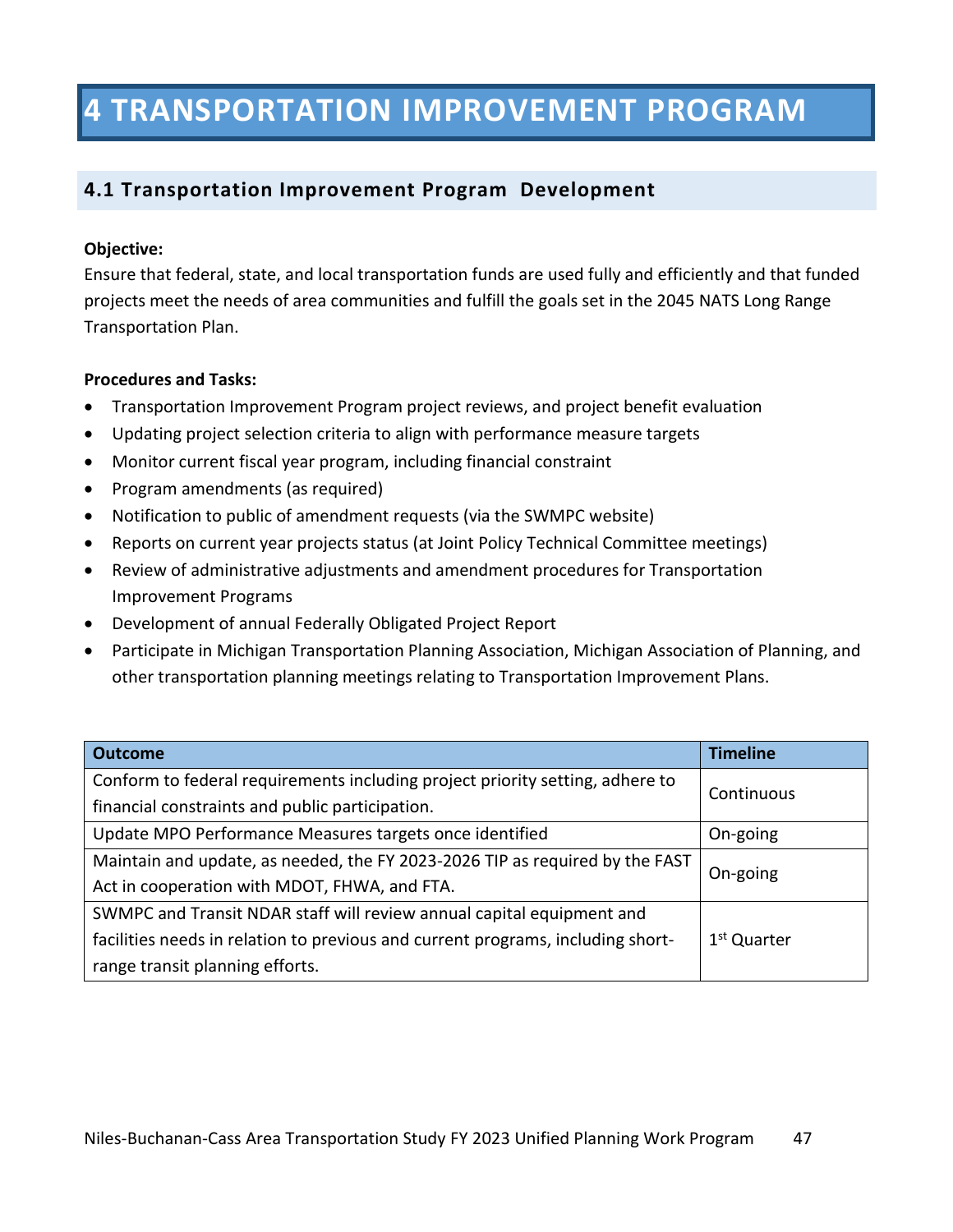## **4.2 TIP Amendments**

**Objective:** Process amendments to the 2023-2026 TIP as necessary.

**Procedures and Tasks**: Staff will accept and process amendments to the TIP, including changes to currently listed projects, deletions of projects, and new project additions. This task involves ensuring all State and federal regulations are followed such as conformity with air quality standards, financial constraints, and meeting environmental justice principles. Staff will also ensure amendments follow NATS amendment policy, public participation plan, and the complete streets policy. When necessary, staff will send out a call for projects and convene separate meetings to reprogram local agency projects to use newly available federal funds. Staff will revise the TIP amendment process as necessary to make the process transparent, simple to follow, and easy to use. As amendments are made, the most up to date TIP project list will be uploaded on the website. In addition, staff will look for ways to make the TIP table of projects simpler to read with MPO members and the public. Staff will also insure that TIP projects are uploaded into JobNet and accurately maintained.

| <b>Outcome</b>                                                 | <b>Timeline</b>   |
|----------------------------------------------------------------|-------------------|
| Conduct bi-monthly amendment coordination meeting with         | <b>Bi-Monthly</b> |
| <b>MDOT</b>                                                    |                   |
| Manage the TIP amendment process                               | As Needed         |
| Timely submittal of amendment requests to MDOT                 | As Needed         |
| Develop, publish, and distribute amendments to the FY 2023-    | <b>Bi-Monthly</b> |
| 2026 TIP document.                                             |                   |
| Current list of all projects in the TIP available on the SWMPC | Continuous        |
| website.                                                       |                   |
| Call for projects and project review meetings                  | As Needed         |
| Proficiency in programing projects into various JOB NET        | As Needed         |
| development phases.                                            |                   |
| Participation in regional and state discussions to develop     | As Needed         |
| methods to streamline the TIP process                          |                   |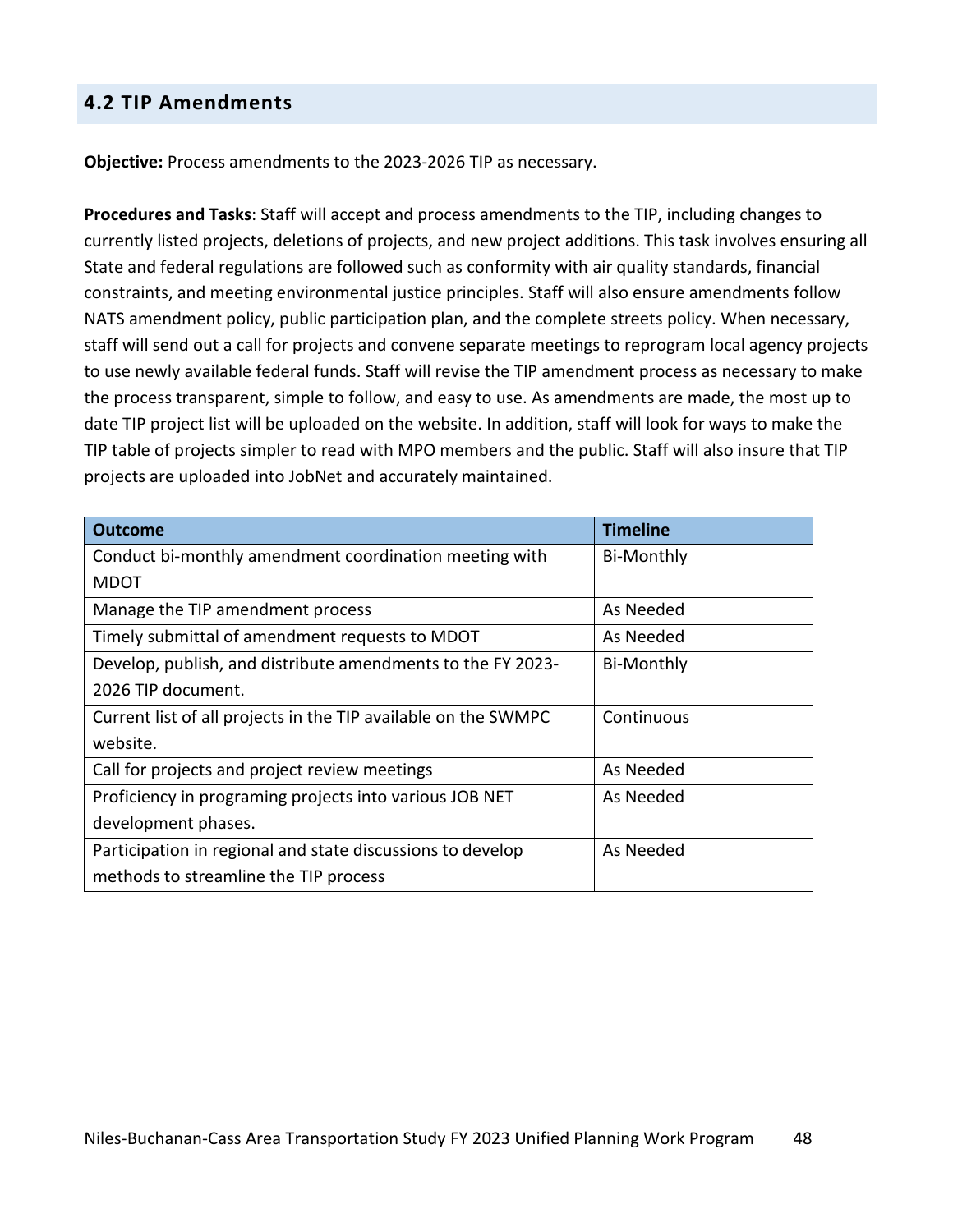## **4.3 Obligation Status Monitoring and Reporting**

**Objective**: Track the status of all projects in the TIP to ensure projects are obligated and completed on schedule.

**Procedures and Tasks:** Staff will create project update sheets for all FY 2023 and FY 2024 projects in the NATS TIP. These sheets will be used to solicit monthly updates from agencies with projects. This allows staff to keep the MPO committees informed on the status of all projects. Staff will monitor the remaining FY 2023 obligation authority from MDOT to keep the MPO committees informed so that obligation authority does not run out before all NATS projects are obligated. Each year staff will produce a report on the status of projects in the TIP indicating when projects went over the estimate or produced bid savings. Staff will explore ways to report on the TIP projects that are easy to understand for MPO members and the public. This includes putting more information about projects on the SWMPC website using maps and photos to better visualize where projects are occurring and what type of work will be completed.

| <b>Outcome</b>                                           | <b>Timeline</b> |
|----------------------------------------------------------|-----------------|
| Monitor and report progress regarding implementation of  | Monthly         |
| projects in the TIP.                                     |                 |
| Continued monitoring of projects in the FY 2023-2026 TIP | Continuous      |
| Full utilization of bid savings                          | Continuous      |
| Updating project data on the SWMPC website               | As Needed       |
| Development of annual Federally Obligated Project Report | 1st Quarter     |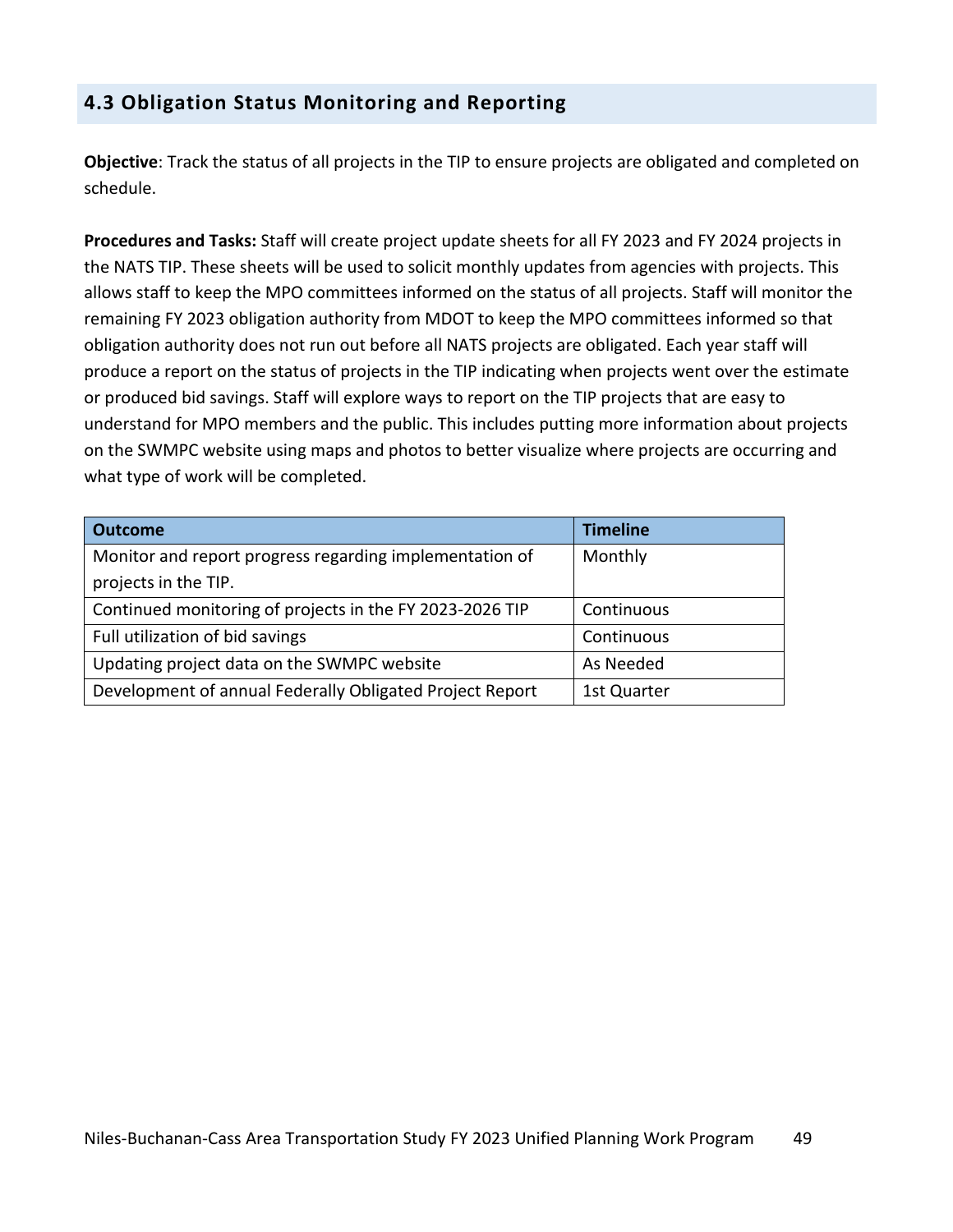# **5 SAFE AND ACCESSIBLE MULTIMODAL PLANNING**

## **5.1 Safe and Accessible Multimodal Planning**

**Objective**: Develop a transportation system that expands safe and accessible transportation options.

**Procedures and Tasks:** MPO staff will promote non-motorized planning to enhance access to activity centers (e.g. commercial areas, schools, parks and recreation, and employment centers) by ensuring transit service and safe, low-stress pedestrian routes and bike facilities are available, accessible and connected. Staff will use a variety of techniques to provide assistance to communities on how they can incorporate non-motorized planning efforts in their community, seek out competitive grant funding, and continue to education their residents and business owners on the benefits of a safe accessible multimodal transportation system.

As an essential planning partner that assists communities in building a vision to expand safe accessible transportation options there is also a need for assistance in implementing projects.

Accordingly, this work task will provide assistance to local agencies and units of government for the implementation of projects and programs that are vital to the future of our regional transportation network in Berrien County. The projects that reflect this are:

- Berrien County Trails Master Plan
- Mc Coy Creek Trail
- Indiana Michigan Trail
- Cass County Cassopolis Vandalia Trail
- Edwardsburg Non-Motorized Planning
- Marquette Greenway (NRPC, New Buffalo, Grand Beach, New Buffalo Twp.)

| <b>Outcome</b>                                                           | <b>Timeline</b> |  |
|--------------------------------------------------------------------------|-----------------|--|
| Update data for bikeways, and pedestrian facilities data                 | On-Going        |  |
| Assist with obtaining right-of-way and initiating construction           | As Needed       |  |
| Coordinate the implementation of the Marquette Greenway MDOT TAP         |                 |  |
| grant in New Buffalo Township, City of New Buffalo, and Grand Beach.     | Ongoing         |  |
| Public Engagement - Open House, Press Releases, Consultation with        | Ongoing         |  |
| Partner Agencies.                                                        |                 |  |
| Facilitate opportunities to promote and plan for improved and expanded   | Ongoing         |  |
| options for transit, carpooling, walking, and biking.                    |                 |  |
| Consultation with partner agencies for Berrien County Trails Master Plan | Monthly         |  |
|                                                                          |                 |  |

NOTE: For additional non-motorized planning tasks see Work Element 3.4 and 3.5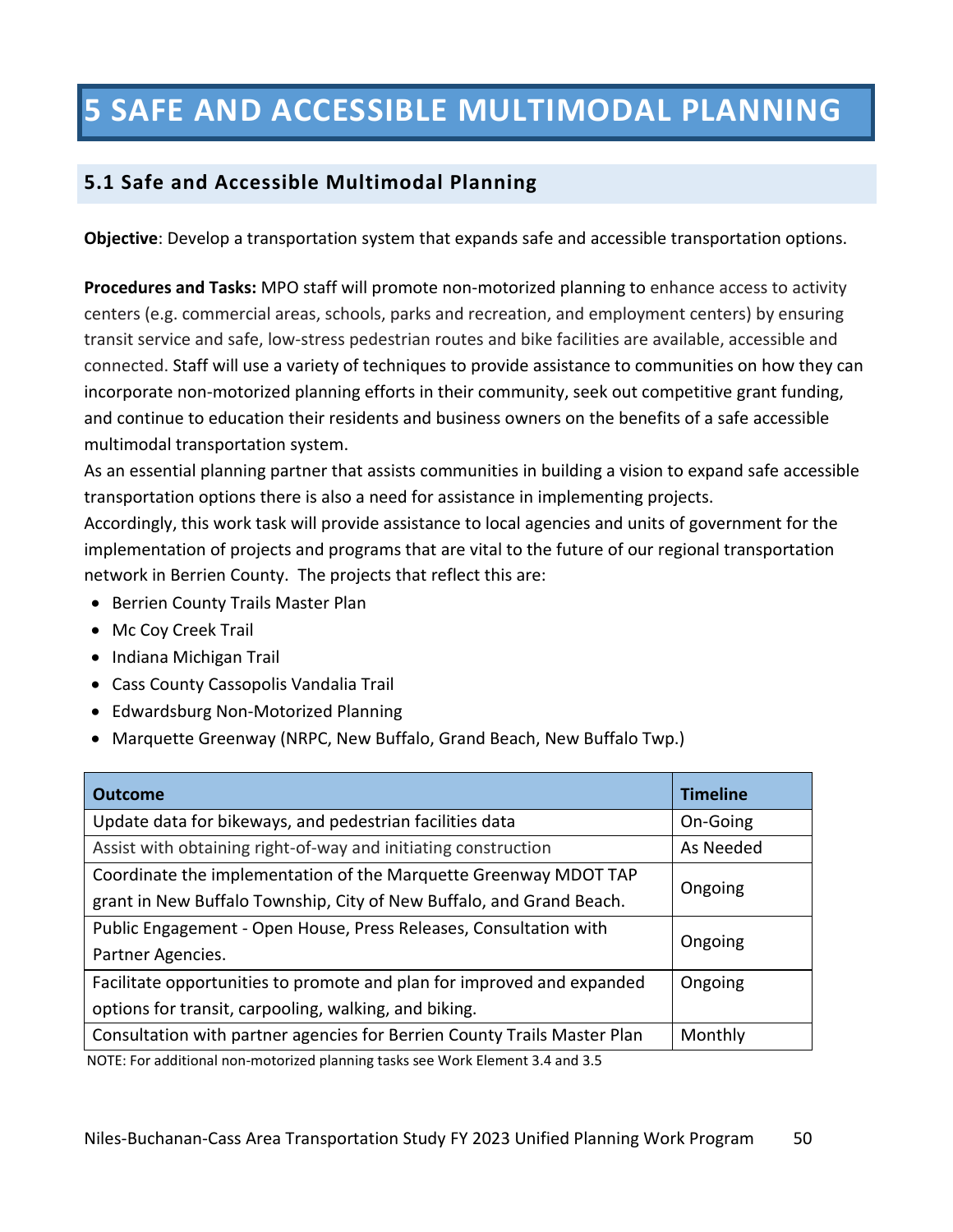**APPENDICES**

## **Appendix A: Resolution of Approval**

## **RESOLUTION TO APPROVE THE NILES-BUCHANAN-CASS AREA TRANSPORTATION STUDY UNIFIED PLANNING WORK PROGRAM FOR THE FISCAL YEAR 2023**

WHEREAS, the Southwest Michigan Planning Commission (SWMPC) is the designated Metropolitan Planning Organization (MPO) for the Niles-Buchanan-Cass Area Transportation Study (NATS) according to the provisions of 23 U.S.C. 134, as amended; and

WHERAS, the SWMPC has designated the Niles-Buchanan-Cass Area Transportation Study (NATS) Policy Committee responsible for the development of a Unified Planning Work Program (UWP) for the designated MPO planning area; and

WHEREAS, the Fiscal Year 2023 Unified Planning Work Program has been developed pursuant to 23 U.S.C. 134, as amended, and Section 8(f) of the Federal Transit Act;

NOW, THEREFORE, BE IT RESOLVED, that the Niles-Buchanan-Cass Area Transportation Study Policy Committee approves the Niles-Buchanan-Cass Area Transportation Study Unified Planning Work Program for Fiscal Year 2023.

Richard Cooper, Chair Date NATS Policy Committee

\_\_\_\_\_\_\_\_\_\_\_\_\_\_\_\_\_\_\_\_\_\_\_\_\_\_\_\_\_\_\_\_\_\_\_\_ \_\_\_\_\_\_\_\_\_\_\_\_\_\_\_\_\_\_\_\_\_\_\_\_\_\_\_\_\_\_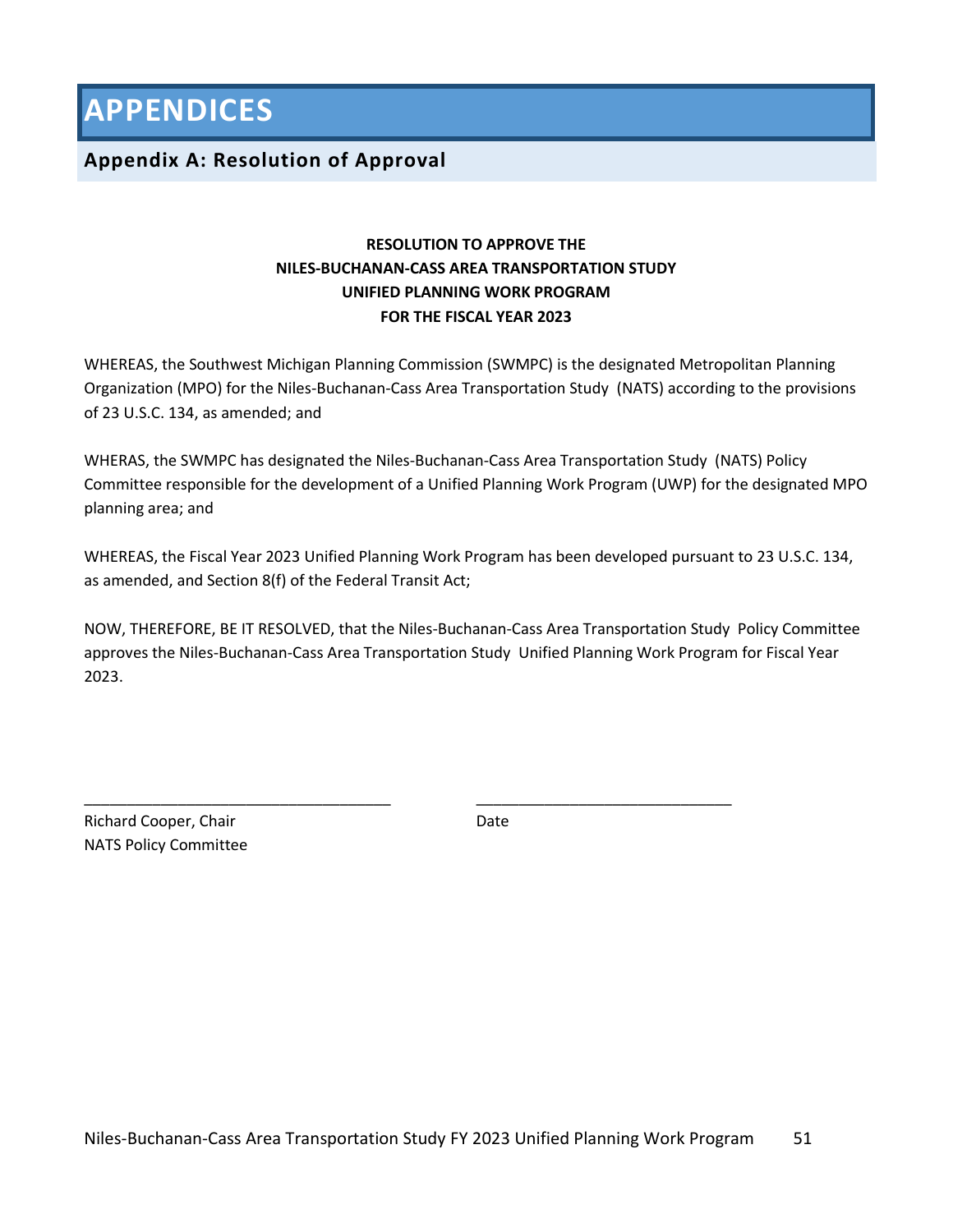## **Appendix B: NATS Committee Members**

NATS has two committees, the Technical Advisory Committee (TAC) and the Policy Committee. The purpose of the Technical Advisory Committee is to provide technical advice to the Policy Committee. The purpose of the Policy Committee is to provide policy level guidance, direction and necessary approvals on all aspects of the continuing, comprehensive and cooperative transportation planning process carried out by the lead planning organization responsible for coordinating the transportation planning process in the Benton Harbor-St. Joseph Urban Area as it relates to NATS. Deliberations, findings and approvals of the Policy Committee shall be made only after due consideration of the recommendations of the NATS Technical Advisory Committee. *\*Ex-officio means nonvoting member.* \*\* Consultant \*\*\* Alternate

#### *Policy Committee Members*

#### **Officers**

**Chair**: Richard Cooper, Niles Township **Vice-Chair**: Sandra Seanor, Cass County Road Commission

#### **Local Jurisdictions**

**City of Niles:** Serita Mason, Georgia Boggs, Jessica Nelson **City of Buchanan**: Don Ryman **Village of Edwardsburg**: Dennis Peak **Bertrand Township**: Butch Payton **Buchanan Township**: Lynn Ferris **Howard Township**: Bill Kasprzak **Ontwa Township**: Dawn Bolock **Mason Township**: Vacant **Milton Township**: Susan Flowers **Niles Charter Township**: Richard Cooper

#### **Cass County**

**Cass County Board of Commissioners:** Michael Grice, Roseann Marchetti **Cass County Planning Commission:** Vacant **Cass County Road Commission:** Sandra Seanor

**Berrien County Berrien County Board of Commissioners:** Michael Majerek **Berrien County Planning Commission**: Eric Lester, M.D.

**Public Transit Niles Dial A Ride**: Pepper Miller

#### **Agencies**

**FHWA:** Andy Pickard\* **FTA:** Susan Weber\* **MDOT Planning:** Jim Sturdevant **MDOT, Southwest:** Brian Sanada **MDOT Coloma TSC:** Jonathon Smith **SWMPC:** John Egelhaaf\* **Niles Area Chamber of Commerce:** vacant **Michiana Area Council of Governments**: Caitlin Stevens\* **Michigan WORKS!/Kinexus:** Vacant

**Tribal Pokagon Band of Potawatomi Indians:**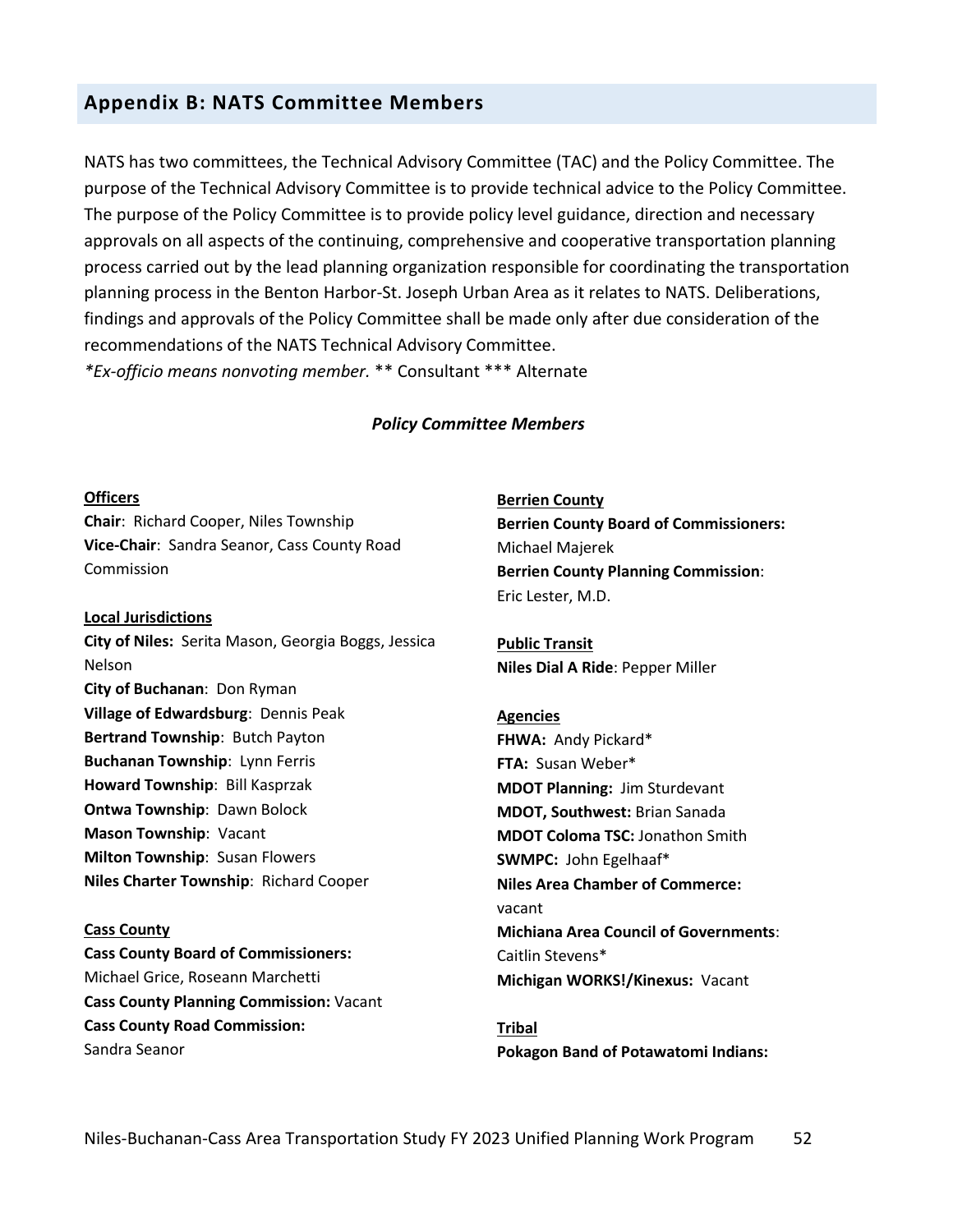#### *Technical Advisory Committee Members*

#### **Officers**

**Chair**: Joseph Bellina, Cass County Road Comm. **Vice-Chair**: Joe Ray, City of Niles

#### **Local Jurisdictions**

**City of Niles:** Joe Ray**,** Sanya Vitale **City of Buchanan**: Heather Grace, Don Ryman\*\*\* **Village of Edwardsburg**: Dennis Peak **Bertrand Township**: Butch Payton **Buchanan Township**: Lynn Ferris **Howard Township**: Bill Kasprzak **Ontwa Township**: Dawn Bolock **Mason Township**: Vacant **Milton Township**: Susan Flowers **Niles Charter Township**: Richard Cooper

**Public Transit Niles Dial A Ride**: Pepper Miller

#### **County**

**Berrien County Community Development**: Vacant **Berrien County Road Department:** Kevin Stack **Cass County Road Commission:** Joseph Bellina

#### **Agencies**

FHWA: Andy Pickard \* **FTA:** Susan Weber\* **MDEQ, Air Quality:** Breanna Bukowski\* **MDOT Planning:** Jim Sturdevant **MDOT, Southwest:** Brian Sanada **MDOT Coloma TSC:** Jonathon Smith **MDOT Urban Travel Analysis**: Jon Roberts\* **MDOT Office of Passenger Transportation:**  Vacant **SWMPC:** John Egelhaaf\* **Michiana Area Council of Governments**: Caitlin Stevens\* **Michigan WORKS!/Kinexus:** Vacant **Southwest MI Econ Growth Alliance**: Vacant **Jerry Tyler Memorial Airport**: Vacant

#### **Tribal**

**Pokagon Band of Potawatomi Indians:** Vacant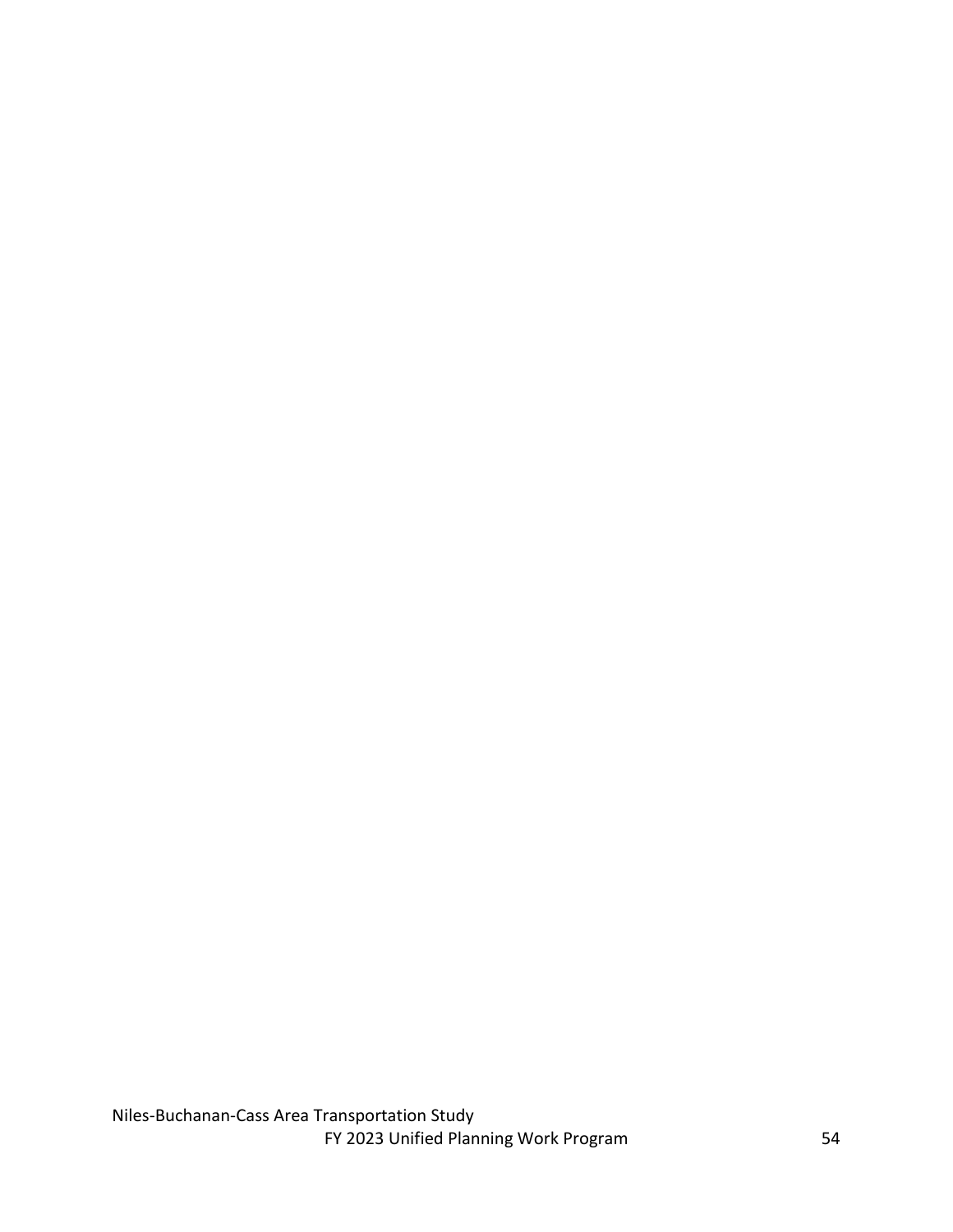## **Appendix C: NATS MPO Staff**

Southwest Michigan Planning Commission 376 W Main St Suite 130 Benton Harbor, MI 49022 (269) 925-1137 www.swmpc.org

> K. John Egelhaaf Executive Director egelhaafj@swmpc.org (269) 925- 1137 x 1512

Kimberly Gallagher Senior Planner gallagherk@swmpc.org (269) 925-1137 x 1518

Brandon Kovnat Associate Planner kovnatb@swmpc.org (269) 925-1137 x 1524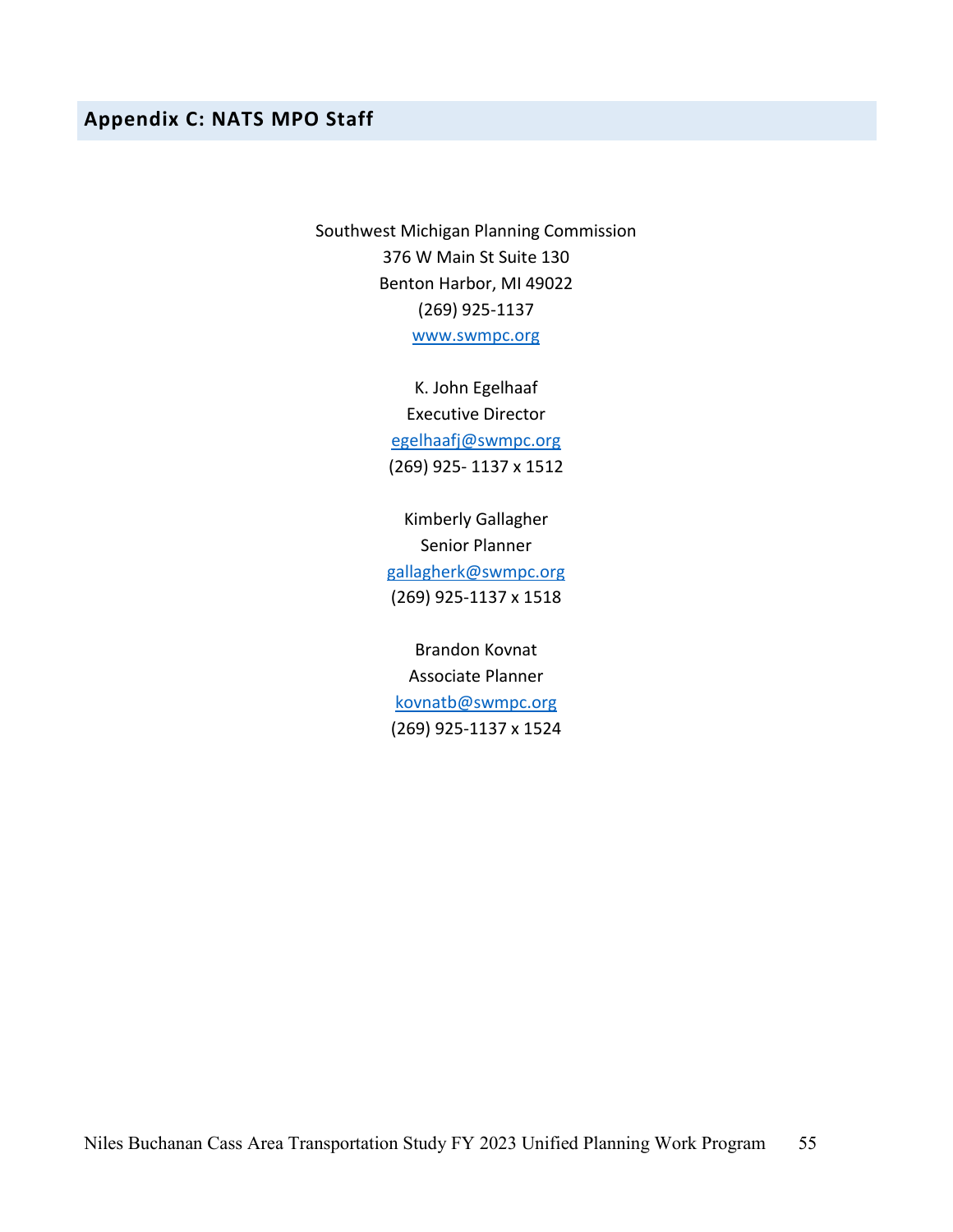## **Appendix D: Public Notice**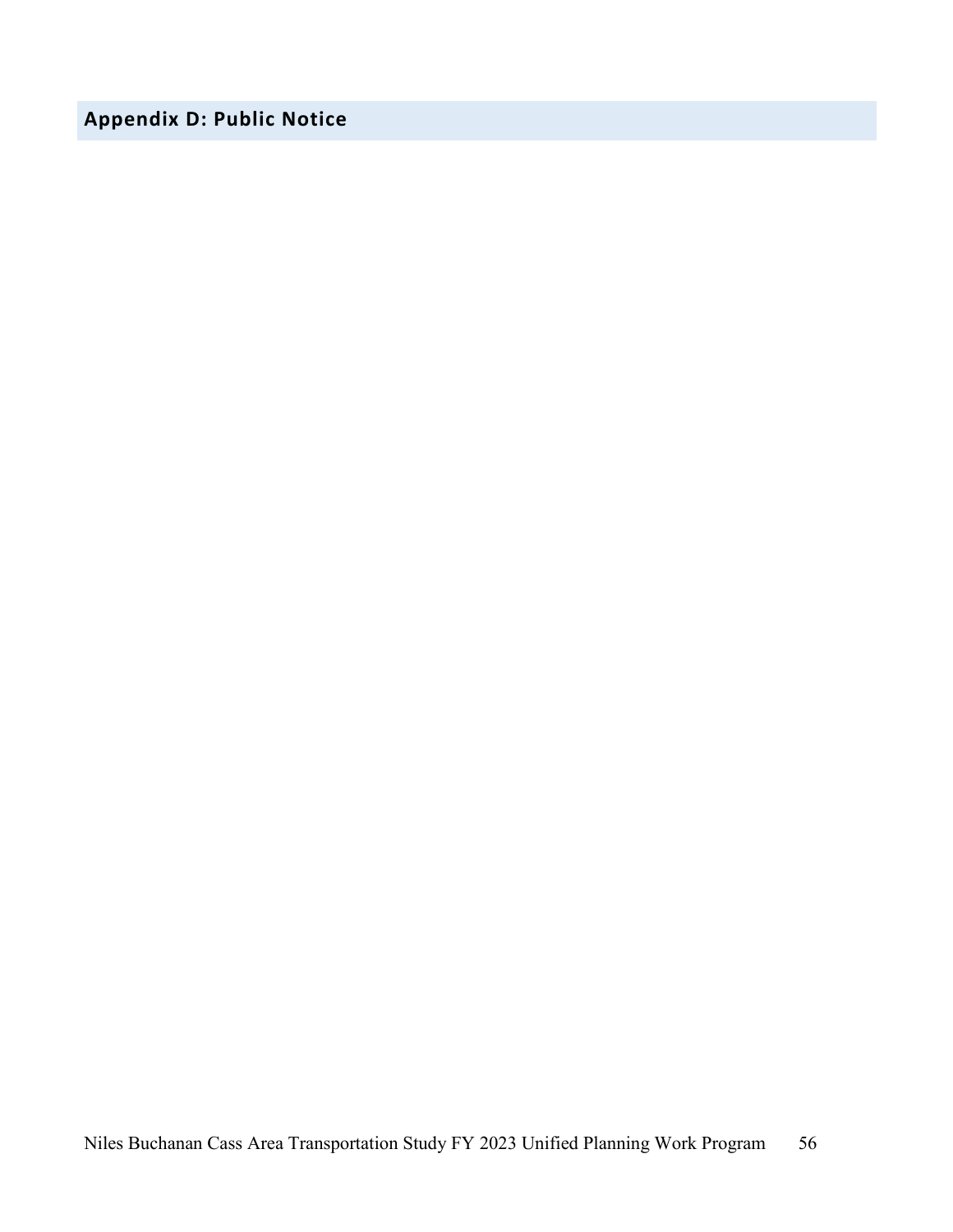**Appendix E: Public Comments received**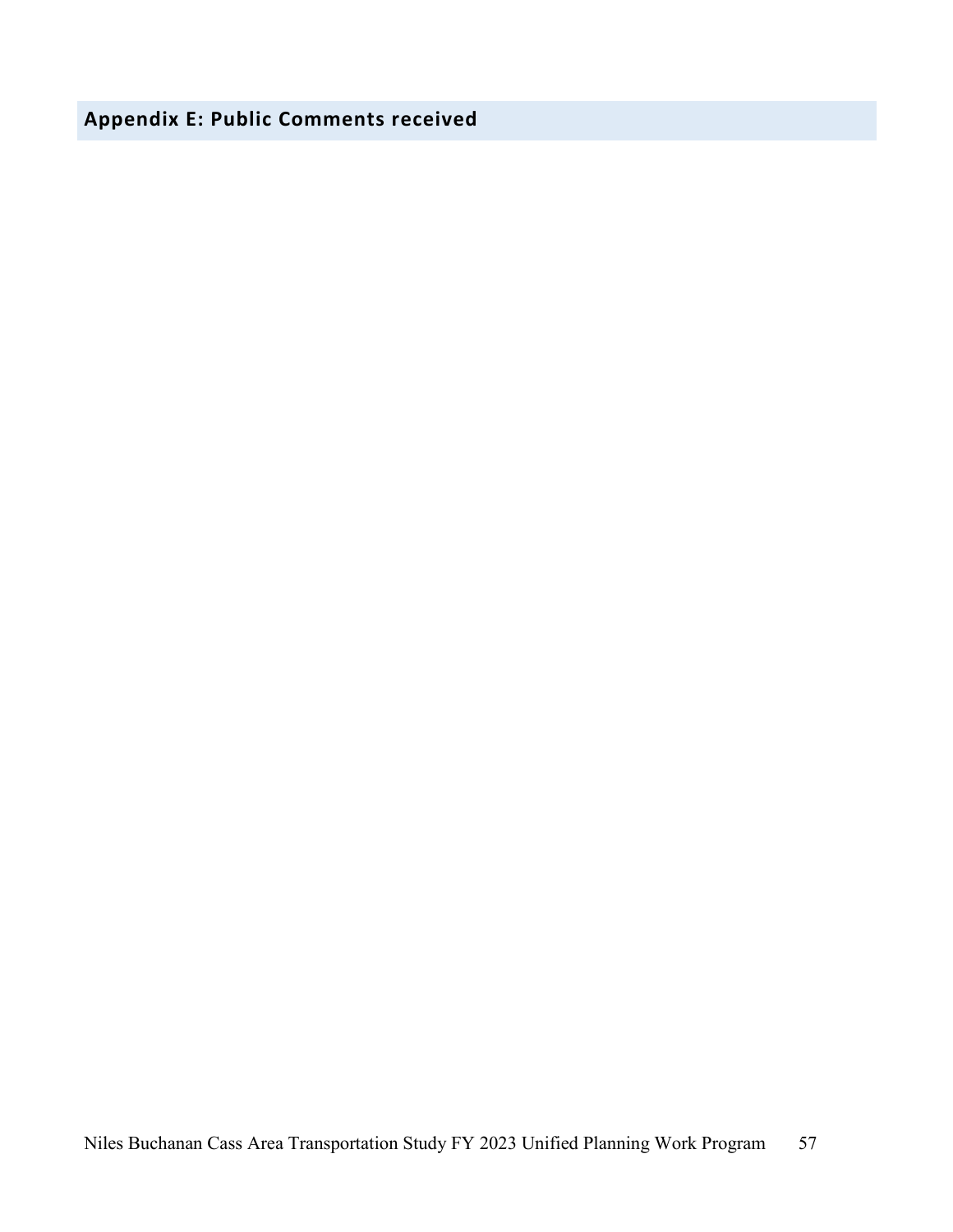## **Appendix F: Cost Allocation Plan and Indirect Cost Rate**

## **Southwest Michigan Planning Commission Background**

## The Origin of the Southwest Michigan Planning Commission

The Southwest Michigan Planning Commission (SWMPC) is one of fourteen Planning and Development Regions in the State of Michigan and one of approximately five hundred in the United States. In Michigan, regions were created under a Governor's Executive Order in 1968.

The SWMPC was officially organized in 1973 by resolutions of the Berrien, Cass, and Van Buren County Boards of Commissioners. The Commission was staffed in 1974.

The Southwest Michigan Planning Commission (SWMPC) Board reflects representation across county, city, village, and township officials, in addition to citizen members who represent a variety of interests, including business, seniors, and minorities. Van Buren, Berrien and Cass counties are currently represented in all eligible capacities. Of the forty-two current appointments, eleven of the members are female and six of the members are from a minority group.

## SWMPC Planning Overview

In addition to serving public and private entities within Berrien, Cass, and Van Buren Counties by providing planning, technical, or management assistance, the SWMPC acts as an intergovernmental forum to address regional issues. The SWMPC addresses issues and administers programs which its membership deems appropriate and which are in keeping with locally established area-wide planning and development goals. The SWMPC engages in outreach to build support for wise planning and awareness of vital regional development issues. A diversely skilled SWMPC staff provides a range of support to jurisdictions throughout the three-county region. These efforts regularly lead to program initiatives that address local needs. The needs that the SWMPC regularly responds to include customized planning and information services to local governments and organizations including comprehensive and land use planning, research and analysis, GIS mapping, surveys, recreation planning, grant writing, and grant administration.

The SWMPC is an Economic Development District of the EDA to: 1) give technical assistance and support others in planning and implementing economic development projects that diversify and strengthen the district's economy; 2) maintain economic and demographic databases and respond to requests from public and private users; and 3) support a local economic development process capable of meeting the planning, coordination and implementation requirements of the district.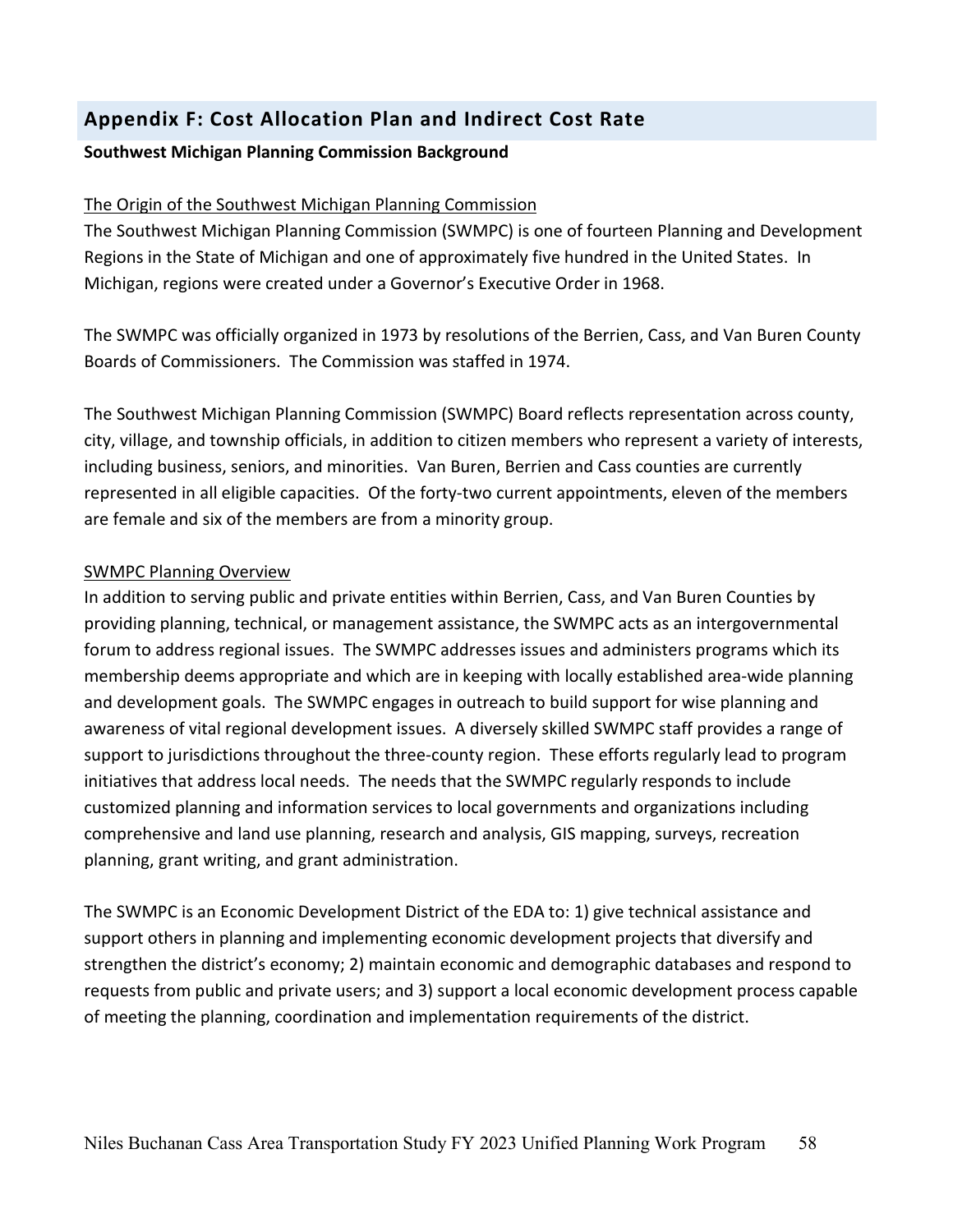Federal legislation requires a continuing, comprehensive, and cooperative process for transportation planning in all urbanized areas. To respond to that requirement, the SWMPC's responsibility is to develop and refine plans and policies by analyzing their social, economic, environmental, health, safety, welfare, and mobility impacts. The State has designated the SWMPC as the Metropolitan Planning Organization (MPO) for the two urban areas in our region; the Niles/Buchanan/Cass Area Transportation Study (NATS) for the Niles/Buchanan/Cass area, and the Niles-Buchanan-Cass Area Transportation Study (NATS) in the St. Joseph/Benton Harbor area.

The MPO planning process is a cooperative effort between the Michigan Department of Transportation, the Federal Highway Administration, the Federal Transit Administration, and the member local governments (for NATS: the Berrien County cities of Niles and Buchanan, the village of Edwardsburg, the townships of Niles, Buchanan, and Bertrand, and the Cass County townships of Howard, Ontwa, and Milton; for NATS: the Berrien County cities of Bridgman, Benton Harbor and Saint Joseph, the villages of Grand Beach, Michiana, Shoreham and Stevensville, and the townships of Benton Charter, Lake, Lincoln Charter, Royalton, St. Joseph Charter, and Sodus).

The SWMPC is also a resource for transportation planning assistance to the rural areas outside the metropolitan districts. Through these services the SWMPC provides assistance through road data, public transportation resources, Congestion Mitigation and Air Quality (CMAQ) assistance, heritage route management, ridesharing connections, and other customized needs.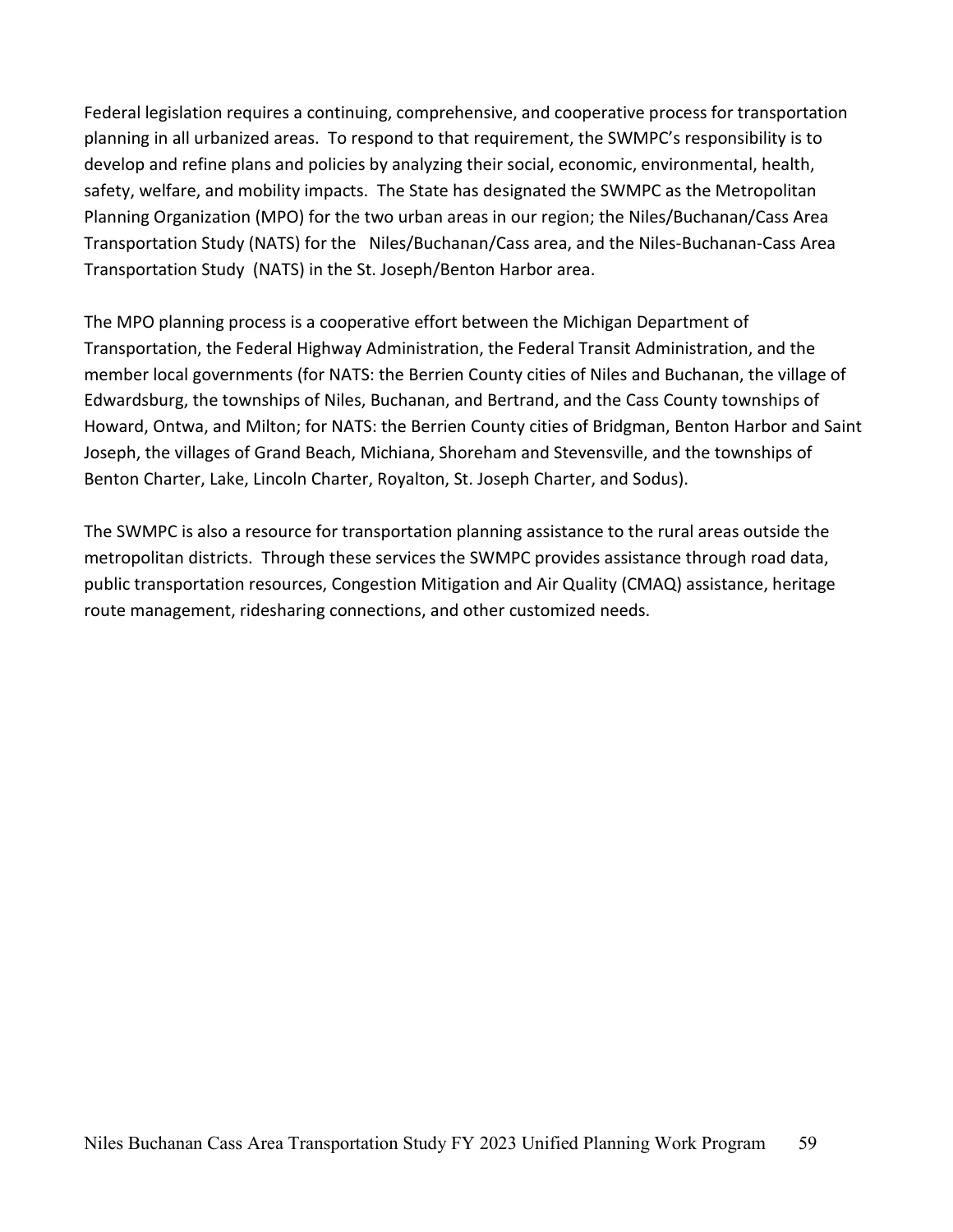## Organizational Structure

*As of May 2022*

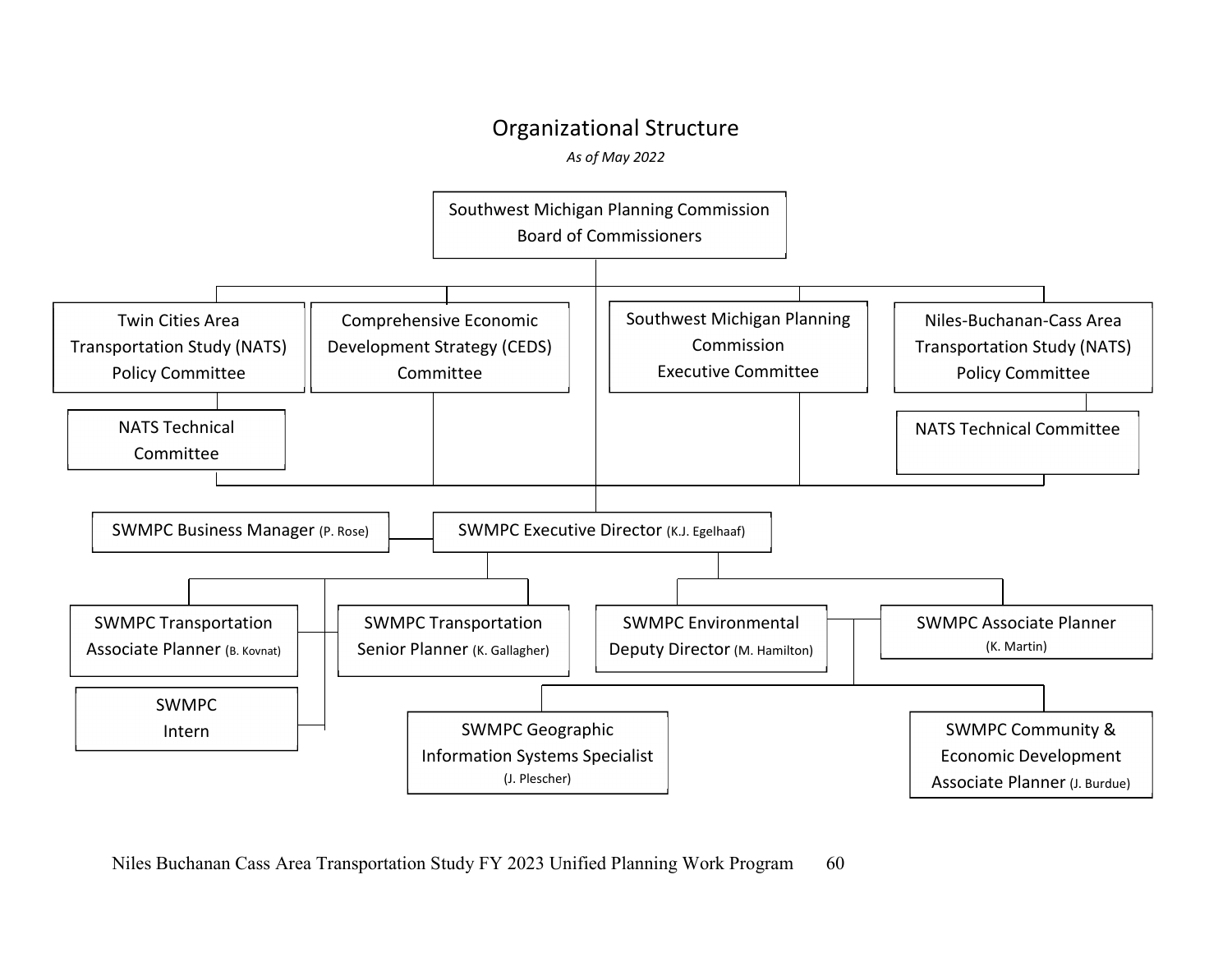#### Job Descriptions

**Executive Director**: Under the direction of the SWMPC Board, implements and administers the policies and procedures established by the SWMPC in accordance with the state and federal legislative requirements. Responsible for management, administration, and professional work in the development, coordination, and execution of programs and projects, as well as supervision of personnel and administration of finances for various federal, state and local programs. Management, administration, and professional work is often assigned as direct expenses to specific programs.

**Senior Planner**: Performs administrative and professional work in the development, implementation, and coordination of SWMPC's local and regional planning programs. Duties involve administration, development and implementation of work program objectives, development and monitoring of budgets, and supervision of persons assigned. Work is performed under the general direction of the Executive Director.

**Associate Planner**: Under the supervision of the Executive Director, and Senior Planner, will develop plans and facilitate decision making in planning program areas or projects. Duties include the coordination of programs through communications, data gathering, computer analysis, report preparation, and organization and follow-up of meetings.

**Planning Aide**: Under the supervision of the Executive Director, Senior Planner, Associate Planner, will assist in the development of plans and facilitation of decision making in planning program areas or projects. Duties include assisting in projects through communications, data gathering and portrayal, computer input and analysis, report preparation, and organization and follow-up of meetings.

**Business Manager**: Under the direction of the Executive Director, administers and manages all aspects of SWMPC business and financial matters. Duties include operation and maintenance of the agency's computerized accounting system, receivables and payables, budget monitoring, financial reporting, benefits administration, and supervision of persons assigned.

## **Definition of Terms**

## Terms

Niles Buchanan Cass Area Transportation Study FY 2023 Unified Planning Work Program 61 Acceptable Costs: Costs that are necessary and reasonable for the proper and efficient performance and administration of SWMPC projects. They are ordinary and necessary as a cost for the typical operation of the project. The prices paid are considered to be at market prices for comparable goods. Costs are the result of prudent actions by SWMPC staff.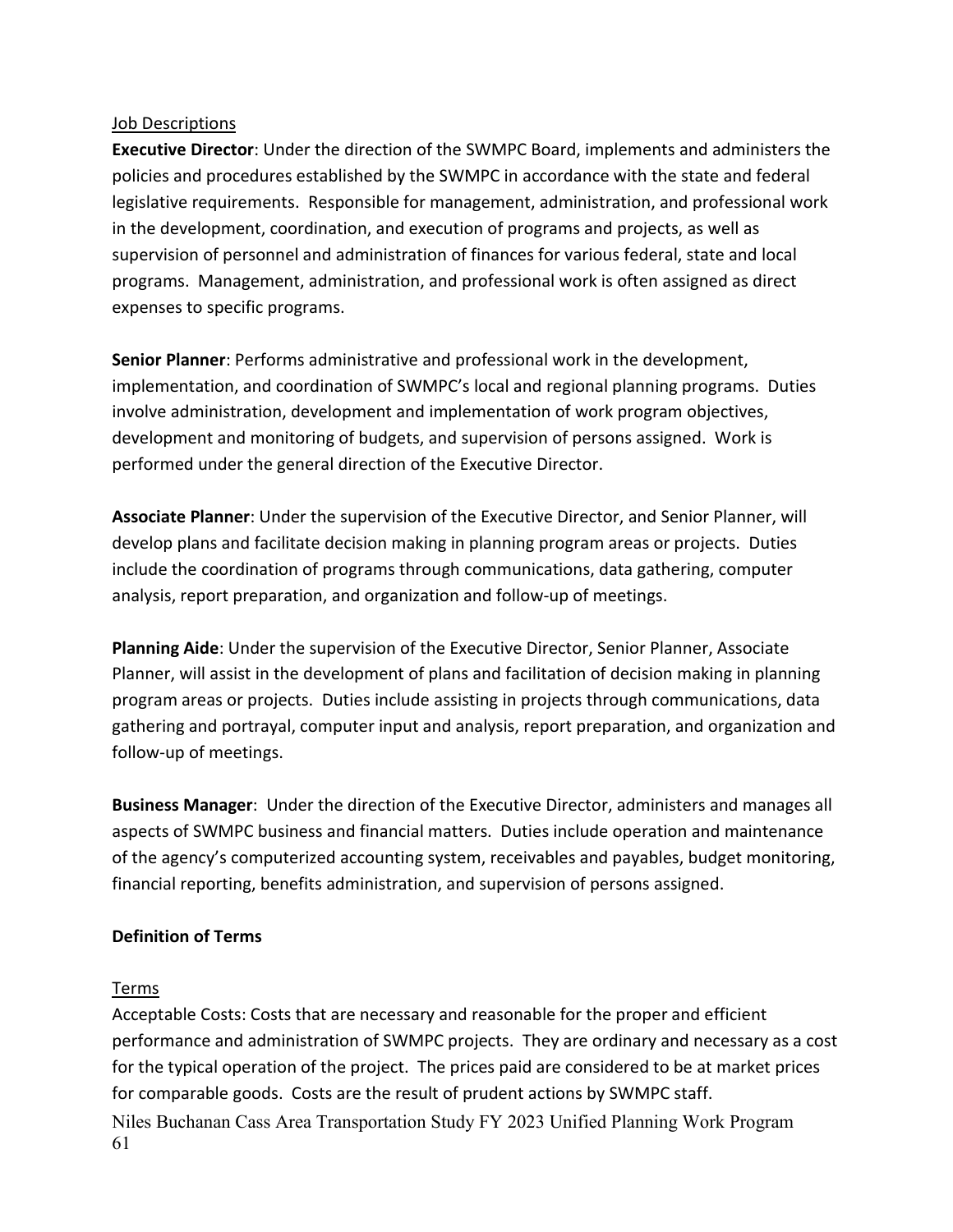Base: The accumulated direct costs (i.e. direct salaries, wages, and fringe benefits) used to distribute indirect costs to SWMPC programs. The base should result in each SWMPC program with its fair share of indirect costs.

Direct Costs: Include costs that: 1) can be identified specifically with a particular final cost objective and attributed to a project, 2) include compensation to employees for time devoted specifically to project performance, 3) include materials acquired, consumed, or expended for the purposes of the project, 4) equipment and other approved capital expenditures, 5) travel expenses to carry out a project.

Provisional: A temporary indirect cost rate applicable to a specified period which is used for funding, interim reimbursement, and reporting indirect costs on awards pending the establishment of a final rate for the period. (U.S. Dept. of Labor: *Guide for Indirect Cost Rate Determination;* August 2020, P. I-1)

Indirect Costs: include costs that are for a common or joint purpose for more than one project and are not easily assignable to projects specifically benefited.

Indirect Cost Rate: a method to determine the proportion of indirect costs each program should bear. A ratio of indirect to direct cost base.

## Cost Categories

Advertising: Costs from advertising are assigned as direct costs if they are required to post meeting times, announce specific work products, or to solicit responses to a job posting for a specific program. Advertisements that serve the SWMPC in a general way are assigned as indirect costs

Computer Services: Computer services are currently supplied by an outside supplier. Services are assigned as direct if the particular piece of computer equipment or software is associated with a single program. If the service is on a machine or software that is for general use it is assigned as an indirect expense.

Conferences/Training: Costs relative to staff training, skills improvement, and technical proficiency often include meetings, seminars, conferences, and workshops. Expenses are charged to this category as they relate to specific job responsibilities. These costs are generally direct expenses but can be assigned as indirect occasionally.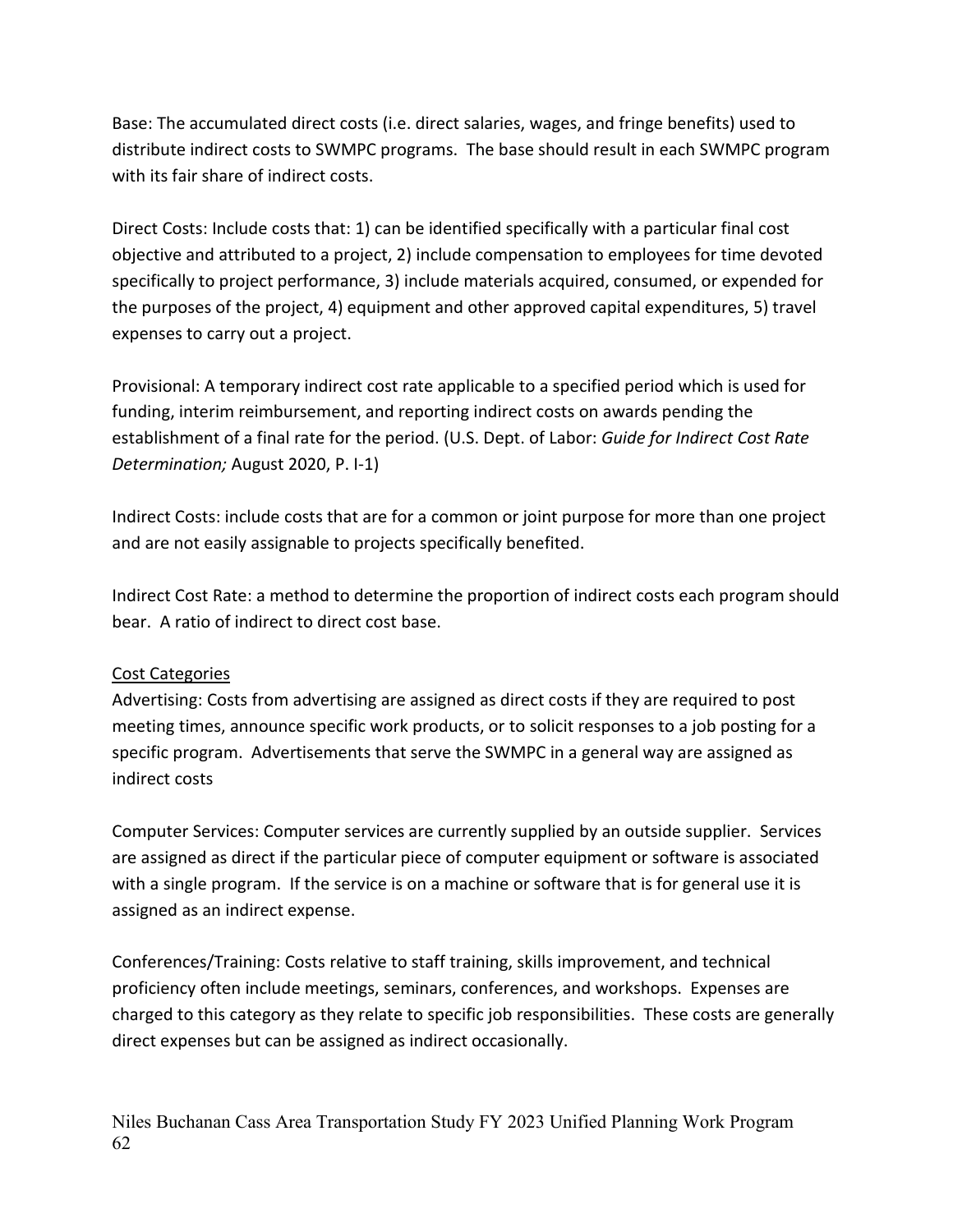Contents, Liability Insurance: Coverage for the loss or damage or agency assets, general agency liability, and employee and commissioner bonding.

Contractual Services: Costs in the contractual services category are incurred for consultant services by outside agencies and individuals. Temporary project staff including internships are also placed in this category of expense and considered direct if they are specifically assigned to a single project. All costs under this category are considered direct expenses except for a temporary administrative staff or other general expertise.

Commission Audit: Costs associated with the annual Commission audit will be assigned as a direct cost charged to local revenues and are exempt from indirect cost. No audit costs are charged to federal funds.

Depreciation: Equipment that is purchased through general funds are considered fixed assets and are depreciated at approximately 20% annually based on Internal Revenue Service Rulings.

Direct Equipment: equipment that has a unique use for the completion of work activities within the scope of work for a specific project. This is equipment that is not generally used across all programs in an office but rather, is specific to the accomplishment of tasks within a single project. Items defined in this way include: a notebook computer to be used for Asset Management PASER road ratings, traffic counters for traffic data collection, a new desktop computer for a transportation planner (who works exclusively on a single transportation project (with a single funder)).

Dues, Subscriptions, and Publications: Most items in this category are indirect expenses. Planning resources and memberships tend to be general in nature and not assignable to a particular program. Some items within this category are assignable as direct but they are specific in nature to the program for which they are attributable.

Fringe Benefits (payroll taxes, employee related insurance, pension): Fringe benefits are assigned as either direct or indirect in the same proportion as the assignment of salary and wage.

Postage: Similar to telephone charges, postage is coded at the SWMPC postage meter. Thus, direct expenses are classified at the initiation of the charge and a summary of those expenses is created through a cyclical report.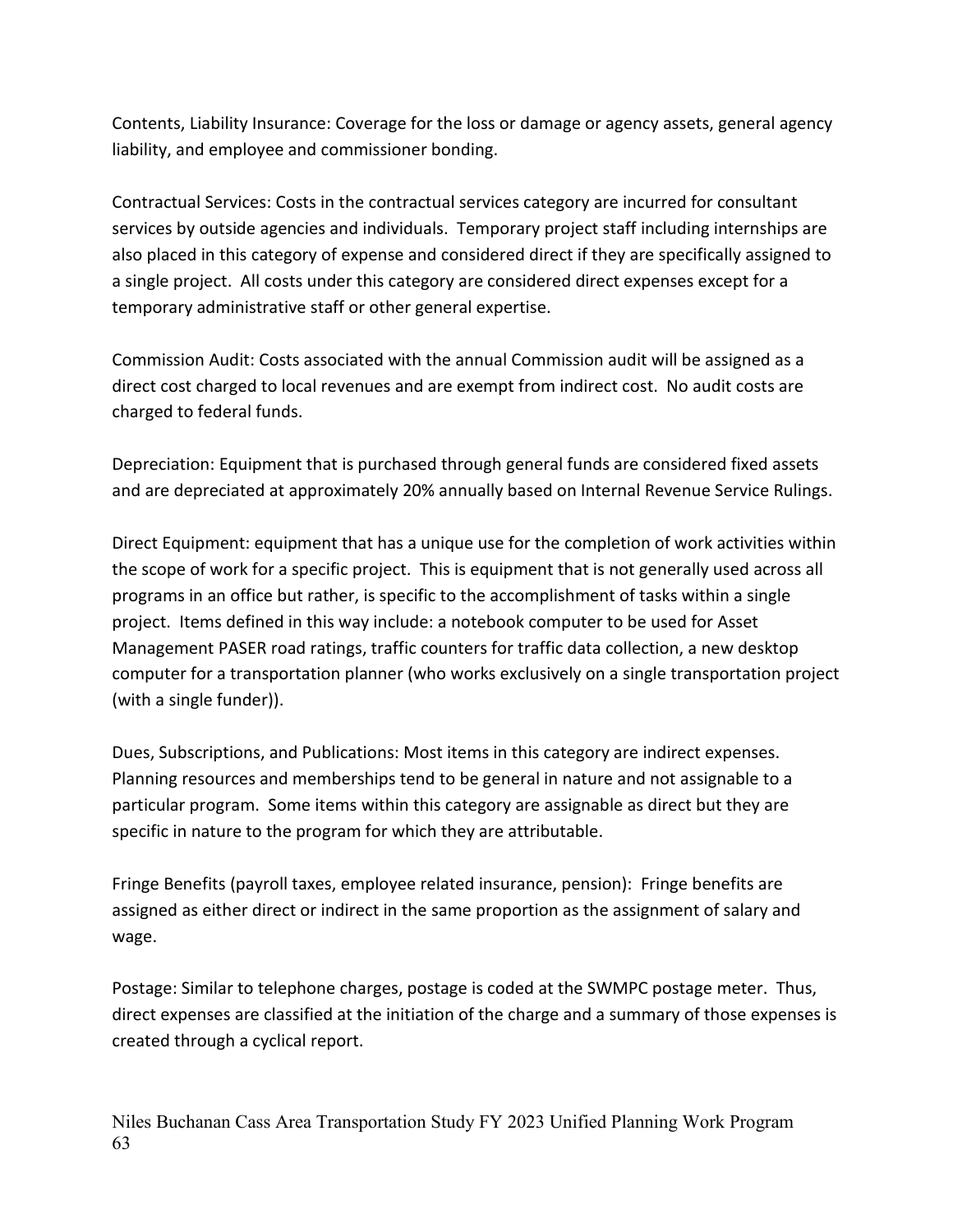Printing: Printing expenses include both direct and indirect costs. Major print jobs that can be produced with the SWMPC printer/copier and are part of a specific program activity are assigned as direct expenses. Major jobs that require an outside print shop to complete are also assigned as direct if they are associated with a specific program. Common indirect print expenses include the SWMPC newsletter, annual report, brochures, etc.

Salaries and Wages: Salaries and wages for employees with direct responsibilities in specific program areas are assigned as direct expenses. When employee activities are dedicated to activities that have a broad-based benefit among SWMPC programs, their salary and wage is assigned as indirect. All SWMPC personnel engage in activities that are assigned as direct expenses. It is rare for administrative personnel (business manager, administrative assistant) to engage in activities that are assigned as direct but they are available for occasional direct assignments. Staffing assignments are managed by the executive director.

Supplies and Materials: Items that are necessary for a particular project are assigned as a direct expense. SWMPC letterhead, copy paper, and general office supplies are assigned as indirect expenses.

Telephone: The SWMPC pays a single flat charge for monthly calls. The monthly bill itemizes all long distance calls. The bill is cross referenced with staff call logs so that calls can be assigned directly to projects. Local phone charges cannot be individually itemized so they are billed as indirect .

Travel, Meals, Lodging: Travel, meals, and lodging expenses can be assigned as either direct or indirect depending on the activity being undertaken when the costs are incurred. Typical charges consist of mileage, reimbursement for meals, and lodging expenses in the course of staff activity.

Equipment Maintenance: Maintenance agreements on heavily used office machines including the main copier/printer, computer equipment are assigned as indirect expenses.

Rent, Janitorial, and Recycling: The expenses associated with the leased office space and the maintenance of that space.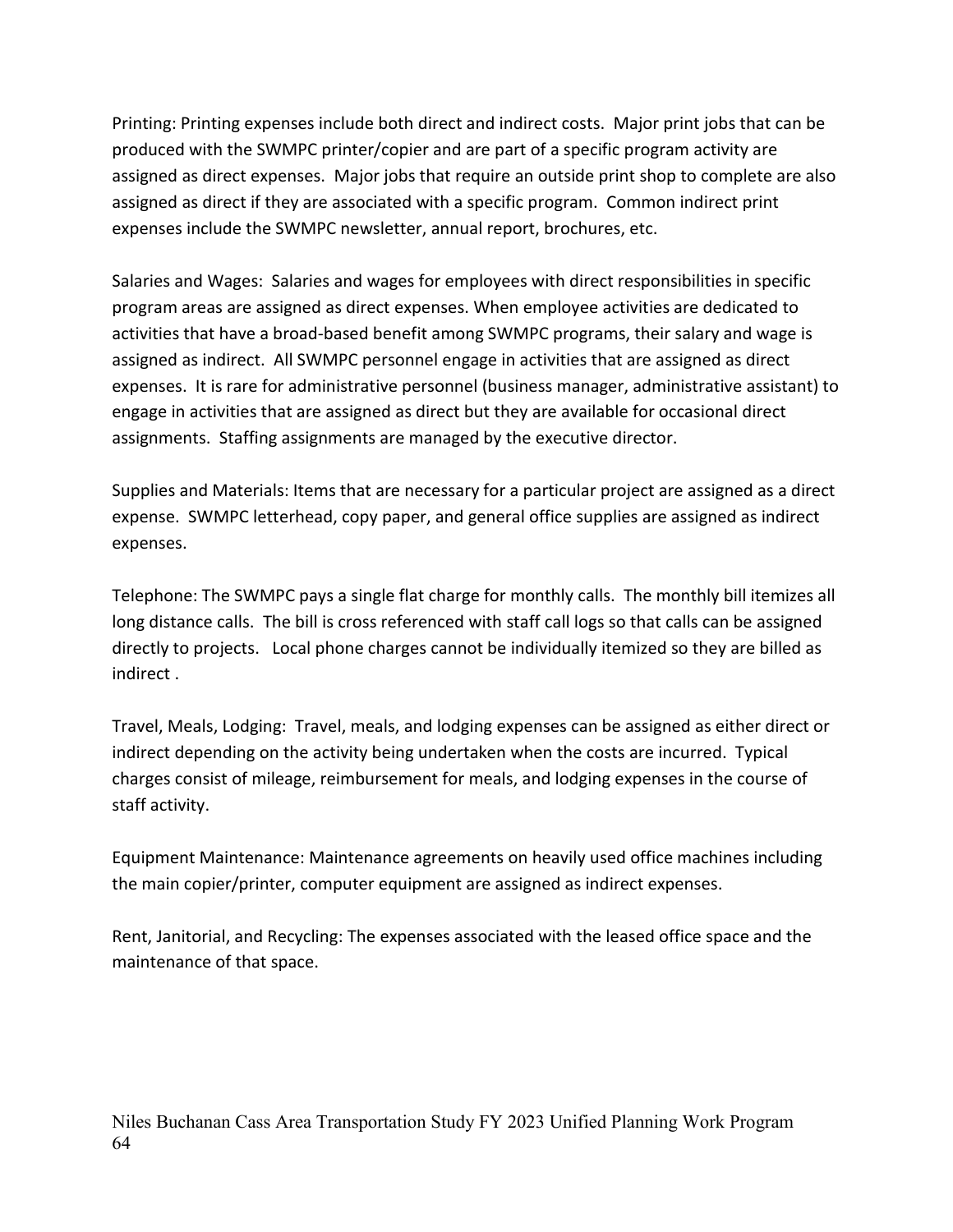#### **Listing of Fringe Benefits for Covered Employees**

#### Current Fringe Benefit Policies

The SWMPC fringe benefit policy consists of the following items derived from the Commission's Personnel Policies and Procedures Handbook available to all employees at the time of hire.

Social Security and Medicare Withholding Benefits: The SWMPC adheres to Federal tax rulings and remits matching withholding benefits each pay period in each calendar year.

Annual Leave and Sick Leave are Combined as Follows: In the first category of leave accrual, an employee who has been with the SWMPC for between zero and five completed years must work a minimum of sixty-two hours to a maximum of seventy-five hours per (bi-weekly) pay period. That employee will be considered a full-time employee and will accrue five and a half hours per pay period for annual and sick leave.

In the second category of leave accrual, an employee at the end of their fifth year until their tenth year of employment will receive seven hours per pay period for annual and sick leave.

The third category of leave accrual is for employees at the end of their tenth year and beyond. Employees in the third category receive eight and a half hours per pay period for annual and sick leave.

The SWMPC does not distinguish between annual leave and sick leave. The two categories are considered a single account of accrued time. All employees may carry forward into the next year a maximum of one year's annual leave accrual. All excess time that is not taken will be forfeited except for employees with more than five years of experience. When employees have five or more years experience, the SWMPC will make an employee contribution to their retirement plan account in an amount equal to 37.5 hours of excess time not taken at their respective rate of pay.

Paid Holidays: The SWMPC provides twelve paid holidays per calendar year for its employees.

Pregnancy Leave: SWMPC employees receive pregnancy leave up to 975 hours.

Administrative Leave: An administrative leave of absence cannot exceed six months. Accumulated annual leave must be used as part of the administrative leave. After depletion of the accumulated annual leave, there is not compensation for administrative leave.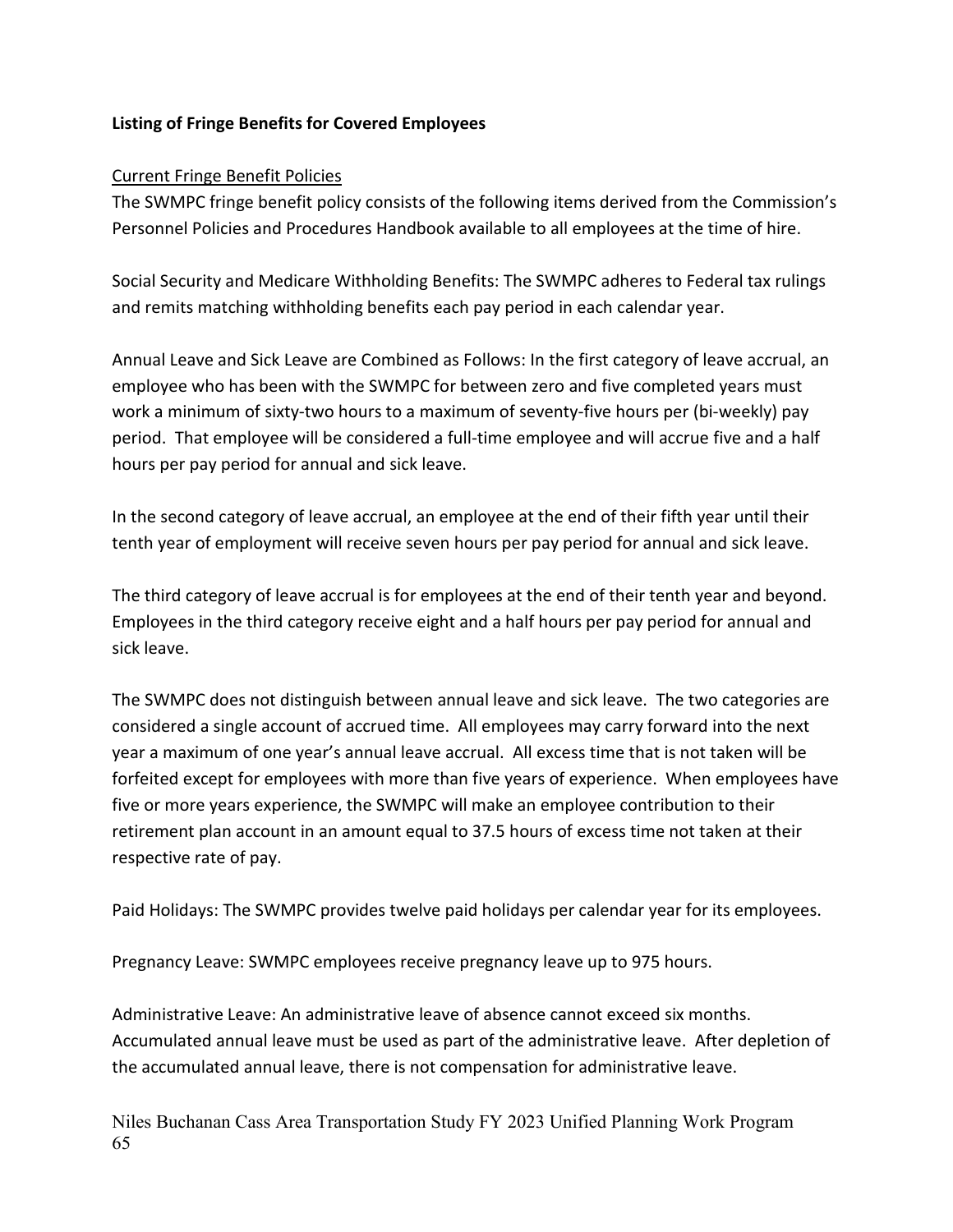Military Leave: Military leave is granted as a leave of absence per State and Federal rulings.

Health Insurance: The SWMPC provides health insurance coverage to all employees. Employees are eligible to apply for health insurance benefits for themselves as well as dependents as of their initial date of employment. The SWMPC pays 98 percent of the total cost of the premium for full-time employees who seek the coverage. Part-time SWMPC employees are eligible for health insurance but must pay a percentage of the premium based on what percentage of a full-time position their time represents plus the standard two percent cost share. The health insurance program provides both medical, hospital, and prescription coverage plus vision and dental insurance. The coverage is a "high deductible" type with a Health Savings Account (HSA). The deductible for the insurance is deposited into each employee's HSA account by the SWMPC. The entire amount is funded by the SWMPC.

Disability Insurance: The SWMPC provides short term disability coverage to all employees. Employees shall be eligible at their date of employment. The SWMPC pays the total cost of the premium for full-time employees who seek this coverage.

Workman's Compensation Insurance: The SWMPC provides workman's compensation insurance for all employees. Employees are eligible at their date of hire. In case of a work injury or illness an employee is eligible for workman's compensation benefits. The employee must use accumulated annual leave to the extent available for the first seven days of the disability after which time the workman's compensation insurance coverage shall begin without annual leave supplementation.

Life Insurance: The SWMPC provides life insurance coverage for all employees. Employees shall be eligible at their date of hire. The Commission pays the total cost of the premium for fulltime employees who seek this coverage. The face amount of the policy shall be equal to the amount of the employee's annual salary and double in the event of accidental death as described in the health insurance policy provided by the carrier.

Unemployment Compensation Insurance: The SWMPC provides each employee with this State benefit. The cost is calculated using the State determination rate multiplied by the gross wage earned by each employee. The SWMPC pays the total cost and adheres to the State tax rulings of calculation and remuneration.

Niles Buchanan Cass Area Transportation Study FY 2023 Unified Planning Work Program 66 Pension Fund: Currently the SWMPC has 401 and 457 pension plans available to all employees who work at least one thousand hours per year. New employees are enrolled on the annual enrollment date of January  $1<sup>st</sup>$  provided that they have completed six months of full-time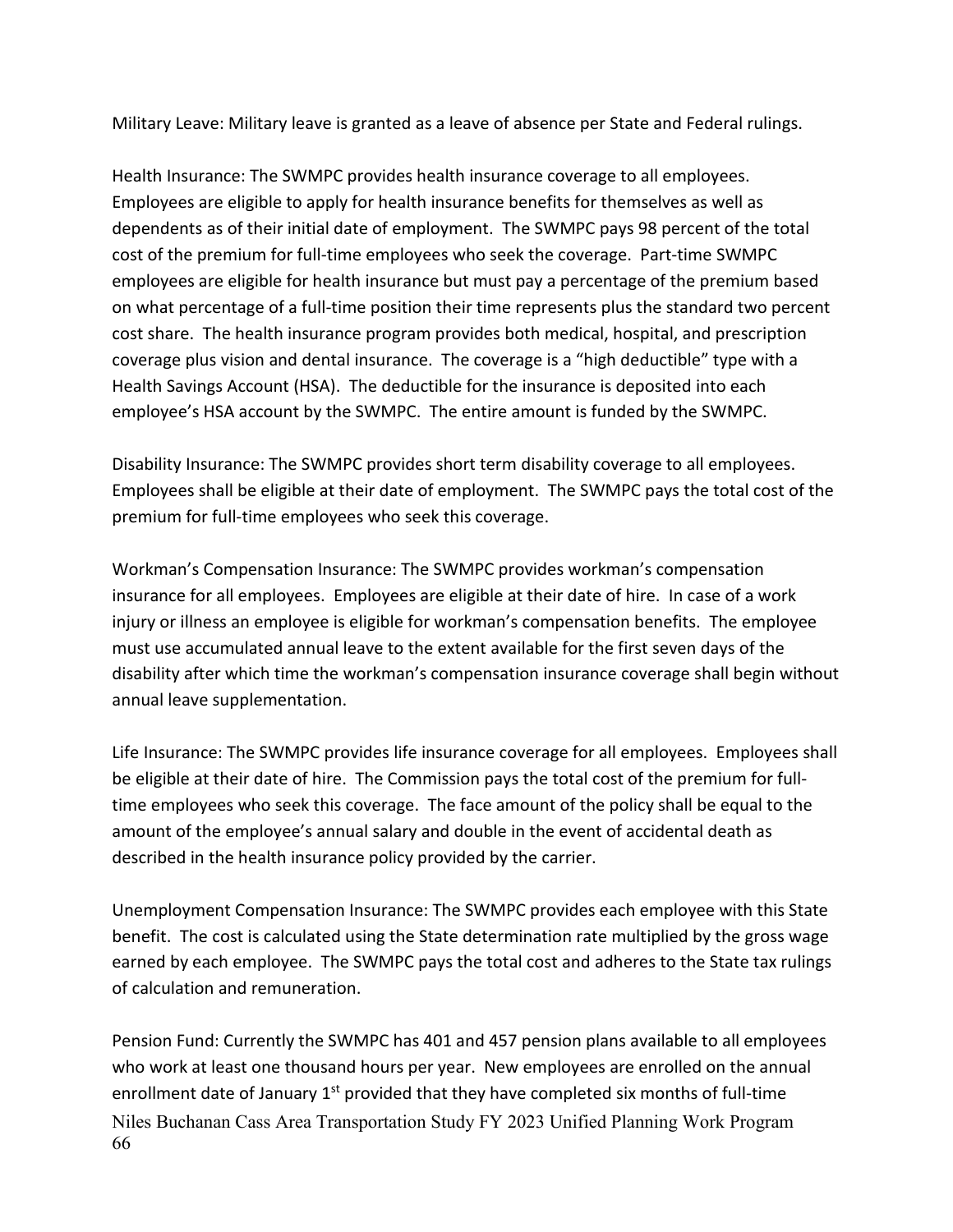employment. The SWMPC contributes into the plan on behalf of each enrolled employee in the amount of 6.5% of the employee's annual salary or wage. Employee contributions are not mandatory. Employees enrolled shall be vested at the rate of twenty percent for each full year of vesting. The SWMPC calculates the contribution amount both at fiscal and calendar year end to reflect the accrual on financial statements. All accruals are reviewed by the pension advisors before any remittances are made. The SWMPC meets all tax rulings regarding dates of contribution, dollars contributed, and necessary tax forms.

Fringe Benefit Costs: The SWMPC total benefit costs have been included as a worksheet below.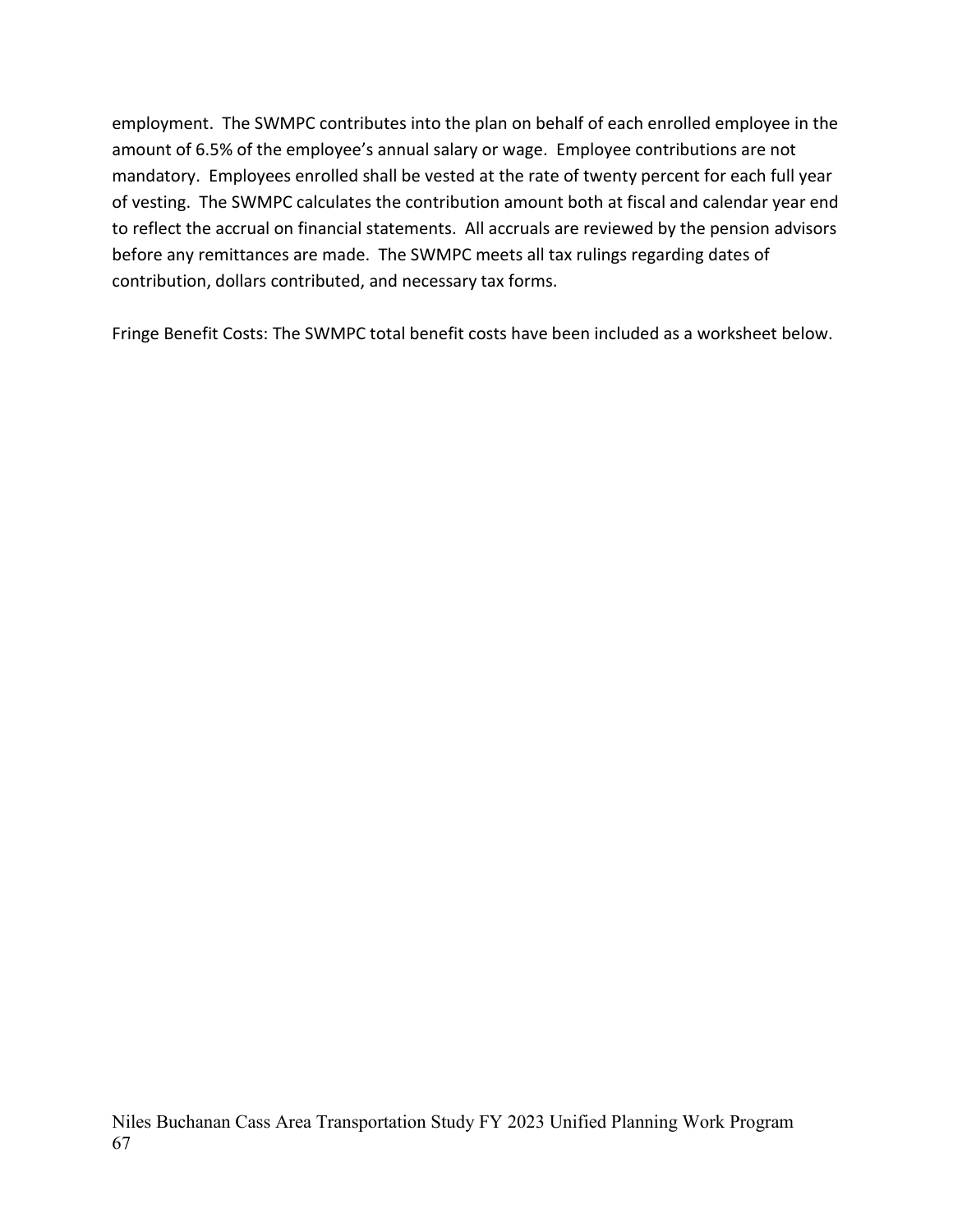## SWMPC Personnel Expenses Budget 2022

|                                  | 2021            |             |              |               |                |                 |               |             |                             |                            |          |             |                |              |                |              |                 |                  |                 |        |              |
|----------------------------------|-----------------|-------------|--------------|---------------|----------------|-----------------|---------------|-------------|-----------------------------|----------------------------|----------|-------------|----------------|--------------|----------------|--------------|-----------------|------------------|-----------------|--------|--------------|
|                                  | <b>BUDGETED</b> | <b>WORK</b> | <b>DAILY</b> | <b>ANNUAL</b> |                | <b>RELEASED</b> | <b>CHGBLE</b> |             | <b>GROUP INSURANCE COVS</b> |                            |          |             | <b>WORKERS</b> |              | <b>PENSION</b> | <b>ADDED</b> | <b>TOTAL</b>    | <b>TOTAL</b>     | Group Insurance |        | Staff 2%     |
| <b>POSITION</b>                  | <b>SALARY</b>   | <b>DAYS</b> | RATE         | <b>LEAVE</b>  | <b>HOLIDAY</b> | TIME            | <b>SALARY</b> | <b>FICA</b> |                             | HEALTH Hith Svgs Act DISAB |          | <b>LIFE</b> | COMP           | UCI          | <b>CONTRIB</b> | COST         | <b>BENEFITS</b> | PERSONNEL Vision |                 | Dental | Co-Pay       |
|                                  |                 |             |              |               |                |                 |               |             |                             |                            |          |             |                |              |                |              |                 |                  |                 |        |              |
| <b>ADMINISTRATION</b>            |                 |             |              |               |                |                 |               |             |                             |                            |          |             |                |              |                |              |                 |                  |                 |        |              |
| <b>EXECUTIVE DIRECTOR (JE)</b>   | 86,660          | 260         | 333          | 6.644         | 4.000          | 10.644          | 76.016        | 6.629       | 23,725                      | 4.600                      | 761      | 118         | 278            | 8            | 5,633          | 43,137       | 53,781          | 129,797          | 343             | 1.666  | 624          |
| <b>ADM ASS'T</b>                 | \$0             | 260         | $\mathbf{0}$ |               |                |                 |               |             | $\mathbf{0}$                |                            |          |             |                | 8            |                |              | 8               |                  |                 |        | $\bf{0}$     |
| <b>ADM ASS'T</b>                 | S <sub>0</sub>  | 260         | $\mathbf{0}$ |               |                |                 |               |             | $\theta$                    |                            | $\theta$ |             |                | 8            |                |              | $\mathbf{R}$    |                  |                 |        | $\mathbf{0}$ |
| <b>BUSINESS MGR. (PR)</b>        | \$46,134        | 243         | 190          | 5.046         | 2.495          | 7,541           | 38.593        | 3,150       | 6,257                       | 1,150                      | 531      | 90          | 152            | 8            | 2,999          | 14,793       | 22,335          | 60.927           | 113             | 517    | 173          |
| <b>PLANNERS</b>                  |                 |             |              |               |                |                 |               |             |                             |                            |          |             |                |              |                |              |                 |                  |                 |        |              |
| <b>SENIOR PLANNER(MH)</b>        | 68.425          | 260         | 263          | 6.386         | 3.158          | 9.544           | 58,881        | 5,235       | 9,009                       | 4.600                      | 808      | 118         | 226            | 8            | 4.448          | 25,293       | 34,837          | 93,718           | 208.00          | 947.00 | 313.81       |
| <b>ASSO CIATE PLANNER</b>        | <b>SO</b>       | 260         | $\mathbf{0}$ | $\theta$      |                |                 |               |             |                             |                            |          |             |                |              |                |              |                 |                  |                 |        |              |
| <b>SENIOR PLANNER (KG)</b>       | \$62,549        | 260         | 241          | 5.838         | 2,887          | 8,725           | 53,824        | 4,785       | 21,251                      | 4.600                      | 761      | 118         | 206            | 8            | 4.066          | 37,230       | 45.955          | 99,779           | 344             | 1.666  | 575          |
| <b>ASSOCIATEPLANNER (JB)</b>     | \$44,500        | 260         | 171          | 3.263         | 2,054          | 5,317           | 39.183        | 3.404       | 3.661                       | 2,300                      | 534      | 95          | 147            | 8            | 2.893          | 13,527       | 18,844          | 58,027           | 113             | 517    | 144          |
| <b>ASSO CIATE PLANNER (BK)</b>   | \$45,933        | 260         | 177          | 3,368         | 2,120          | 5.488           | 40.445        | 3,514       | 14.036                      | 4.600                      | 575      | 100         | 152            | 8            | 2.986          | 27,554       | 33,042          | 73,487           | 344             | 1.666  | 426          |
| <b>STAFF</b>                     |                 |             |              |               |                |                 |               |             |                             |                            |          |             |                |              |                |              |                 |                  |                 |        |              |
| PLANNING AIDE(JP)                | 52,199          | 260         | 201          | 3.828         | 2.409          | 6.237           | 45,962        | 3.993       | 10.271                      | 2.300                      | 637      | 111         | 172            | 8            | 3.393          | 21,237       | 27,474          | 73,436           | 113.00          | 517.00 | 278.99       |
| TRAFFIC COUNT SPLIST (MG) Hrly   | \$4,001         | 120         | 99           |               |                |                 | 4,001         | 306         | $\mathbf{0}$                |                            |          |             | 13             |              |                | 319          | 319             | 4,320            |                 |        | $\bf{0}$     |
| <b>TRAFFIC COUNTER (LD) Hrly</b> | 6,413           | 60          | 96           |               |                |                 | 6,413         | 491         | $\mathbf{0}$                |                            |          |             | 21             |              |                | 512          | 512             | 6.925            |                 |        | $\mathbf{0}$ |
| <b>ASSO CIATE PLANNER (KM)</b>   | 45,053          | 260         | 173          | 3.304         | 2,079          | 5,383           | 39,670        | 3,447       | 8,398                       | 4.600                      | 549      | 95          | 149            | 8            | 2,928          | 21.034       | 26.417          | 66,087           | 209             | 947    | 296          |
| <b>INTERN (RG) Hrly</b>          | \$5,002         | 46          | 78           | $\theta$      |                | $\Omega$        | 5,002         | 383         | $\mathbf{0}$                |                            | $\theta$ |             | 17             | $\mathbf{0}$ |                | 399          | 399             | 5,402            |                 |        | $\bf{0}$     |
| <b>TOTAL</b>                     | 466,870         | 260         | 2.022        | 37,678        | 21.202         | 58.880          | 407.990       | 35,716      | 96,608                      | 28,750                     | 5,156    | 845         | 1,533          | 81           | 29.344         | 205.431      | 264.311         | 669.469          | 1.787           | 8,443  | 2,832        |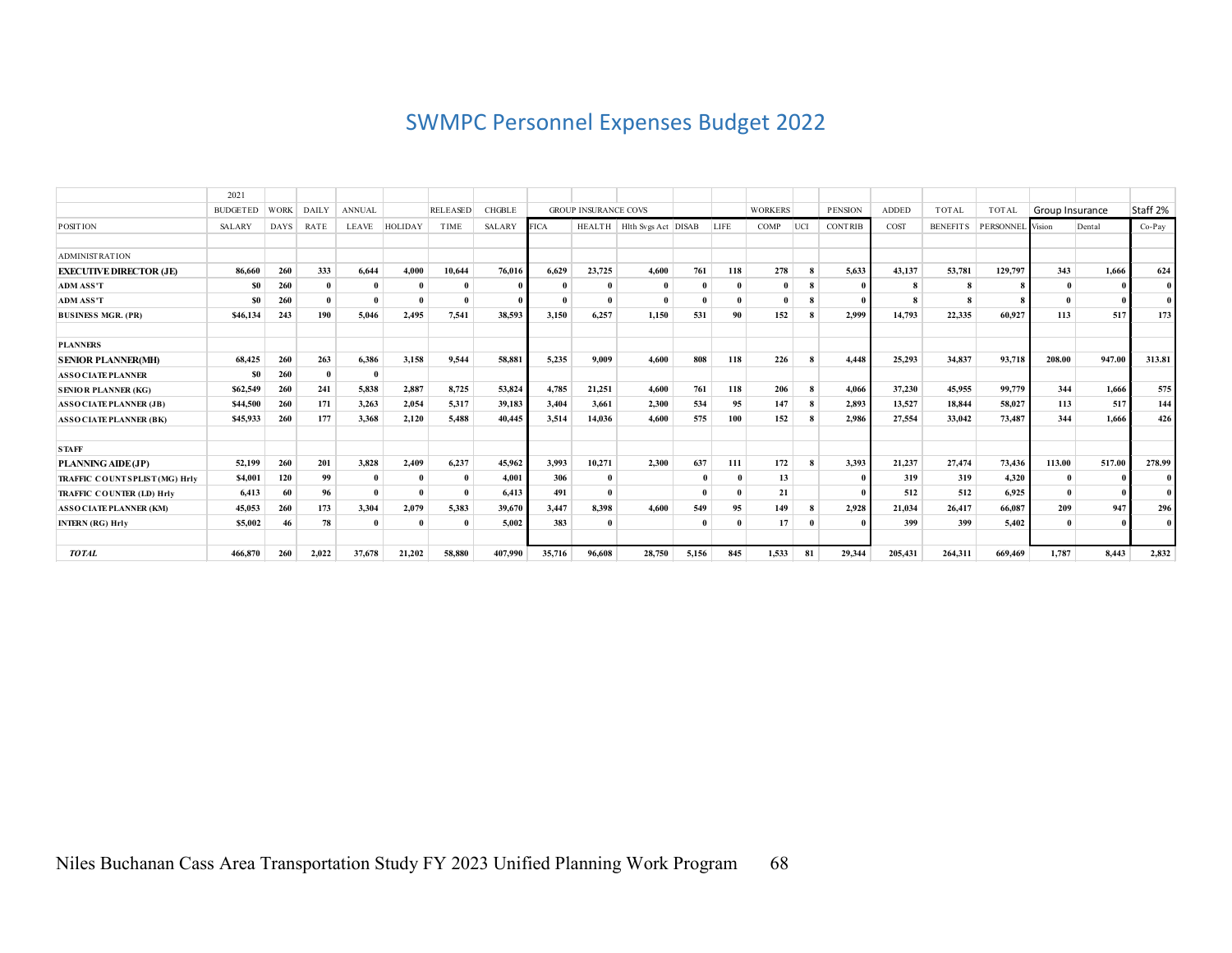## **The SWMPC Accounting System**

The SWMPC uses QuickBooks to manage its accounting system. The SWMPC is audited by a CPA annually.

## **Method of Calculating Indirect Cost Rate**

The SWMPC uses the simplified method to determine indirect cost rate. As a single purpose agency there are no elements of indirect cost assigned through a central cost allocation plan. Only specifically identified budgeted indirect costs are included in the indirect cost rate proposal. This method provides an equal distribution of all indirect costs to all programs.

The SWMPC classifies all costs and their activities as direct or indirect (less unallowable costs) as described per 2 CFR 225. Indirect costs are thereby classified as being incurred for a common purpose for which more than one program benefits. Any costs stipulated as being unallowable per 2 CFR 225 have been excluded from the calculation of the indirect cost rate.

## Calculation for Provisional Indirect Cost Rate

The SWMPC computes the indirect cost rate by dividing the Indirect Cost Pool (total allowable indirect costs) by an equitable Base (total direct salaries and fringe benefit costs). The result is a "Provisional Indirect Cost Rate."

C = Indirect Costs U = Unallowable Costs (per 2 CFR 225)

I = Total (budgeted) Indirect Costs

$$
C-U=I
$$

I = Total (budgeted) Indirect Costs

Y = Direct Base projected (budgeted) costs for direct salaries & fringe benefits for **all** programs Pcr = Provisional Indirect Cost Rate

$$
Pcr = I/Y
$$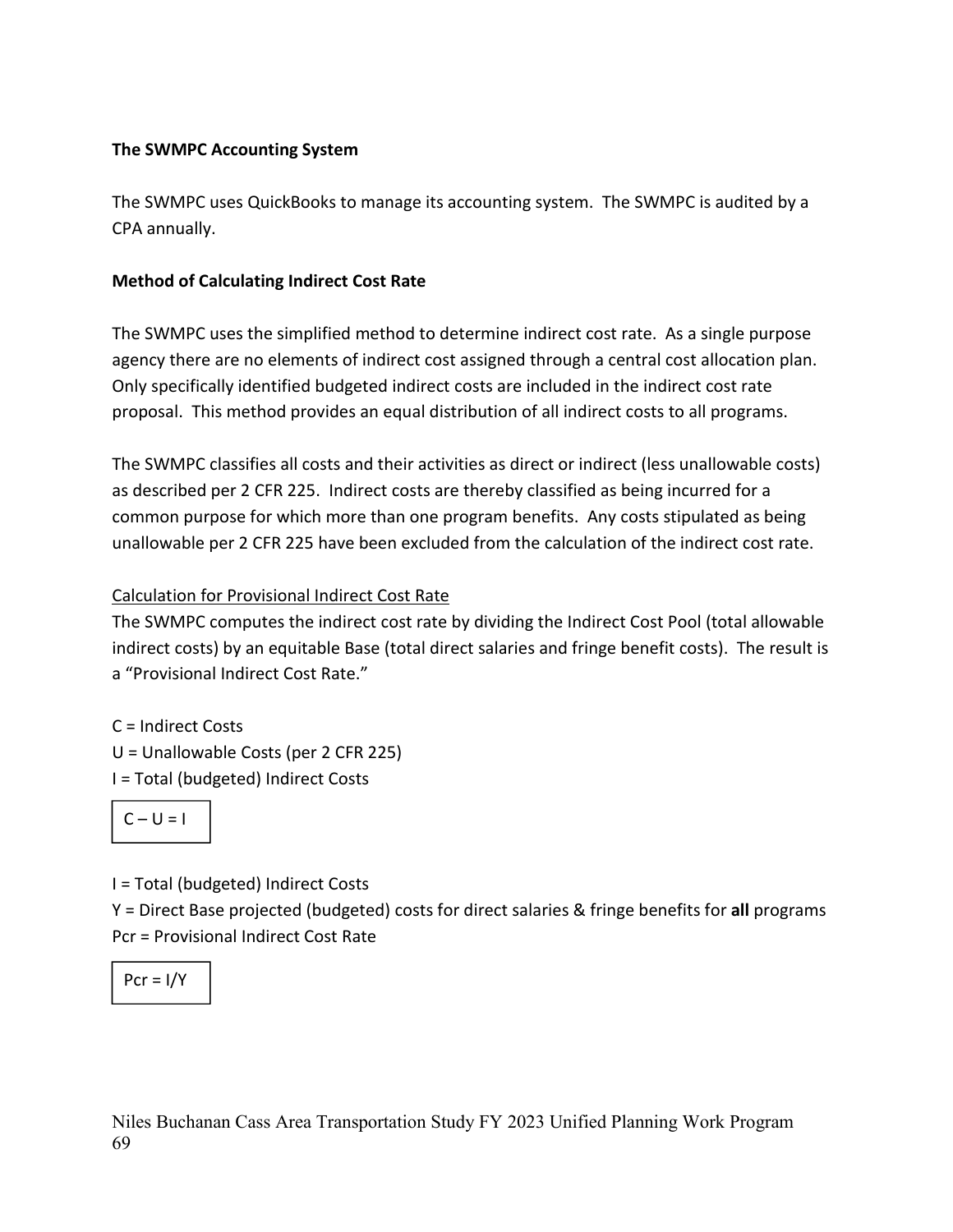## **SWMPC Actual** Indirect Cost Rate Based on FY 2021 Costs

|                                                                       | <b>DIRECT</b><br><b>COSTS</b> | <b>INDIRECT</b><br><b>COSTS</b> | <b>TOTAL</b><br><b>COSTS</b> |
|-----------------------------------------------------------------------|-------------------------------|---------------------------------|------------------------------|
| <b>SALARIES AND WAGES</b>                                             | \$316,995.00 (Y)              | \$122,681                       | \$439,676                    |
| <b>FRINGE BENEFITS</b>                                                | \$139,885.00 (Y)              | \$65,465                        | \$205,350                    |
| TRAVEL                                                                | 7,241.00<br>\$                | \$100                           | \$7,341                      |
| <b>TELEPHONE</b>                                                      | 0.00<br>\$                    | \$2,119                         | \$2,119                      |
| PRINTING AND POSTAGE                                                  | \$<br>3,519.00                | \$674                           | \$4,193                      |
| PROFESSIONAL FEES                                                     | \$<br>711.00                  | \$11,993                        | \$12,704                     |
| <b>ADVERTISING</b>                                                    | \$23,864.00                   | \$0                             | \$23,864                     |
| DUES AND SUBSCRIPTIONS                                                | 1,800.00<br>\$                | \$2,496                         | \$4,296                      |
| SUPPLIES AND MATERIALS                                                | 6,925.00<br>\$                | \$4,119                         | \$11,044                     |
| <b>COMPUTER SERVICES</b>                                              | \$<br>8,181.00                | \$29,648                        | \$37,829                     |
| CONFERENCES/TRAINING                                                  | \$<br>815.00                  | \$0                             | \$815                        |
| CONTRACTUAL SERVICES-OFF SITE<br>CONTRACTUAL PERSONNEL-ON             | \$111,342.00                  | \$0                             | \$111,342                    |
| <b>SITE</b>                                                           | \$<br>0.00                    | \$0                             | \$0                          |
| RENT/JANITORIAL/RECYCLING                                             | \$                            | \$69,474                        | \$69,474                     |
| <b>DIRECT EQUIPMENT</b>                                               | \$<br>2,505.00                | \$0                             | \$0                          |
| <b>EQUIP. MAINTENANCE</b>                                             | \$<br>0.00                    | \$538                           | \$538                        |
| <b>GENERAL COMMISSION</b>                                             | \$<br>1,451.00                | \$0                             | \$1,451                      |
| <b>INDIRECT COST POOL</b>                                             | \$312,067.00                  | \$0                             | \$312,067                    |
| <b>DEPRECIATION</b>                                                   | \$                            | \$2,743                         | \$2,743                      |
| <b>BANK FEES</b>                                                      | \$<br>52.00                   | \$17                            | \$69                         |
| <b>TOTAL EXPENDITURES</b>                                             | 937,353<br>S.                 | \$312,067                       | \$1,249,420                  |
| <b>Total Direct Base (Y)</b><br><b>Total Indirect Costs (I)</b>       | \$<br>456,880                 | \$312,067                       |                              |
| <b>INDIRECT COST RATE FORMULA:</b><br><b>TOTAL INDIRECT COSTS (I)</b> | \$312,067                     |                                 |                              |
| <b>TOTAL DIRECT BASE (Y)</b>                                          | \$456,880                     |                                 |                              |
| <b>INDIRECT COST RATE</b>                                             | 64%                           |                                 |                              |
| <b>PERCENTAGE</b>                                                     |                               |                                 |                              |
|                                                                       |                               |                                 |                              |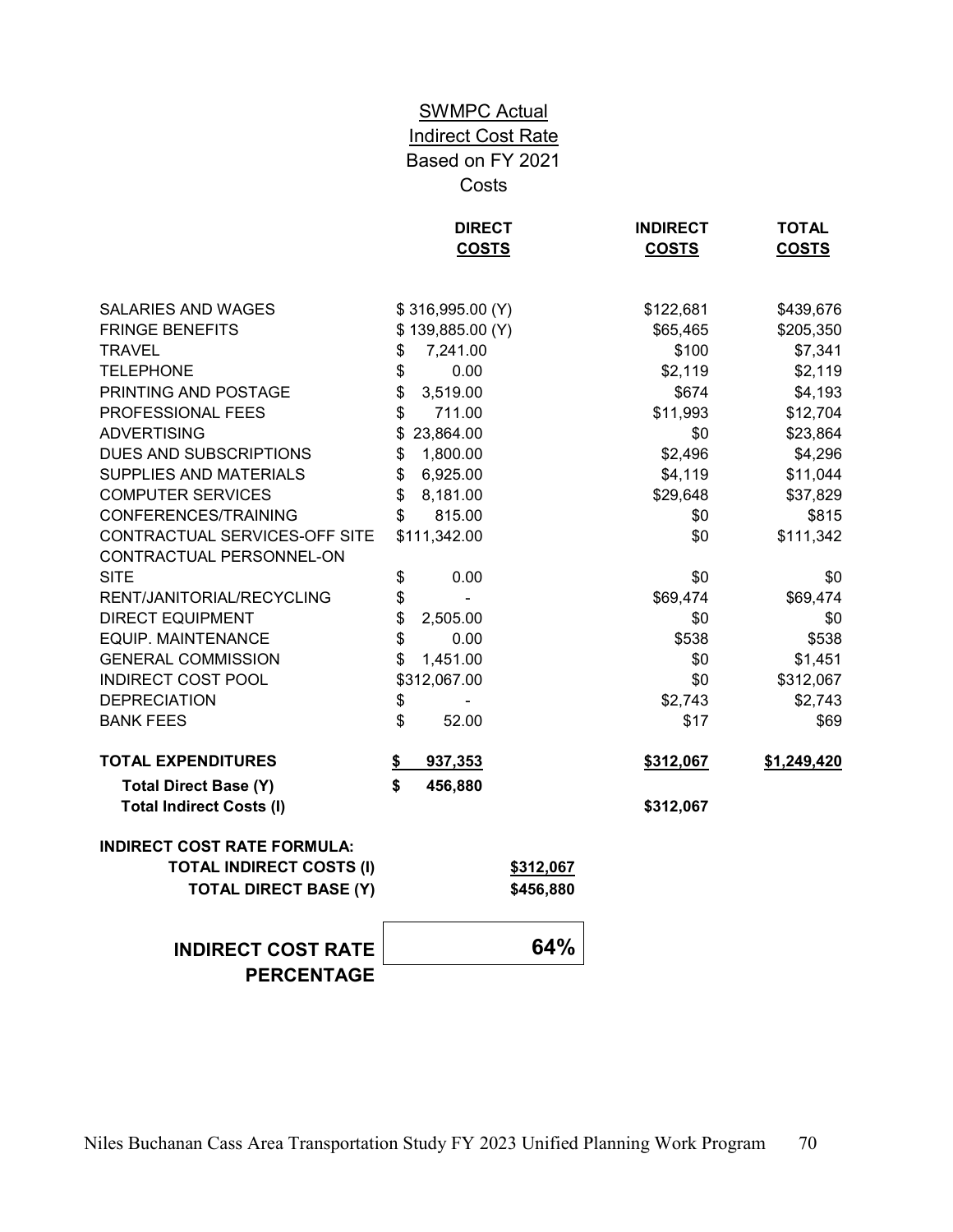## **Procedures Used to Allocate Cost of Benefits to SWMPC Projects**

#### Calculation to Derive the Percentage of Total Base Represented by Each Program

Direct costs that can be attributable to a particular program are allocated as such. The remaining costs are assigned as indirect costs and allocated according to the formula below.

X = Actual costs for direct salaries & fringe benefits for **each** program

Y = Actual Direct Base costs for direct salaries & fringe benefits for **all** programs

P = Percentage of total direct salaries & fringe represented in each program

 $X/Y = P$ 

## Calculation to Derive Total Indirect Costs

The percentage of direct salaries/fringe that each program represents of the total direct salaries/fringe for all programs is then used to derive the formula to allocate the total related indirect costs.

Y = Actual Direct Base costs for direct salaries & fringe benefits for **all** programs

- Z = Total Expenses for all programs
- I = Total Indirect Costs

 $7-Y=1$ 

| Program             | <b>Actual Direct</b> | Percentage of Total | <b>Indirect Allocation</b> |
|---------------------|----------------------|---------------------|----------------------------|
|                     | Salaries & Fringe    | Direct Salaries &   |                            |
|                     |                      | Fringe              |                            |
| a                   | Xa                   | Xa/Y                | $Pa*1$                     |
| b                   | Xb                   | Xb/Y                | $Pb*1$                     |
| C                   | Xc                   | Xc/Y                | $Pc*1$                     |
| d                   | Xd                   | Xd/Y                | $Pd*1$                     |
| e                   | Xe                   | Xe/Y                | $Pe*I$                     |
| <b>Total of All</b> | Υ                    | 100%                |                            |
| Programs            |                      |                     |                            |

## Combined Calculation Used to Allocate Indirect Costs